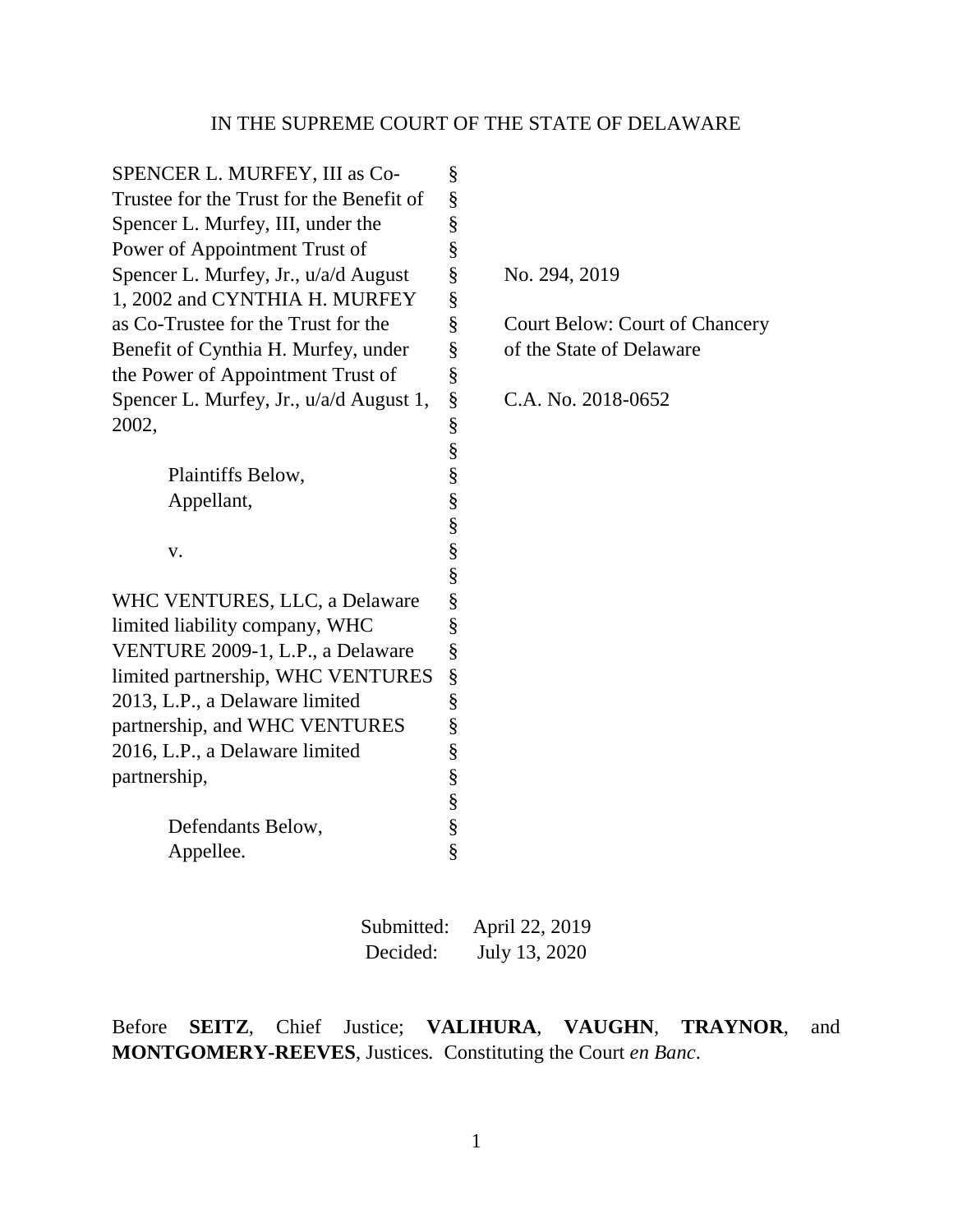Upon appeal from the Court of Chancery of the State of Delaware. **REVERSED** and **REMANDED**.

Carl D. Neff, Esq. (*argued*), and E. Chaney Hall, Esq., Fox Rothschild LLP, Wilmington, Delaware, *Counsel for Appellant.* 

John J. Tumilty, Esq. (*argued*), Morse, Barnes-Brown & Pendleton, PC, Waltham, Massachusetts; Raymond J. DiCamillo, Esq., and John M. O'Toole, Esq., Richards, Layton & Finger, P.A., Wilmington, Delaware, *Counsel for Appellee.*

**VALIHURA**, Justice for the Majority: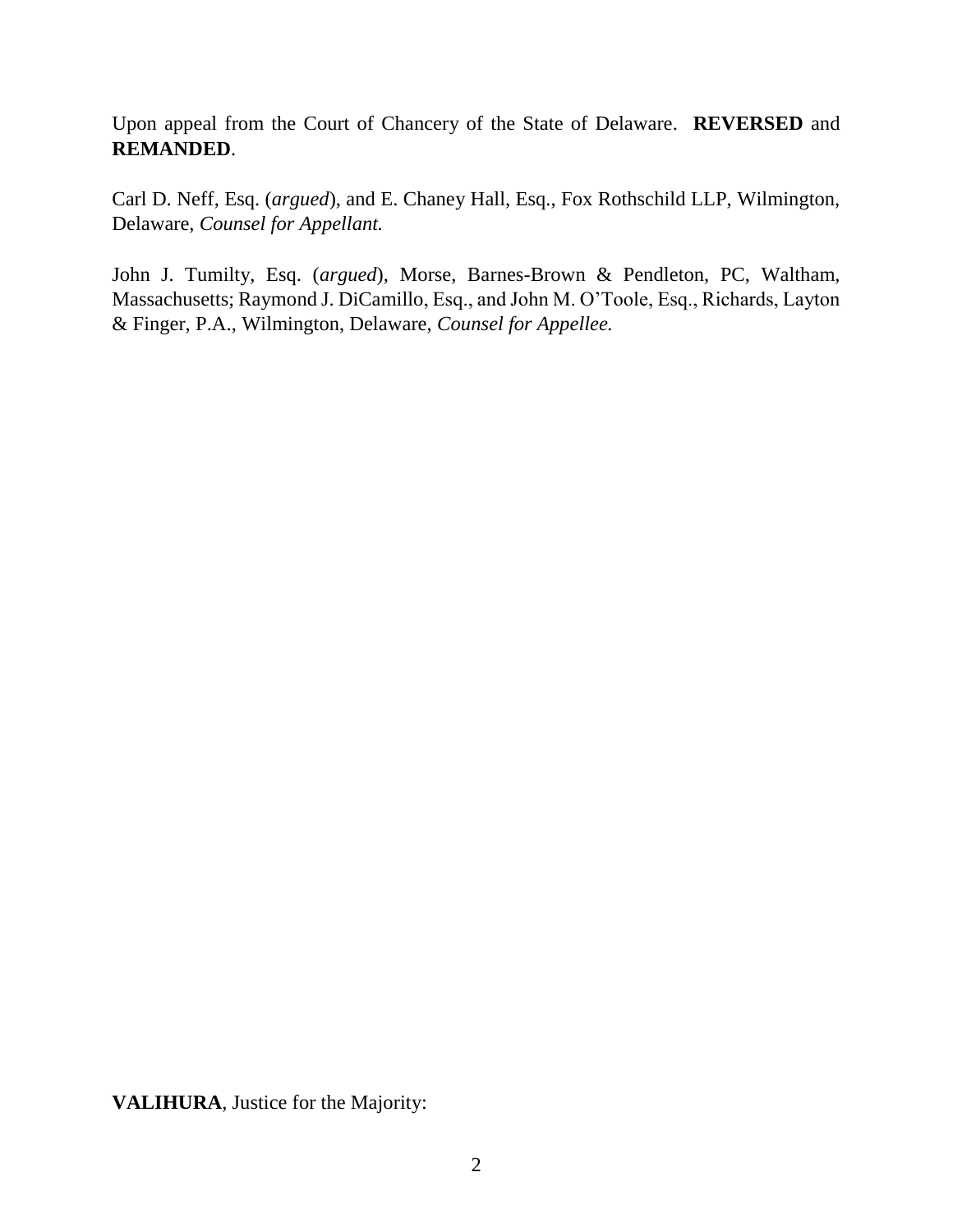This case arises from a demand for books and records of certain limited partnerships by two of their limited partners. Most of the documents demanded have been produced, but one category of documents remains in dispute—the Schedule K-1s ("K-1s") attached to the partnerships' tax returns. Although the limited partners are provided with their own K-1s, the limited partners seek the K-1s of the other limited partners for the purpose of valuing their ownership stake in the partnerships and in order to investigate mismanagement and wrongdoing. The partnerships have countered that the K-1s are not necessary and essential to the valuation purpose and there is no credible basis to suspect wrongdoing. The Court of Chancery, based upon its history of interpreting 6 *Del. C.* § 17- 305 in the same manner as 8 *Del. C.* § 220, held that the K-1s were subject to the requirement that documents sought be "necessary and essential" to the stated purpose, and it found that the K-1s failed that "necessary and essential" test.<sup>1</sup> Because we conclude that the limited partners are entitled to the sought-after documents under the terms of the partnership agreements, we reverse the Court of Chancery's decision and remand for proceedings consistent with this Opinion.

## *I. Factual and Procedural Background*

Defendant/Appellee WHC Ventures, LLC ("GP") is the general partner of multiple Delaware limited partnerships, including Defendants/Appellees WHC Venture 2009-1, L.P., WHC Ventures 2013, L.P., and WHC Ventures 2016, L.P. (collectively, the "Partnerships," and together with the GP, the "Appellees"). Peter Nordell, Jr. is the

<sup>1</sup> Opening Br. Ex. A at 21 [hereinafter *Tr. Ruling*].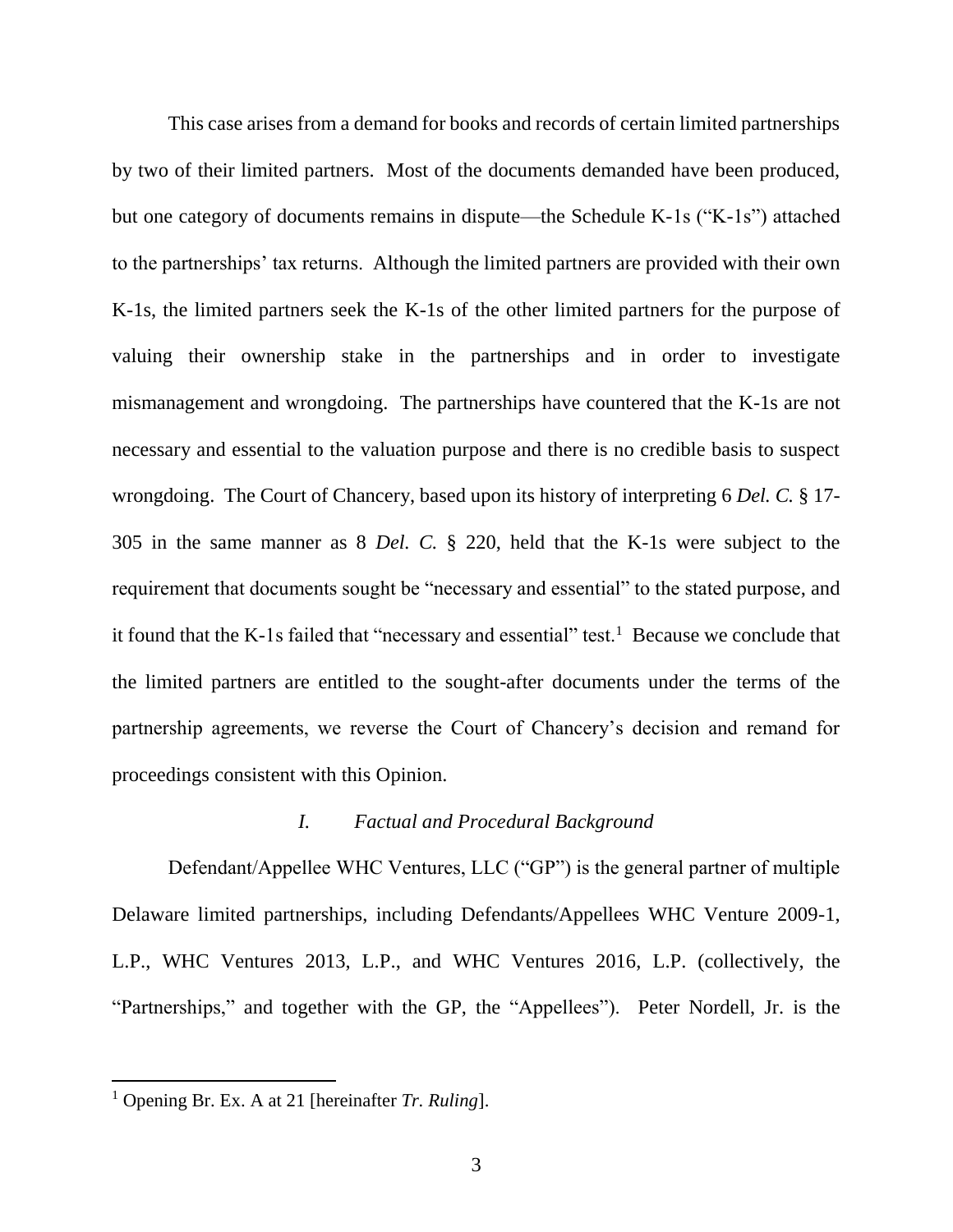managing member of the GP. Substantially all of the limited partners of the Partnerships are trusts for the benefit of members, or entities owned by or for the benefit of members, of either the Murfey or the Corning families. The families have been investing with Greylock Partners since 1965, and the Partnerships were formed for the purpose of investing in specific Greylock investments.

Plaintiffs/Appellants Trust for the Benefit of Spencer L. Murfey, III (the "Spencer Trust") and Trust for the Benefit of Cynthia H. Murfey (the "Cynthia Trust," and with the Spencer Trust, the "Trusts" or "Plaintiffs") are limited partners of the Partnerships. This action was filed on the Trusts' behalf by Spencer L. Murfey, III ("Spencer") and Cynthia H. Murfey ("Cynthia"), the beneficiaries of the Spencer Trust and Cynthia Trust, respectively. Homer Chisholm has served as trustee for the Trusts since 2007. Maria Muth served as co-trustee for the Trusts before Spencer and Cynthia replaced Muth as co-trustee for their respective trusts in 2015.

In 2011, the GP presented the limited partners of the Partnerships with two opportunities to increase their ownership stakes in WHC Venture 2009-1, L.P. ("WHC 2009"). Plaintiffs participated in only one of the opportunities. In 2011 and 2013, WHC 2009 admitted new limited partners. As a result of both the admission of new partners and the Plaintiffs' lack of participation in the second investment opportunity, Plaintiffs' ownership percentages in the Partnerships decreased.

On January 10, 2018, Spencer and Cynthia, on behalf of the Trusts, served a booksand-records demand on the Partnerships under 6 *Del. C.* § 17-305 and the Partnerships' respective partnership agreements (collectively, the "Partnership Agreements"), seeking to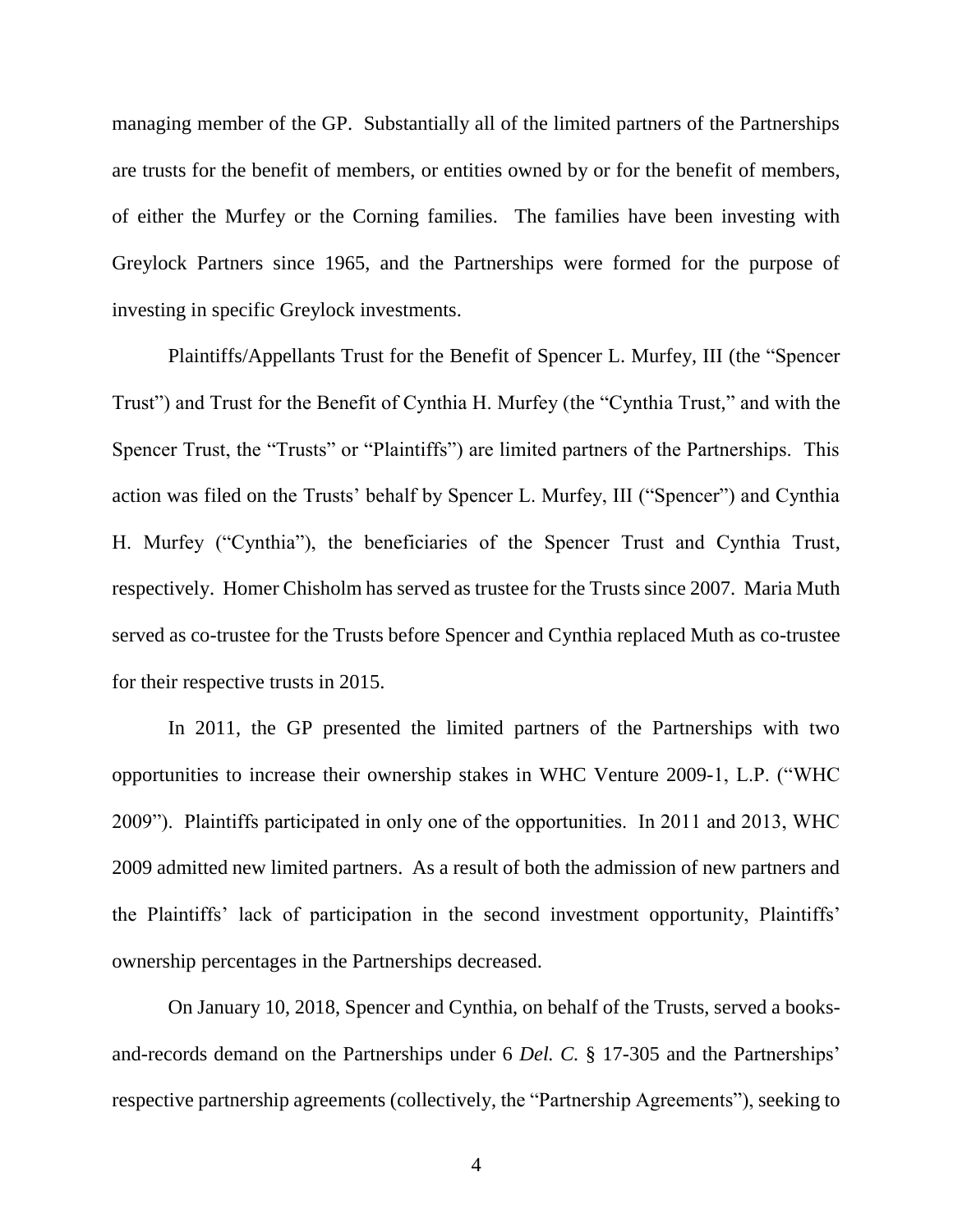inspect the records to value their interests in the Partnerships and to investigate wrongdoing and mismanagement related to the diminution of their ownership stake (the "Demand"). Among other documents, they requested "[c]opies of each Partnership's federal, state and local income tax or information returns and reports, if any, for the six most recent taxable vears."<sup>2</sup>

The Partnerships responded to the Demand by pointing out that Plaintiffs lacked a proper purpose and sought information not related to the alleged purposes.<sup>3</sup> In the end, however, the Partnerships made available "all demanded documents" for inspection. In connection with the inspection, the Plaintiffs and the GP entered into a Confidentiality Agreement and Non-Disclosure Agreement Governing the Inspection of Books and Records (the "Confidentiality Agreement").<sup>4</sup> Spencer and Cynthia hired expert Richard Szekelyi of Phoenix Management Services to conduct the inspection.<sup>5</sup> On July 31, 2018, Szekelyi conducted an in-person inspection of certain of the partnerships' books and records at the office of the GP in Cleveland, Ohio.<sup>6</sup> During the inspection, the K-1s were made available to Szekelyi to review with Nordell, but Szekelyi was not permitted to make or retain copies of the Schedule K-1s.<sup>7</sup>

 $<sup>2</sup>$  App. to Opening Br. at A735 (Demand Letter).</sup>

<sup>&</sup>lt;sup>3</sup> *Id.* at A742–A745 (Response to Demand Letter).

<sup>&</sup>lt;sup>4</sup> *Id.* at A754–A761 (Confidentiality Agreement).

<sup>5</sup> Opening Br. at 11; Answering Br. at 10.

<sup>6</sup> *Tr. Ruling* at 10.

<sup>7</sup> *Id.*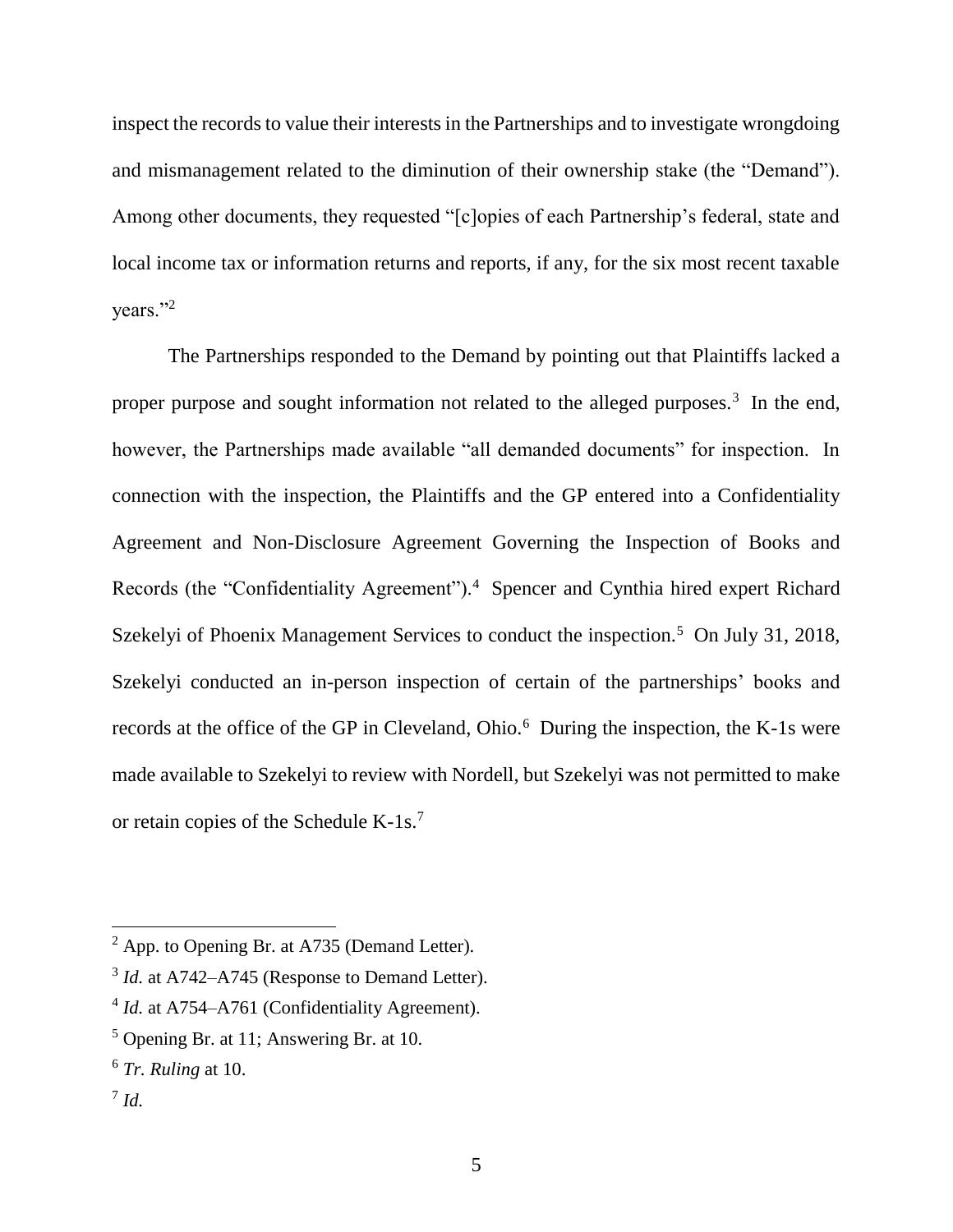Appellees subsequently agreed to make copies of the K-1s available to Szekelyi and to Plaintiffs' counsel on the condition that the K-1s would be produced under a "professionals' eyes-only" designation. Plaintiffs reserved their right to pursue greater access to the documents.

The parties' dispute culminated on September 4, 2018 when Plaintiffs filed a verified complaint. On November 19, 2018, Plaintiffs executed Amendment No. 1 to the Confidentiality Agreement.<sup>8</sup> This amendment allowed Plaintiffs' counsel and Szekelyi to obtain and possess copies of the K-1s on certain terms and conditions. Subsequently, Plaintiffs' counsel and Szekelyi executed undertakings in connection with Amendment No. 1 and received copies of the K-1s.

The Court of Chancery held a trial on February 6, 2019, and the parties filed a joint schedule of evidence on March 20, 2019. The court considered whether Plaintiffs could obtain copies of the K-1s, and whether Plaintiffs' advisors could consult with Plaintiffs concerning the information in the K-1s. The Court of Chancery issued a bench ruling on June 21, 2019. In short, despite the fact that Plaintiffs' advisers had been given copies of the K-1s, the Court of Chancery concluded that the Plaintiffs themselves "have no right to the K-1s or the information they contain."<sup>9</sup>

<sup>&</sup>lt;sup>8</sup> *Id.* at 11; *see also* App. to Opening Br. at A762–A765 (Amendment No. 1 to Confidentiality Agreement).

<sup>9</sup> *Tr. Ruling* at 11.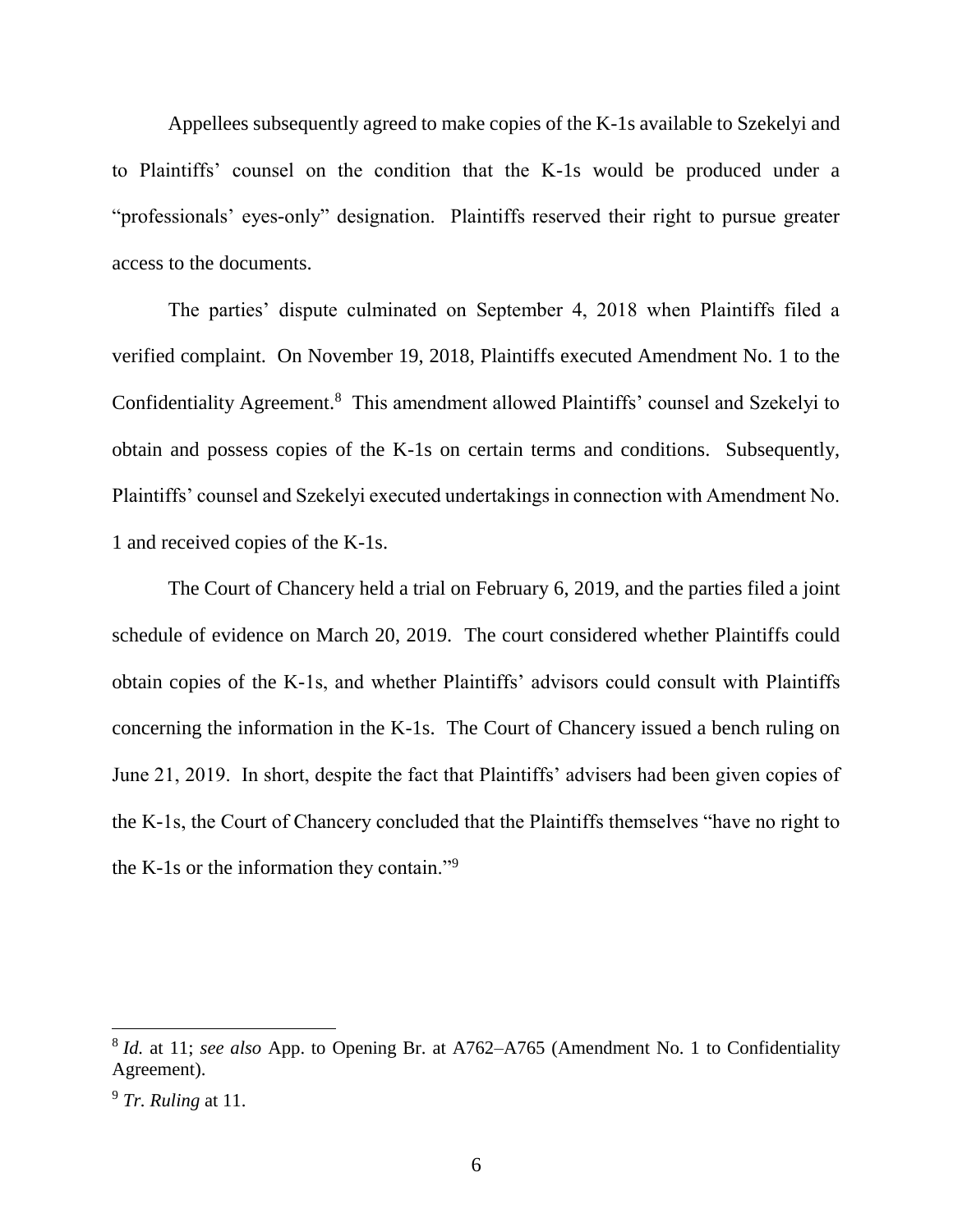At the heart of this appeal is whether Spencer and Cynthia may make copies of the

K-1s and discuss their contents and information with their advisors.<sup>10</sup> The court first set

the framework for its statutory analysis as follows:

In *Madison Avenue Investment Partners versus American First Real Estate Investment Partners*, this Court stated that a limited partner must meet three requirements to prevail on a books and records demand.<sup>11</sup> The first two are laid out in Section 17-305(e). The demand must follow the form and manner of making demand. This is not an issue in this case.

Next, the demand must be reasonable and for a purpose reasonably related to the limited partner's interest as a limited partner. This requirement includes two components for the purposes the plaintiffs advance here. The party requesting records must show the documents are "necessary and essential" to accomplishing that purpose.

And to investigate potential wrongdoing, the party requesting the books and records must show "a credible basis from which the Court can infer that mismanagement, waste or wrongdoing may have occurred." That's from *Seinfeld versus Verizon Communications.*

These requirements are where all the action is in this case.

Finally, the inspection right is subject to such reasonable standards "as may be set forth in the partnership agreement or otherwise established by the general partners." That last part is a quote from Section 17-305(a). This is also not an issue here because the parties provided no standards established by the general partner that pertain to the analysis here.<sup>12</sup>

<sup>&</sup>lt;sup>10</sup> As the trial court stated, because "plaintiffs have already received other documents from defendants, and plaintiffs' CPA has reviewed the K-1s with Mr. Nordell," the "narrow issue before the Court is only whether the plaintiffs themselves may receive and keep copies of the K-1s." *Tr. Ruling* at 21.

<sup>11</sup> *See Madison Ave. Inv. P'rs, LLC v. Am. First Real Estate Inv. P'rs, L.P.*, 806 A.2d 165, 170–71 (Del. Ch. 2002).

<sup>12</sup> *Tr. Ruling* at 11–13.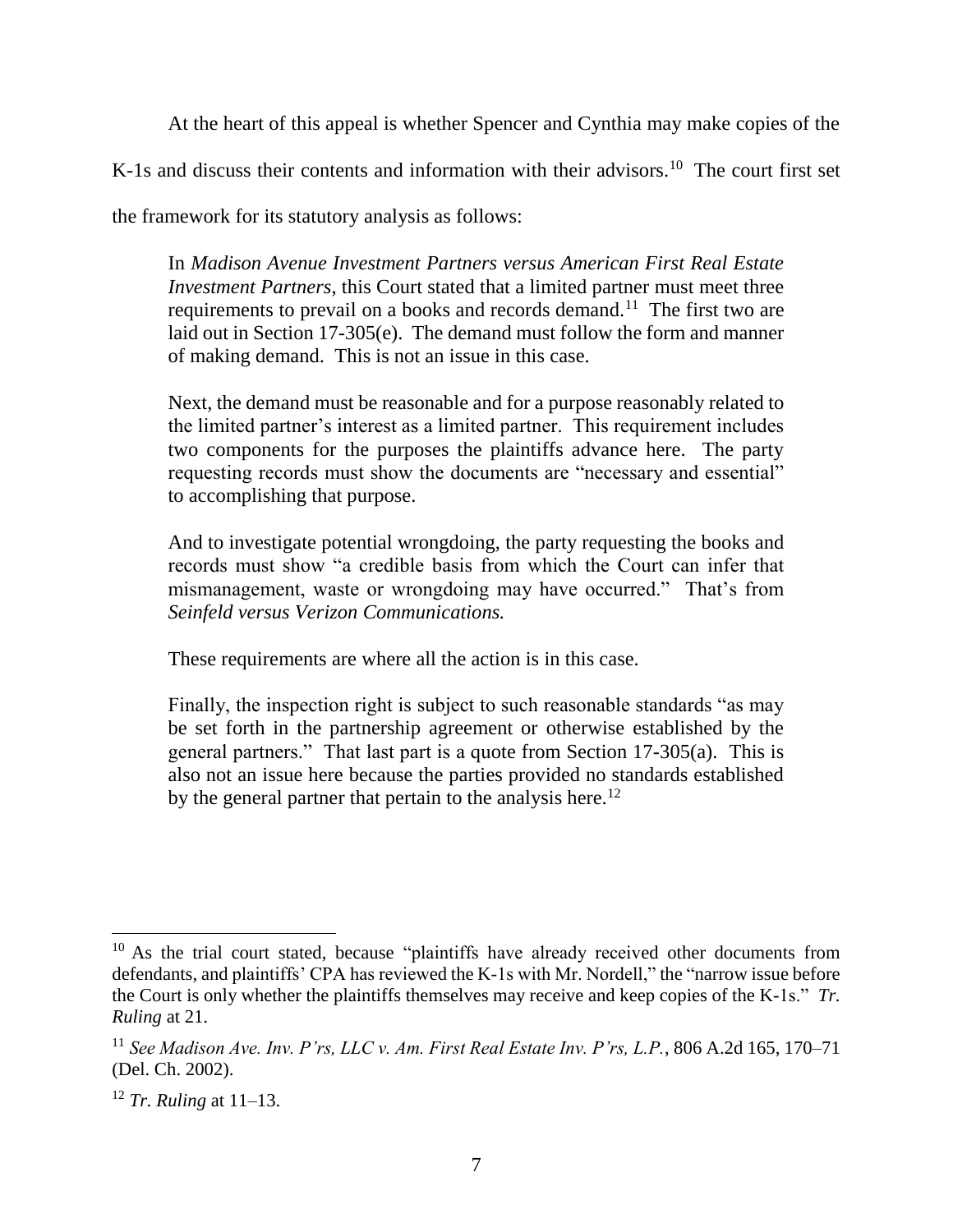The Court of Chancery determined that Plaintiffs had stated two purposes—namely, valuing their partnership interests, and investigating the propriety of the Plaintiffs' respective ownership interests in the Partnerships. Based upon the record, the court could not conclude that the Plaintiffs' "primary purpose is something other than valuing their shares or investigating the alleged wrongful dilution."<sup>13</sup> It held that, "[t]hose are proper purposes under our law."<sup>14</sup> The court then determined that Plaintiffs were left only with the valuation of the Trusts' ownership stakes, because it found that the Trusts "failed to demonstrate a credible basis to suspect wrongdoing in the admission of new limited partners," and that they "also failed to establish a credible basis for suspecting wrongdoing in the context of missing an opportunity to increase investments in the WHC 2009 partnership."<sup>15</sup>

The Court of Chancery also considered Plaintiffs' claim that they are entitled to the K-1s under the Partnership Agreements. The relevant sections are Sections 12.1 and 12.2,

 $\overline{a}$ <sup>13</sup> *Id.* at 14.

<sup>14</sup> *Id.*

<sup>&</sup>lt;sup>15</sup> *Id.* at 15–16. Without asserting a cross-appeal, Appellees contend that the Court of Chancery abused its discretion in determining that Plaintiffs had stated a proper purpose in valuing their interests in the Partnerships. We find that challenge to be meritless both procedurally and substantively. Generally, in the corporate and alternative entity contexts, valuing the enterprise is a proper purpose. *Holman v. N.W. Broad., L.P.*, 2007 WL 1074770, at \* 2 (Del. Ch. Mar. 29, 2007) (finding that valuation of interest is a proper purpose for a books and records demand); *Madison Ave. Inv. Pr's, LLC*, 806 A.2d at 174 ("Valuing one's investment is generally considered to be a proper purpose reasonably related to one's interest."); *see also Sanders v. Ohmite Hldg., LLC*, 17 A.3d 1186, 1193 (Del. Ch. 2011) (finding that, for Delaware limited liability companies, under 6 *Del. C.* § 18-305, valuation of one's ownership interests is a proper purpose for seeking books and records).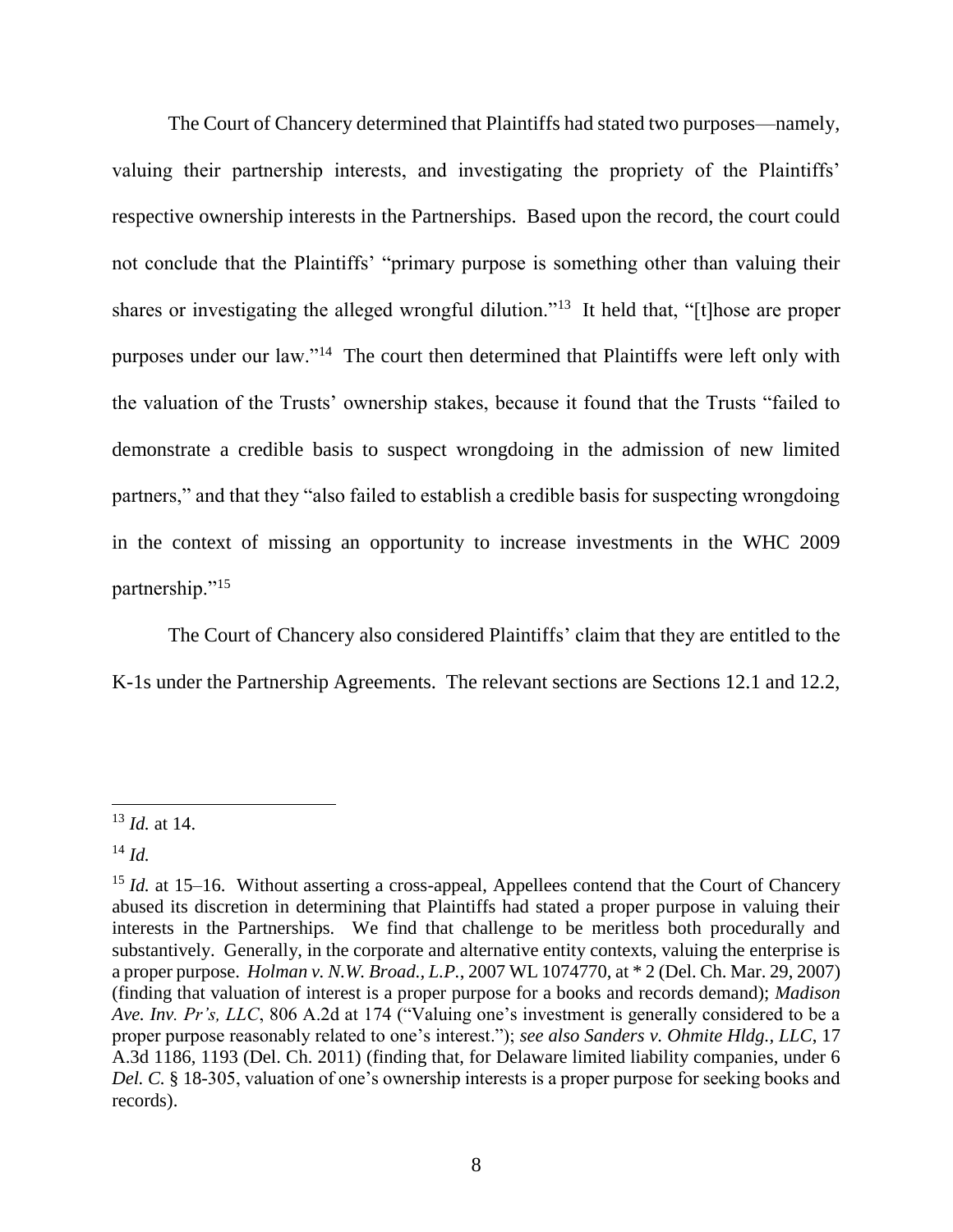which are nearly identical in the three relevant Partnership Agreements.<sup>16</sup> Section 12.1 of

WHC 2009's partnership agreement provides:

#### ARTICLE XII BOOKS AND RECORDS; ACCOUNTING; TAX ELECTIONS

*12.1 Books and Records. Books and records of the Partnership will be maintained at the principal office of the Partnership or at whatever other office of the Partnership as may be designated by the General Partner, and will be available for examination by any Partner or that Partner's duly authorized representatives at any reasonable time. The Partnership will maintain the following books and records:*

*12.1.1 A current list of the full name and last known business or residence address of each Partner, together with the Capital Contributions and Partnership Percentage of each of those Partners;*

12.1.2 A copy of the Certificate of Limited Partnership and all amendments thereto filed pursuant to **Section 1.2**, together with executed copies of any powers of attorney pursuant to which any certificate has been executed;

*12.1.3 Copies of the Partnership's federal, state and local income tax or information returns and reports, if any, for the six most recent taxable years; and* 

12.1.4 Copies of this Agreement and all amendments hereto.<sup>17</sup>

Section 12.2 provides, in relevant part:

# *12.2 Inspection of Records.*

12.2.1 Each Limited Partner has the right, on any reasonable request, and subject to whatever reasonable standards as the General Partner may from time to time establish (including standards for determining whether the purpose for the request is reasonably related to the Limited Partner's Interest

l

<sup>16</sup> *Compare* App. to Opening Br. at A58 (WHC 2009 Partnership Agreement §§ 12.1, 12.2) *with id.* at A473–A474 (WHC Ventures 2013, L.P. Partnership Agreement §§ 12.1, 12.2) *and id.* at A624–A625 (WHC Ventures 2016, L.P. Partnership Agreement §§ 12.1, 12.2).

<sup>&</sup>lt;sup>17</sup> *Id.* at A58 (emphasis added).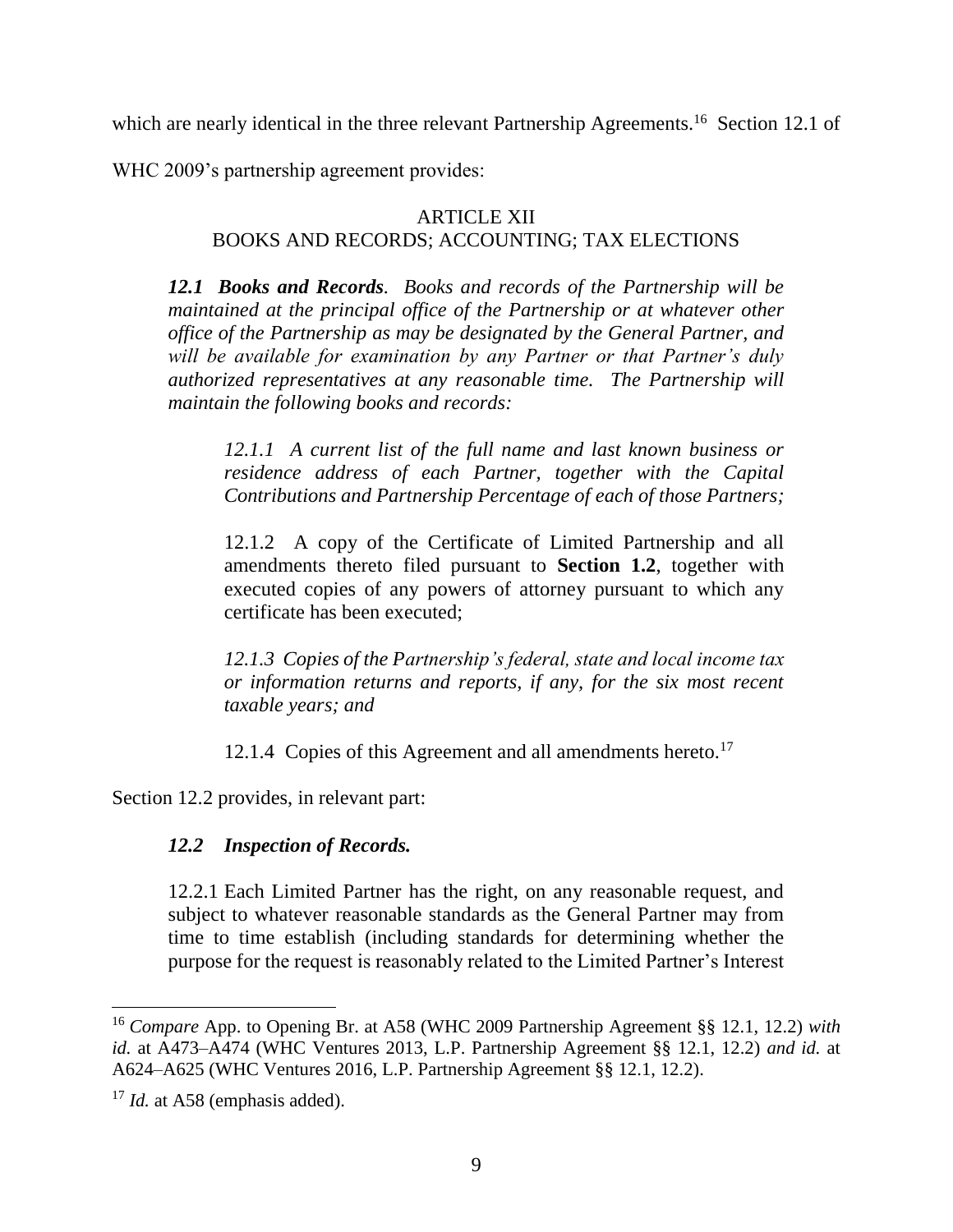as a Limited Partner), to obtain from the General Partner for the purposes reasonably related to the Limited Partner's Interest as a Limited Partner the information set forth above in **Section 12.1** as well as information regarding the status of the business and financial condition of the Partnership (generally consisting of the Partnership's financial statements) and whatever other information regarding the affairs of the Partnership as is just and reasonable in light of the purpose related to the Limited Partner's Interest as a Limited Partner for which the information is sought. The General Partner may, however, keep confidential from any Limited Partner any information the disclosure of which the General Partner in good faith believes could be harmful to the business of the Partnership or is otherwise not in the best interests of the Partnership, or that the Partnership is required by law or agreement with a third party to keep confidential. Despite anything to the contrary in this Agreement or in the Act, Limited Partners will not be entitled to inspect or receive copies of the following:

- (a) internal memoranda of any General Partner, whether relating to Partnership matters or any other matters;
- (b) correspondence and memoranda of advice from attorneys or accountants for the Partnership or the General Partner; or
- (c) trade secrets of the Partnership or the General Partner, investor information, financial statements of Limited Partners or similar materials, documents and correspondence.<sup>18</sup>

The court observed that the Court of Chancery "consistently has treated a contractual books and records right provided in a limited liability company's ("LLC") or a limited partnership's ("LP") governing instrument as independent from the relevant default statutory right."<sup>19</sup> It determined that Section 12.2.1 of the Partnership Agreements limits

 $\overline{a}$ <sup>18</sup> *Id.*

<sup>19</sup> *Tr. Ruling* at 23 (citing *Grand Acq., LLC v. Passco Indian Springs DST*, 145 A.3d 990, 994 (Del. Ch. 2016), *aff'd*, 158 A.3d 449 (Del. 2017)); *see also Bond Purchase, L.L.C. v. Patriot Tax Credit Prop., L.P.*, 746 A.2d 842, 852, 853 (Del. Ch. 1999) (holding that although the plaintiff did not have a right under 6 *Del. C.* §17-305(a) to a list of partners because the defendant's general partner had a good faith belief that disclosure was not in the best interests of the limited partnership, plaintiff did have a right to the list under the partnership agreement); *id*. at 853 (concluding that "this contractual right is in addition to and separate from the right to obtain information from the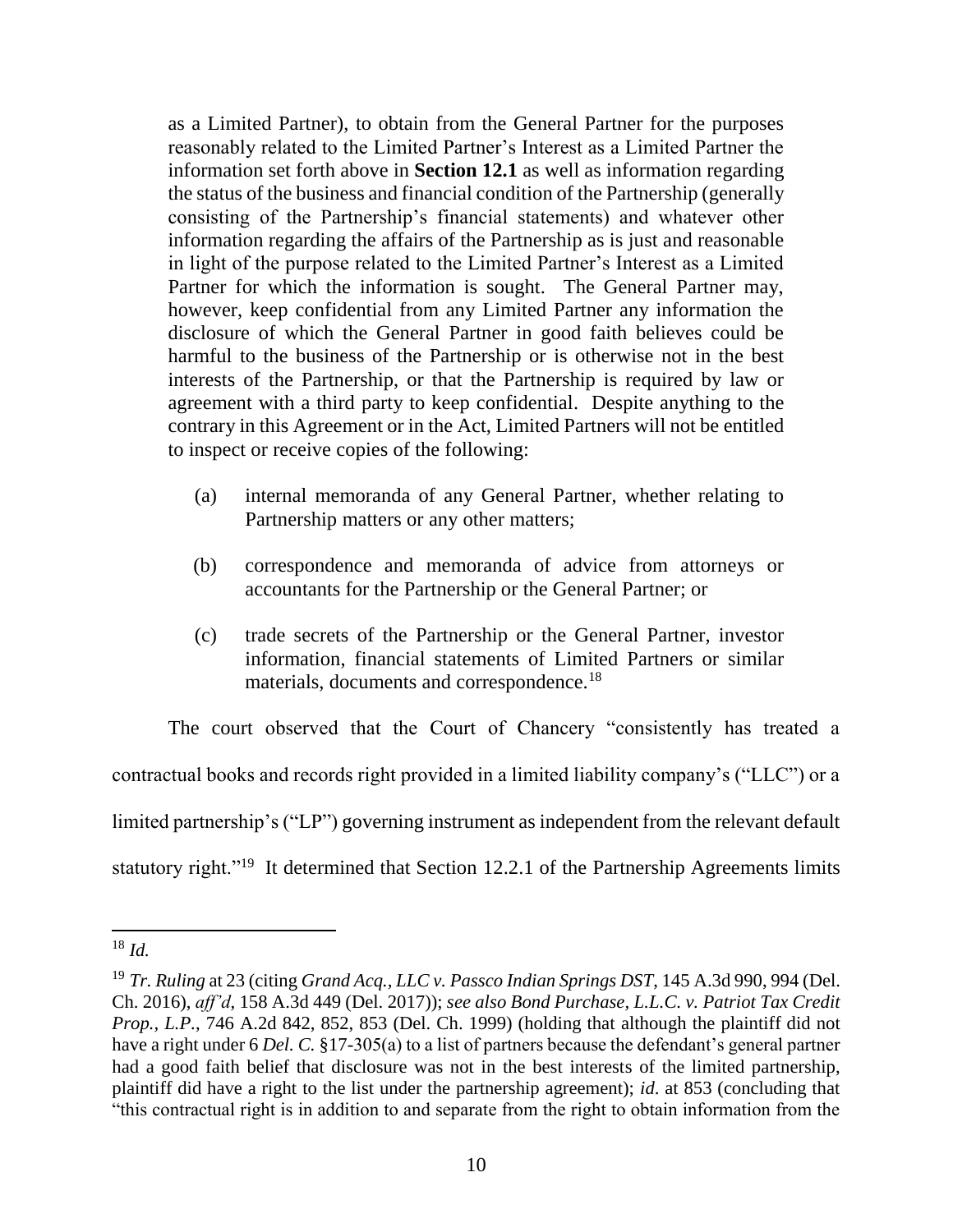a partner's right by requiring a proper purpose in the very same way 6 *Del. C.* § 17-305 does. The court then inserted a "necessary and essential" requirement into this contractual framework, stating that Section 12.2.1 of the agreements incorporates the necessary and essential requirement that has been applied in cases construing 6 *Del. C.* § 17-305. The court explained its ruling as follows:

Plaintiffs have not argued that they have an unconditional contractual right to inspect the partnership's documents. What they have argued is that upon establishing a proper purpose, all of the books and records - - not some, but all - - identified in Section 12.1 must be provided to the limited partner.

In other words, once they show a proper purpose, they do not need to show the requested books and records are necessary and essential to their purpose.

But Section 12.2.1 permits each limited partner to obtain the information in Section 12.1 "for purposes reasonably related to the Limited Partner's Interest." The simple word "for" links the right to obtain the information in Section 12.1 to the limited partner's proper purpose in the very same way Section 17-305 does.

The LLC agreement in *DFG Wine Co. versus Eight Estates Wine Holdings*  used this same language, and the Court applied Section 18-305's "necessary and essential" language to consider whether the member was entitled to the documents sought among those the company was required to maintain.

Plaintiffs cite no contrary case applying the proper purpose requirement without the "necessary and essential" element. Section 12.2.1 incorporates the proper purpose requirement from Section 17-305, thereby incorporating the derivative requirement that plaintiffs demonstrate the materials in Section 12.1 are necessary and essential to their valuation purpose.

Plaintiffs' claims thus fail under the contractual provisions for the same reasons that they fail under Section 17-305.<sup>20</sup>

Partnership pursuant to Section 17-305"); Edward P. Welch et al., *Folk on The Delaware General Corporation Law, Vol. IV (Limited Liability Companies, Limited Partnerships)*, §17-305.02 at LP-3-75 (2020 ed.) ("As distinct from their statutory right under Section 17-305(a), limited partners may also have rights of access of partnership information under the partnership agreement.").

<sup>20</sup> *Tr. Ruling* at 24–25.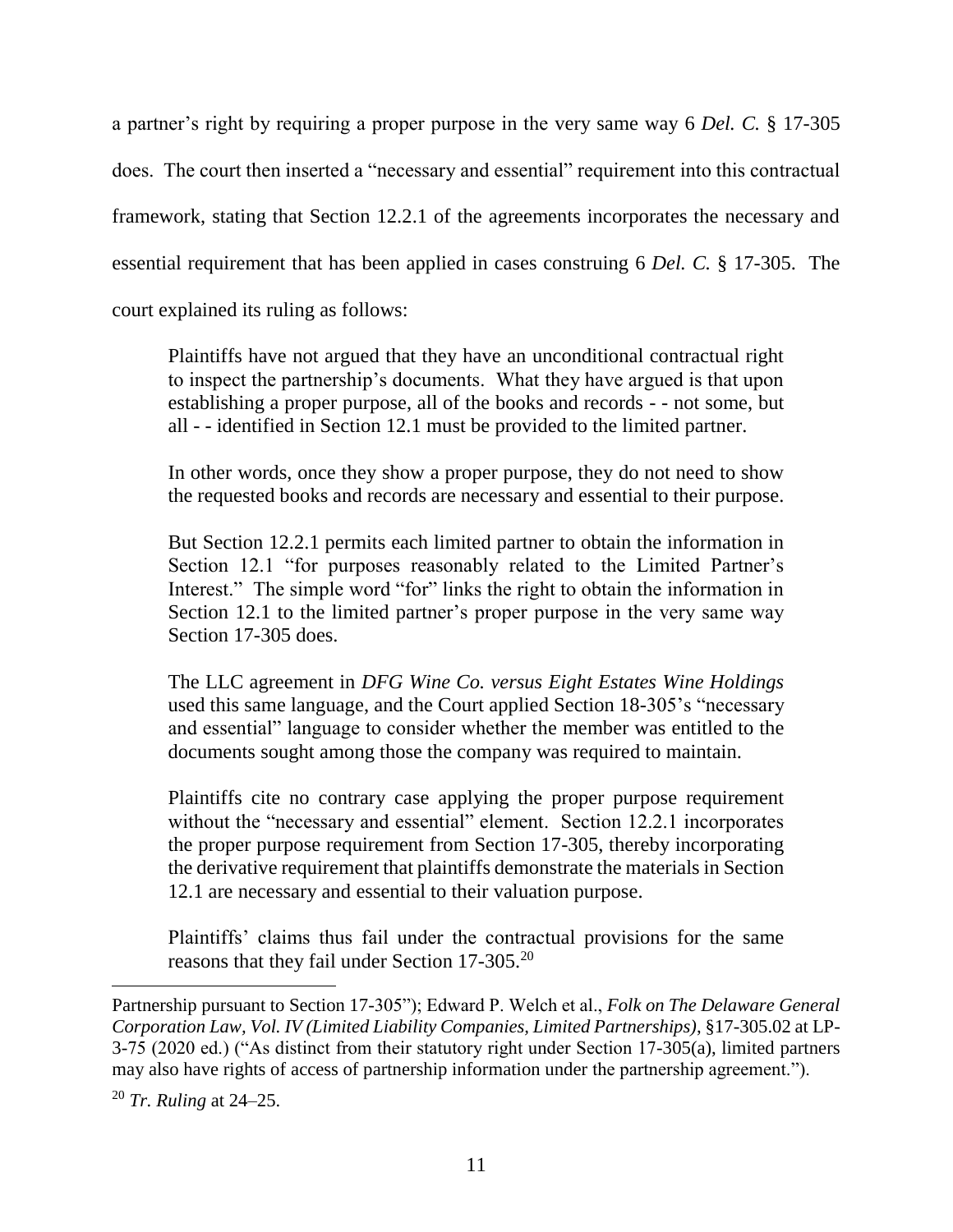Plaintiffs then appealed. They raise the following issues on appeal: (1) that the requested information (the K-1s) need not be "necessary and essential" to their stated valuation purpose under 6 *Del. C.* § 17-305; (2) the Partnership Agreements do not contain a "necessary and essential" requirement, and thus, they are entitled to the documents under the Partnership Agreements; (3) that even if the K-1s must be "necessary and essential" to Plaintiffs' stated purpose, Plaintiffs have met that burden; (4) that the K-1s should not be redacted or designated as confidential if Plaintiffs are entitled to them; and (5) the emails between Muth, Chisholm, and the general partner of the GP, Peter Nordell, were inadmissible hearsay evidence.

Thus, on appeal, Plaintiffs continue to press for the K-1s via two different avenues. First, they seek them pursuant to 6 *Del. C.* § 17-305, which provides that limited partners may "obtain from the general partners from time to time upon reasonable demand for any purpose reasonably related to the limited partner's interest as a limited partner" five specifically identified categories of information and a sixth general category. The Court of Chancery has interpreted this language in the same way that it has interpreted 8 *Del. C.*  § 220, holding that, like Section 220, Section 17-305 requires both a proper purpose and that the documents sought be necessary and essential to achieving that purpose.<sup>21</sup> In *Gotham Partners v. Hallwood*, the Court of Chancery explained that it believed this

l

<sup>21</sup> *See*, *e.g.*, *Madison Ave. Inv. P'rs, LLC*, 806 A.2d at 176 (identifying that for limited partnerships, inspection rights are "limited to those documents that are necessary, essential and sufficient for the shareholder's purpose" (quoting *Magid v. Acceptance Ins. Co., Inc.*, 2001 WL 1497177, at \*3 n.10 (Del. Ch. Nov. 15, 2001) (internal quotation marks omitted))).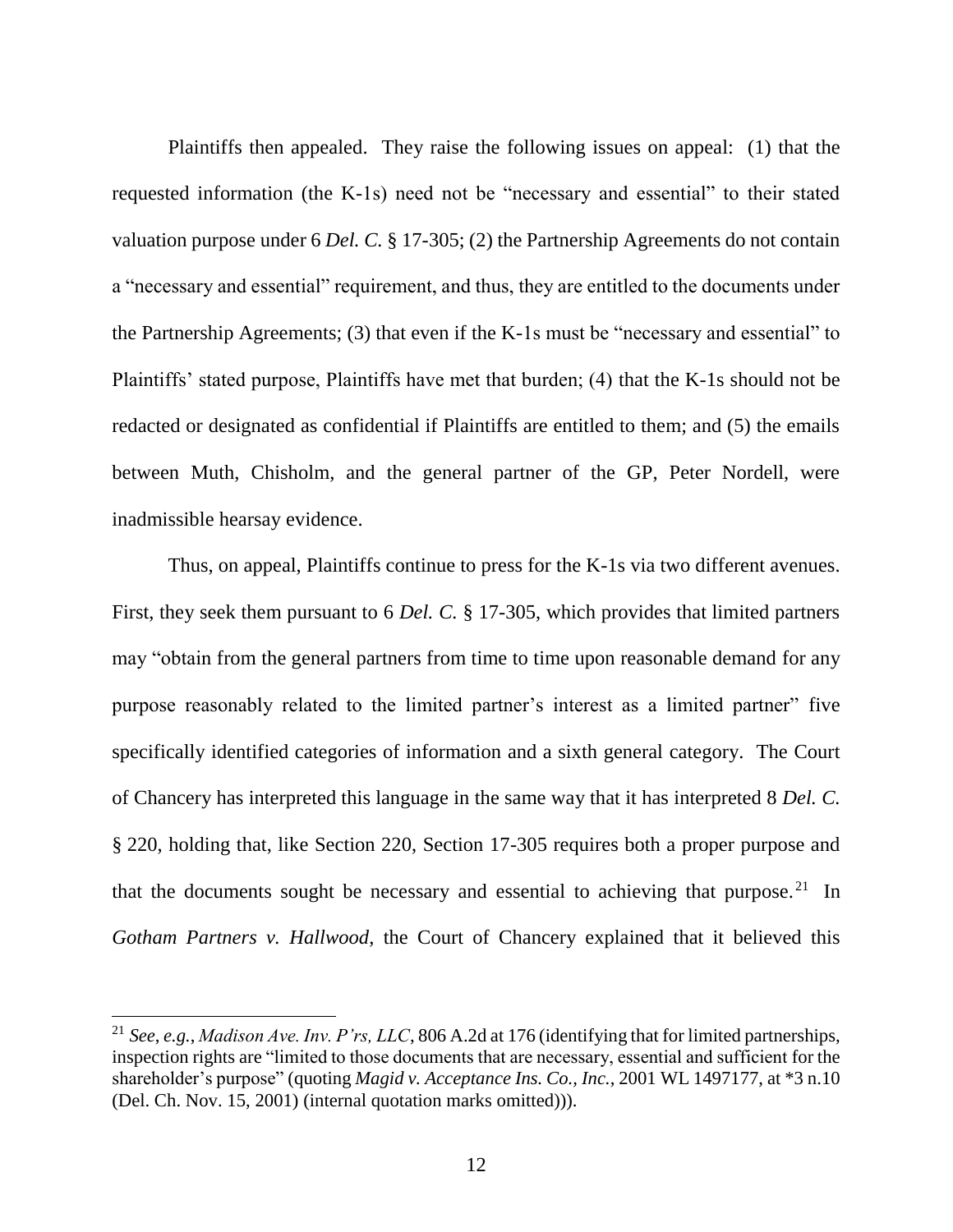interpretation was logical because of the legislative history of Section 17-305, because Section 17-305 and Section 220 both provide for qualified rights, and because the language in the two statutes regarding the purpose requirement is similar.<sup>22</sup> However, Plaintiffs noted that, "[a]lthough the case law under 8 *Del. C.* § 220 contains a necessary and essential requirement, no Delaware Supreme Court case has applied this requirement in the alternative entity context."<sup>23</sup>

Plaintiffs contend that the Court of Chancery's application of a "necessary and essential" condition overlooks the structural differences between Section 17-305 and Section 220. For example, Section 17-305 provides a six-item list of document categories that limited partners may obtain from the limited partnership, and each item is set off in its

l

<sup>22</sup> *Gotham P'rs, L.P. v. Hallwood Realty P'rs, L.P*., 714 A.2d 96, 100–102 (Del. Ch. 1998); *see id.*  at 102 ("I can conclude from [§ 17-305 and § 220's] overlap that § 220 case law embodies the most logical and meaningful source from which to seek precedent relevant to this dispute.").

 $23$  Opening Br. at 1–2.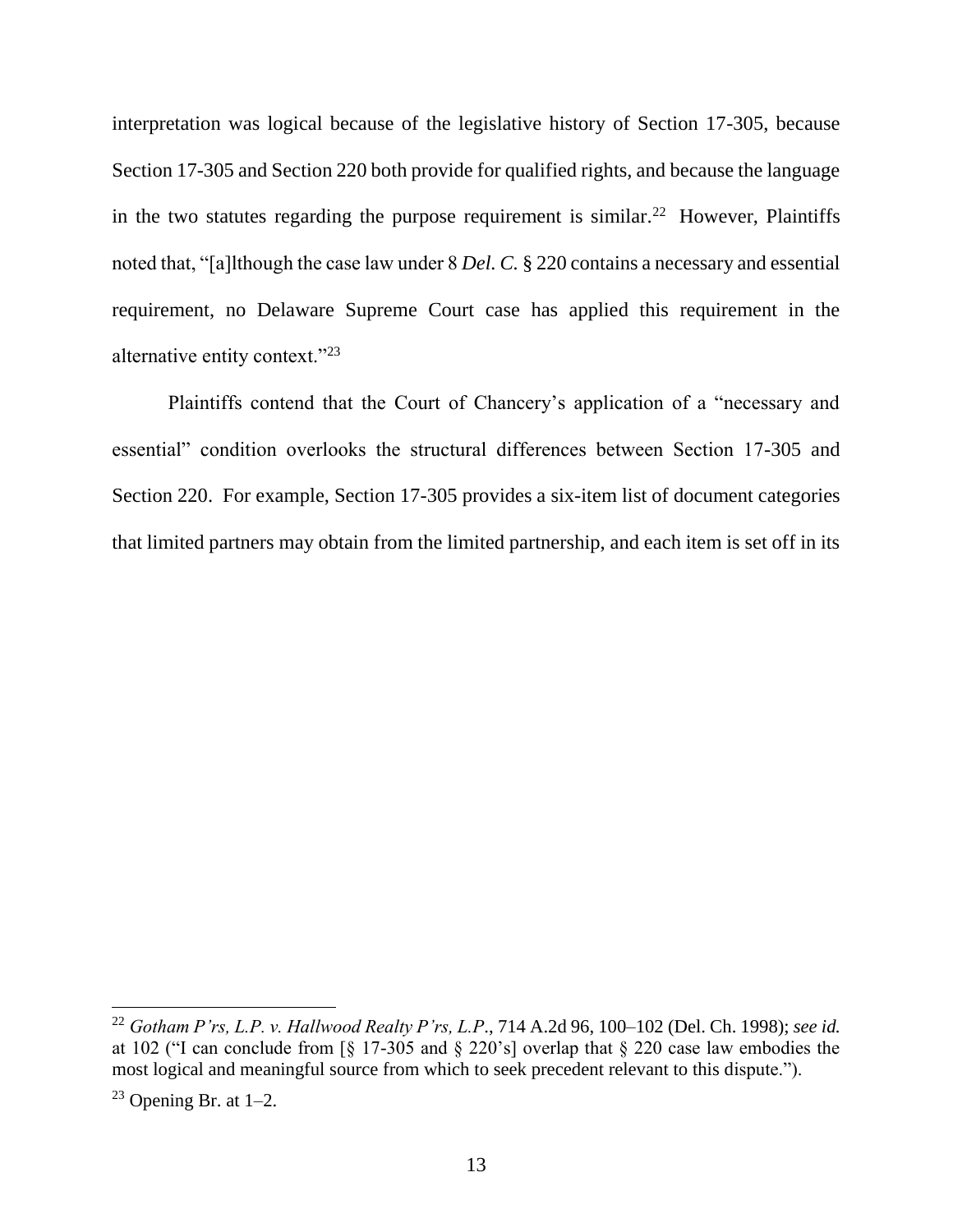own sub-section.<sup>24</sup> Section 220's list is much shorter, containing only three items,<sup>25</sup> and the list is contained in a single subsection.<sup>26</sup> Of particular note is that the last item in the Section 17-305 list contains a qualifier that Section 220's final item does not. Although

(3) A current list of the name and last known business, residence or mailing address of each partner;

(4) A copy of any written partnership agreement and certificate of limited partnership and all amendments thereto, together with executed copies of any written powers of attorney pursuant to which the partnership agreement and any certificate and all amendments thereto have been executed;

(5) True and full information regarding the amount of cash and a description and statement of the agreed value of any other property or services contributed by each partner and which each partner has agreed to contribute in the future, and the date on which each became a partner; and

(6) Other information regarding the affairs of the limited partnership as is just and reasonable.

6 *Del. C.* § 17-305(a).

<sup>25</sup> The § 220 list is contained in 8 *Del. C.* § 220(b)(1): "The corporation's stock ledger, a list of its stockholders, and its other books and records . . . ."

<sup>26</sup> At oral argument, counsel for Plaintiffs argued that the first two items in the Section 220 list, *i.e.*, its stock ledger and list of stockholders, were not subject to the necessary and essential requirement. *See* Oral Argument Video at 6:10–6:34, https://livestream.com/accounts/5969852/events/8915743/videos/199550105 ("The [necessary and essential] standard does not apply to the specifically mentioned documents under Section 220(b)(1), *i.e.*, the stock ledger or a list of the corporation's stockholders."); *see also* Reply Br. at 8. But there are decisions of the Court of Chancery that apply the "necessary and essential" condition to these categories. *See*, *e.g.*, *Bosse v. WorldWebDex Corp.*, 2009 WL 2425718, at \*1 (Del. Ch. July 30, 2009) ("A list of stockholders, however, would not appear to be necessary or essential to making a valuation determination, so I can discern no basis at this point for ordering the company to produce a stockholder list."); *Cutlip v. CBA Int'l, Inc. I*, 1995 WL 694422, at \*3 (Del. Ch. Oct. 27, 1995) (holding that, for plaintiff stockholders seeking to value their shares, consistent with the court's "obligation to tailor the access to books, records and stocklists to that reasonably necessary to effectuate the Plaintiffs' rights," stockholders are not entitled to the complete list of stockholders).

l  $24$  The Section 17-305 categories, as listed under subsection (a) of the statute, are:

<sup>(1)</sup> True and full information regarding the status of the business and financial condition of the limited partnership;

<sup>(2)</sup> Promptly after becoming available, a copy of the limited partnership's federal, state and local income tax returns for each year;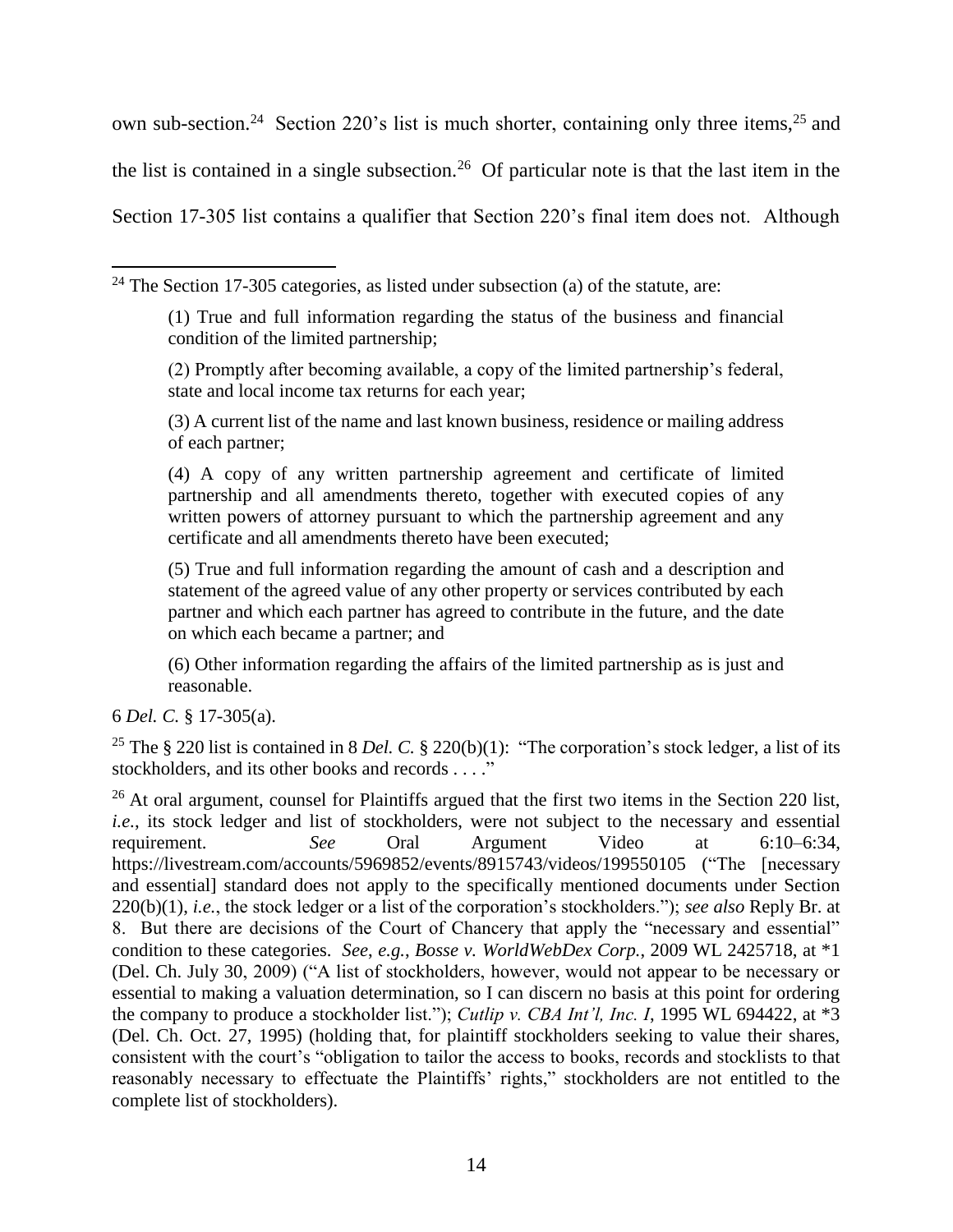the final item of Section 220 simply provides for "other books and records,"<sup>27</sup> the final item of Section 17-305 provides for "[o]ther information regarding the affairs of the limited partnership *as is just and reasonable*."<sup>28</sup> Accordingly, Plaintiffs argue that the "necessary and essential" requirement ought to apply only to the catchall provision of Section 17- 305(a)(6), and not to the specifically enumerated categories of documents listed in subsections  $(1)$ – $(5)$ .

We do not address the interesting statutory issues Plaintiffs raise regarding Section 17-305(a). Instead, as further explained below, we hold that Plaintiffs are entitled to the K-1s under the Partnership Agreements.

## *II. Analysis*

### *A. Plaintiffs Have a Contractual Right to the K-1s*

As noted above, the Court of Chancery determined that Plaintiffs had stated a proper purpose, namely, valuing their respective ownership interests in the Partnerships.<sup>29</sup> Plaintiffs contend that under the Partnership Agreements, so long as their stated purpose is reasonably related to their interests as limited partners, they are entitled to inspect the K-1s, which fall within Section 12.1, and that the Partnership Agreements do not condition a limited partner's inspection rights on proving that the requested documents are "necessary and essential" to their stated purpose. They say that the K-1s fall squarely within the scope

<sup>27</sup> 8 *Del. C.* § 220(b)(1).

<sup>28</sup> 6 *Del. C.* § 17-305(a)(6) (emphasis added).

<sup>&</sup>lt;sup>29</sup> Plaintiffs assert that the court erred in determining that there was no credible basis as to the second purpose. Because we hold that Plaintiffs are entitled to the K-1s on other grounds, we need not address this issue.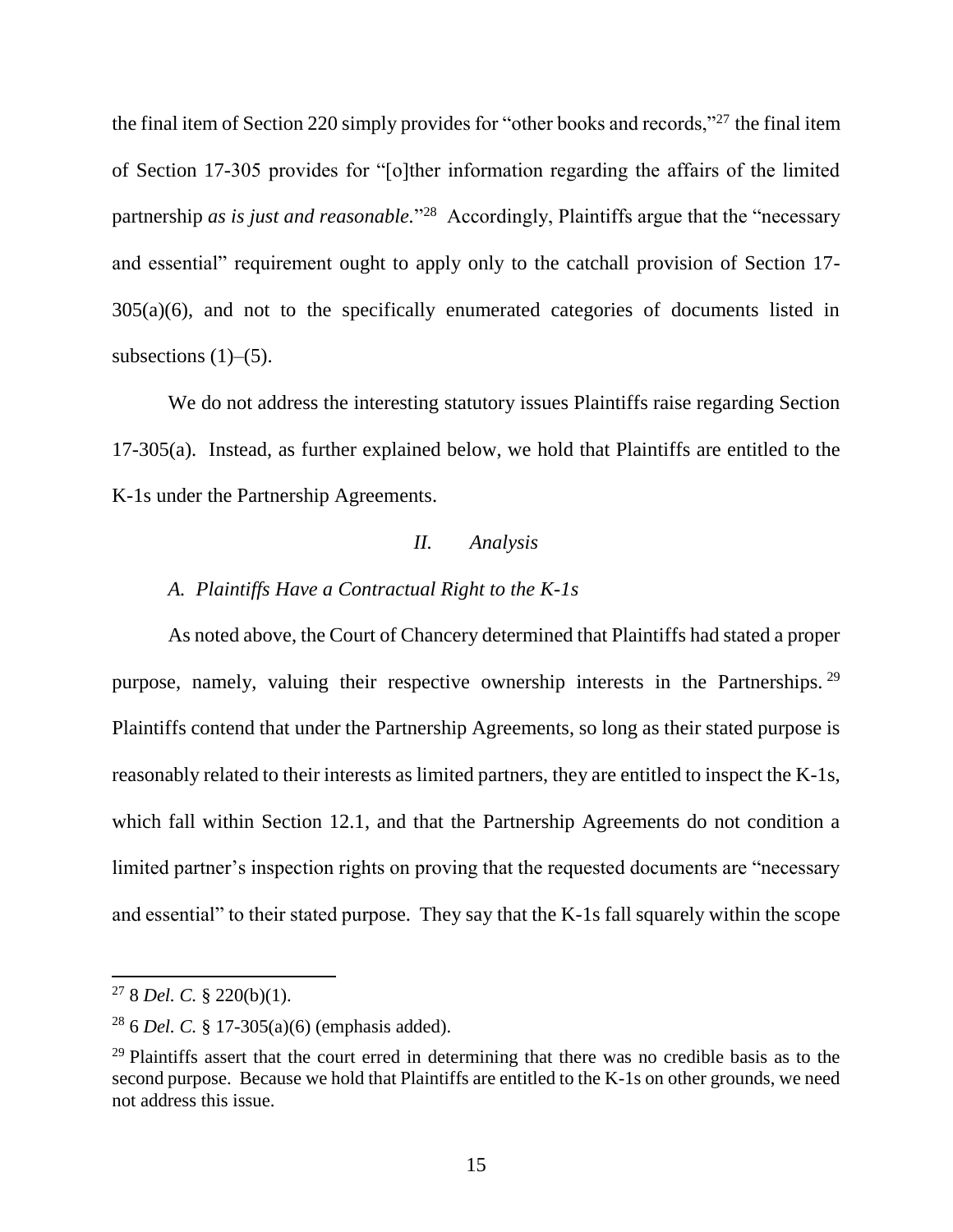of Section 12.1 because (i) they are part of the partnership tax returns, and (ii) they contain the name, address, capital contributions, and partnership percentage of each limited partner. Thus, according to the Plaintiffs, "[u]nder the plain terms of the Partnership Agreement[s], [they] are entitled to obtain a copy of the K-1 Forms upon stating a proper purpose, subject to 'reasonable standards' the General Partner may establish."<sup>30</sup>

We agree and hold that Plaintiffs are entitled to the K-1s, which are part of the Partnerships' tax returns. The Court of Chancery denied Plaintiffs' request after implying a "necessary and essential" condition into the Partnership Agreements, holding that the "simple word 'for' links the right to obtain the information in Section 12.1 to the limited partner's proper purpose in the very same way Section 17-305 does," and thus, "Section 12.2.1 incorporates the proper purpose requirement from Section 17-305, thereby incorporating the derivative requirement that plaintiffs demonstrate the materials in Section 12.1 are necessary and essential to their valuation purpose."31

The preposition "for" does link, in a general way, the right to obtain certain information to the purpose, and in this way, the word "for" performs a certain limiting function.<sup>32</sup> Plaintiffs sought the tax returns (including the K-1s) for the purpose of

l

<sup>30</sup> Opening Br. at 23.

<sup>31</sup> *Tr. Ruling* at 25.

 $32$  A preposition is a "word that is used before a noun, a noun phrase, or a pronoun, connecting it to another word." *Preposition*, Cambridge Dictionary Online, https://dictionary.cambridge.org/us/dictionary/english/preposition (last visited June 9, 2020). The Oxford English Dictionary defines the preposition "for" as: "With a view to; with the object or purpose of: as preparatory to . . . ." *For*, Oxford English Dictionary (2d ed. 1989), *available at*  Oxford English Dictionary Online (last visited June 9, 2020). Merriam-Webster defines "for" as: "used as a function word to indicate purpose," "an intended goal," and "the object or recipient of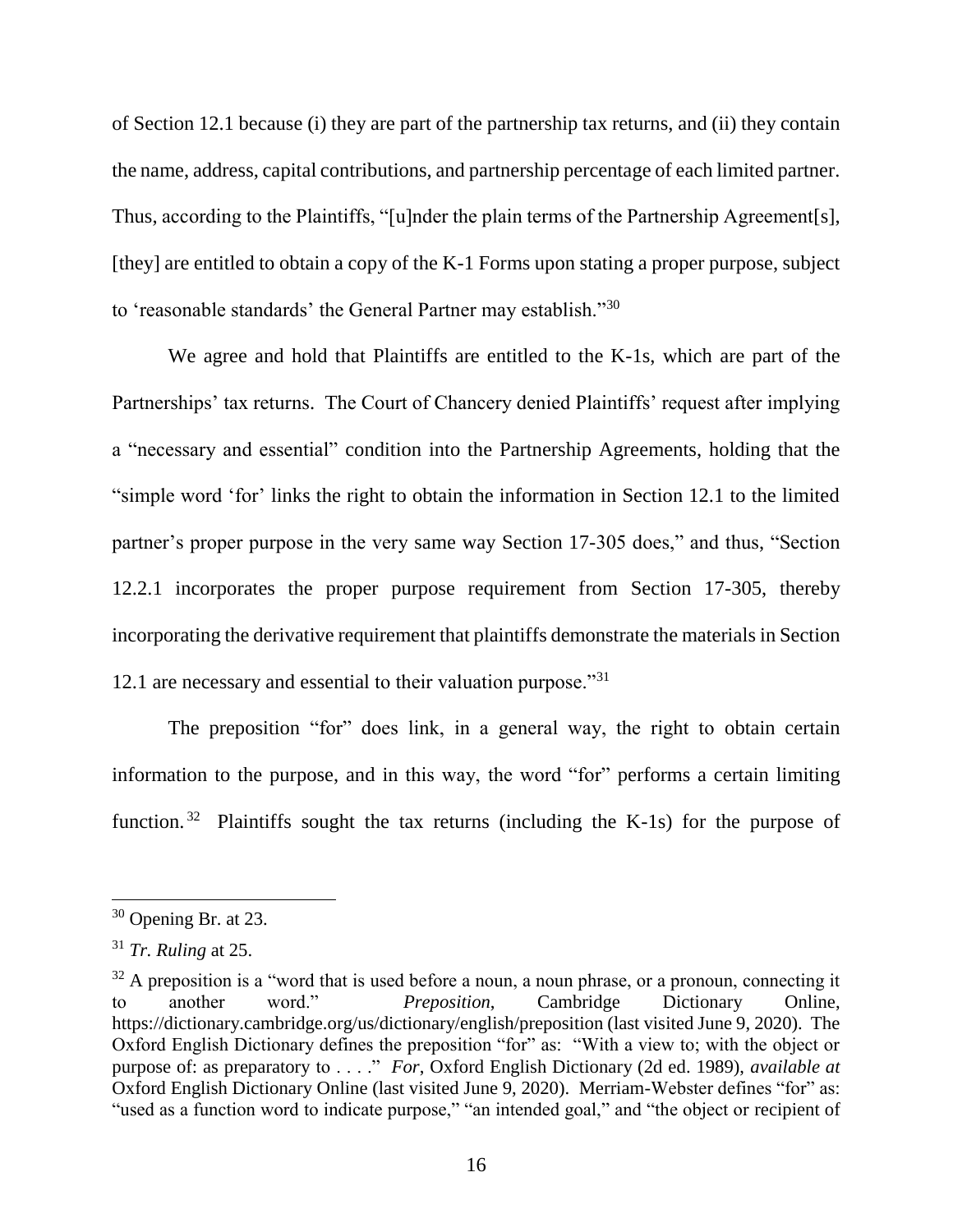conducting their valuation exercise, and the court correctly determined that purpose was reasonably related to their interest as a limited partner. But, as we explain, that is where our agreement with the Court of Chancery ends, as we decline to import a "necessary and essential" condition into the agreements. The words "necessary" and "essential" perform an even greater limiting role than does the word "for."<sup>33</sup> In this context, where the requested K-1s clearly fall within two of the enumerated subsections of Section 12.1, and where the GP has chosen not to subject the right to obtain the information in Section 12.1 to any standards that are relevant here, as the court found, we decline to imply such a condition in the agreement. <sup>34</sup>

a perception, desire, or activity . . . ." *For*, Merriam-Webster Dictionary, https://www.merriamwebster.com/dictionary/for (last visited June 9, 2020).

<sup>&</sup>lt;sup>33</sup> Merriam-Webster defines "necessary" as "absolutely needed," and "essential" as "of, relating to, or constituting," or "of the utmost importance." *Necessary*, Merriam-Webster Dictionary, https://www.merriam-webster.com/dictionary/necessary (last visited June 9, 2020); *Essential*, Merriam-Webster Dictionary, https://www.merriam-webster.com/dictionary/essential (last visited June 9, 2020). The Oxford English Dictionary defines "necessary" as "Indispensable, vital, essential; requisite," and "essential" as "That is such by essence, or in the absolute or highest sense." *Necessary*, Oxford English Dictionary (3d ed. 2003), *available at* Oxford English Dictionary Online (last visited June 9, 2020); *Essential*, Oxford English Dictionary (2d ed. 1989), *available at* Oxford English Dictionary Online (last visited June 9, 2020). The Court of Chancery has described the "'necessary, essential and sufficient' standard as limiting records inspections to those documents shown to be reasonably required to satisfy the purpose of the demand." *Madison Ave. Inv. P'rs, LLC*, 806 A.2d at 178.

 $34$  The trial court found that, "the parties provided no standards established by the general partner that pertain to the analysis here." *Tr. Ruling* at 13. Although the court made the finding in reference to its analysis under Section 17-305(a), Section 12.2.1 of the Partnership Agreements contains similar language. *See* App. to Opening Br. at A58 (providing in Section 12.2.1 that, "[e]ach Limited Partner has the right, on reasonable request *and subject to whatever reasonable standards as the General Partner may from time to time establish (including standards for determining whether the purpose for the request is reasonably related to the Limited Partner's Interest as a Limited Partner) to obtain . . .*" (emphasis added)).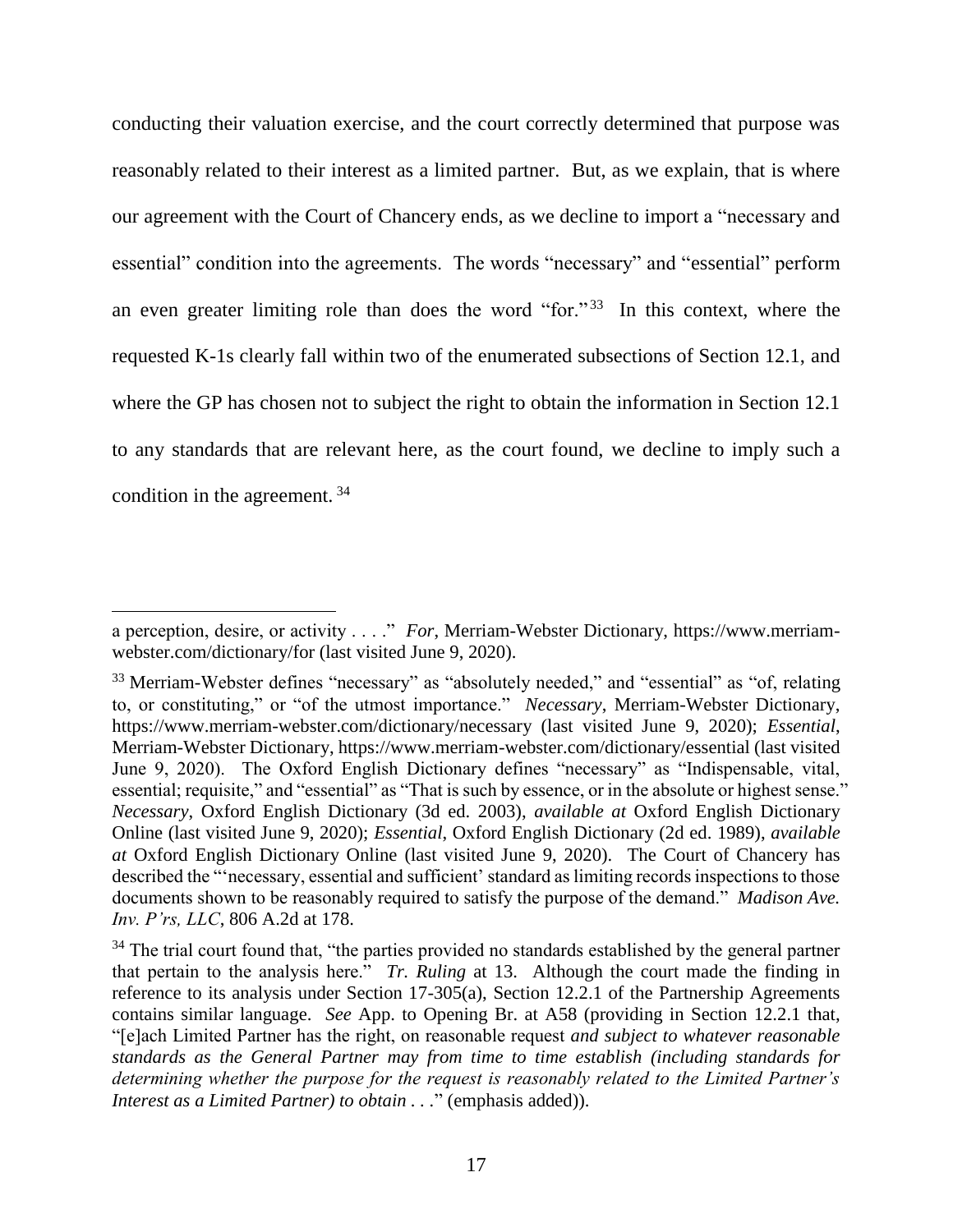The court's inferring a "necessary and essential" condition raises the issue of when it is appropriate for a court to infer contractual obligations in a limited partnership agreement. In *Schwartzberg v. CRITEF*, <sup>35</sup> Chancellor Allen shed light on this question when he considered whether an "improper purpose defense" could be inferred by the court in the context of a general partner's statutory and contractual rights to access a partnership's list of partners.

In *Schwartzberg*, the plaintiff was both a general partner and a limited partner of one defendant, and a limited partner of the other defendant. Both defendants were limited partnerships. The plaintiff sought limited partner financial information as well as lists of investors in subsidiary limited partnerships. In arguing for relief, the plaintiff asserted that he was entitled to the information under the partnership agreements, and statutorily in either his role as a general partner or his role as a limited partner.

In first summarizing its ruling against the plaintiff, the court found that the sole or predominant reason for plaintiff's request was to attempt to replace the limited partnerships as general partners of subsidiary partnerships, and to gain leverage over other partners with respect to litigation between them for plaintiff's "personal financial advantage and at considerable risk to the financial welfare of the Partnerships."<sup>36</sup> Because those purposes were "personal to the individual seeking access and they [were] adverse to the interests of

<sup>35</sup> 685 A.2d 365 (Del. Ch. 1996).

<sup>36</sup> *Id.* at 374.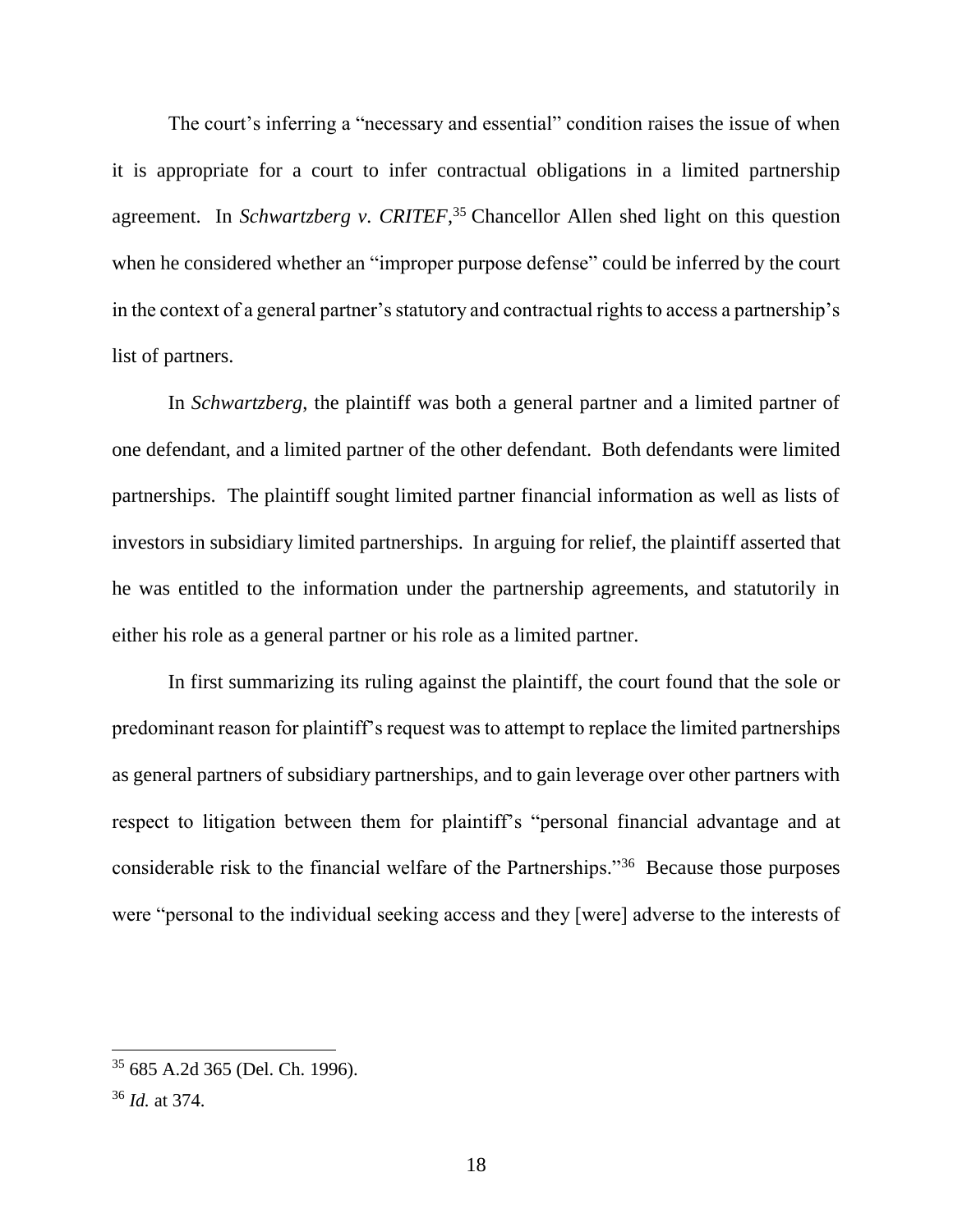the partnership considered jointly," they were improper purposes.<sup>37</sup> The court ultimately denied access on the basis of that implied defense.

In a footnote, the court observed at the start that 6 *Del. C.* § 17-305 makes clear that a limited partner must demonstrate a proper purpose in requesting such information. It stated that plaintiff failed to make that showing.<sup>38</sup> The court then focused its attention principally on the statutory inspection rights of a general partner, and the text of the partnership agreements. It observed that neither contained an express limitation on "purpose," and, thus, "*in each instance one must begin with the recognition that a [general] partner has no obligation to prove that it has a 'proper purpose' in order to enforce one of these rights to the prescribed access*."<sup>39</sup> The court, however, also noted that neither "expressly negate the notion that a defense of improper purpose is implied in the grants."<sup>40</sup> Thus, it proceeded to analyze whether access could be denied through an implied "improper purpose" defense.

Chancellor Allen began his analysis of that question by observing that, "[i]t is of course generally recognized that implicit obligations consistent with the text of written obligations may, indeed under correct conditions should be inferred under both statutes and

<sup>37</sup> *Id.* Here, the court noted "the absence of evidence showing an improper actual purpose." *Tr. Ruling* at 14.

<sup>38</sup> *Schwartzberg*, 685 A.2d at 375 n.14.

<sup>39</sup> *Id.* at 375 (emphasis in original).

<sup>40</sup> *Id.*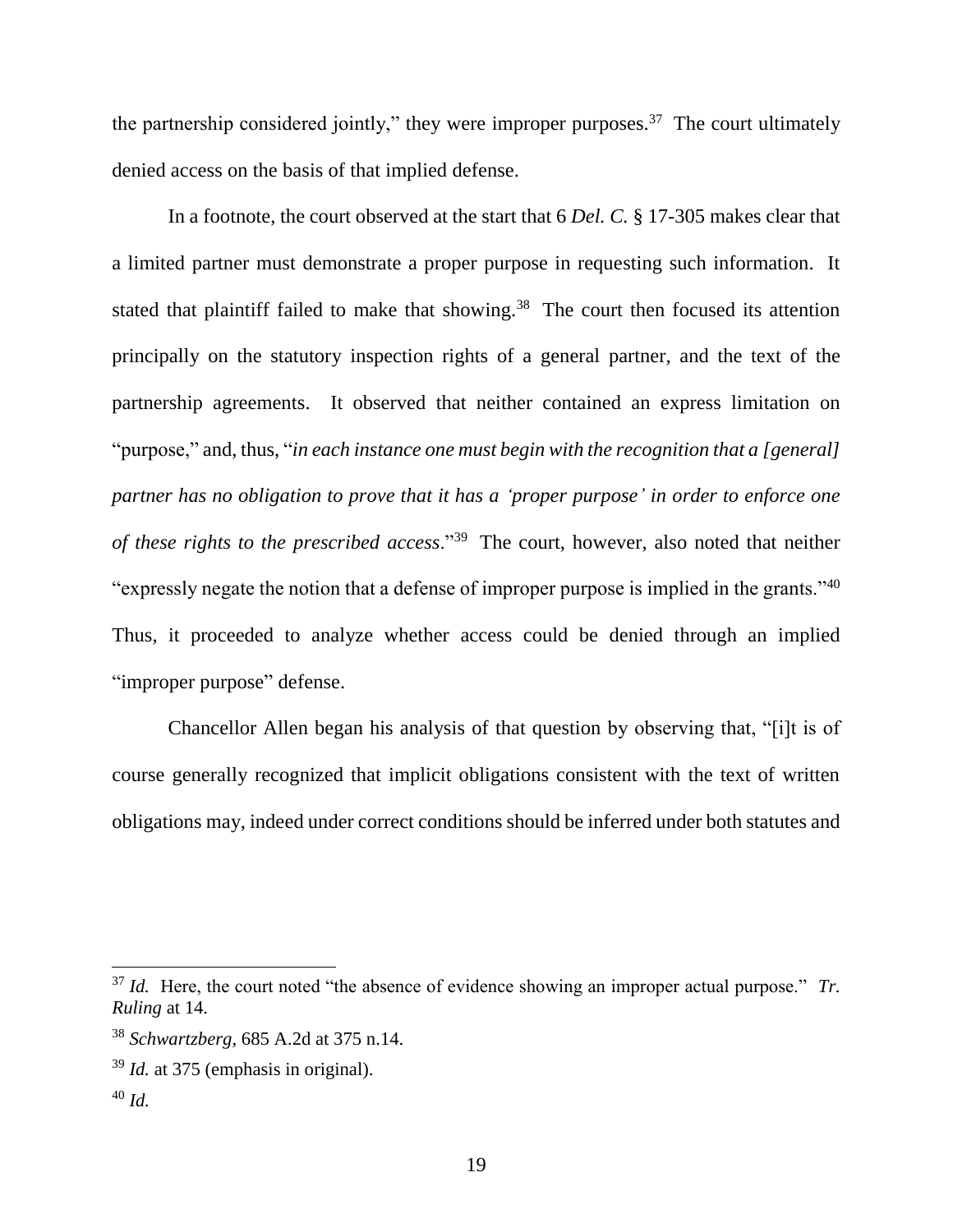contracts."<sup>41</sup> But, he observed that, "[t]he conditions under which an implied contractual obligation may be inferred were narrowly construed by [the Court of Chancery] in *Katz v.*  Oak Industries, Inc."<sup>42</sup> Relying on *Katz*, he concluded that under Delaware law, an obligation may be inferred from a contract when, given the terms of the express contract made and the circumstance of the contracting process, it is more likely than not, that if the parties had thought to address the subject, they would have agreed to create the obligation that is under consideration by the court *ex post facto*. 43 He added that, "[w]hile this test requires resort to a counterfactual world—what if—it is nevertheless appropriately restrictive and commonsensical."<sup>44</sup>

Chancellor Allen then imagined individuals negotiating a partnership agreement with respect to access to information. He noted that all investors, whether limited partners or general partners, will start with a bias in favor of access. He recognized that, "[o]ngoing information will allow assessment of the investment and inform investment decisions minimally buy, sell or hold decisions, but also perhaps voting or other choices open to the partner."<sup>45</sup> Although "cheap and ready access" might be an expected default rule, he noted that there could be costs in allowing such access, which could make it preferable by some

l

<sup>41</sup> *Id*. at 375–76 (citing *Skouras v. Admiralty Enter., Inc.*, 386 A.2d 674 (Del. Ch. 1978) (purpose adverse to corporation negates stockholders statutory right to access books)).

<sup>42</sup> *Id*. at 376 (citing *Katz v. Oak Indus., Inc.*, 508 A.2d 873 (Del. Ch. 1986) and *E.I. DuPont DeNemours & Co. v. Pressman*, 679 A.2d 436, 443 (Del. 1996)).

<sup>&</sup>lt;sup>43</sup> *Id.* Chancellor Allen observed that in *Katz*, the court actually used the phrase, "it is clear that," instead of the phrase, "more likely than not," but he stated, "that test is probably too high." *Id.*; *see also Bond Purchase*, 746 A.2d at 857 (reiterating the *Schwartzberg* test).

<sup>44</sup> *Schwartzberg*, 685 A.2d at 376.

<sup>45</sup> *Id*.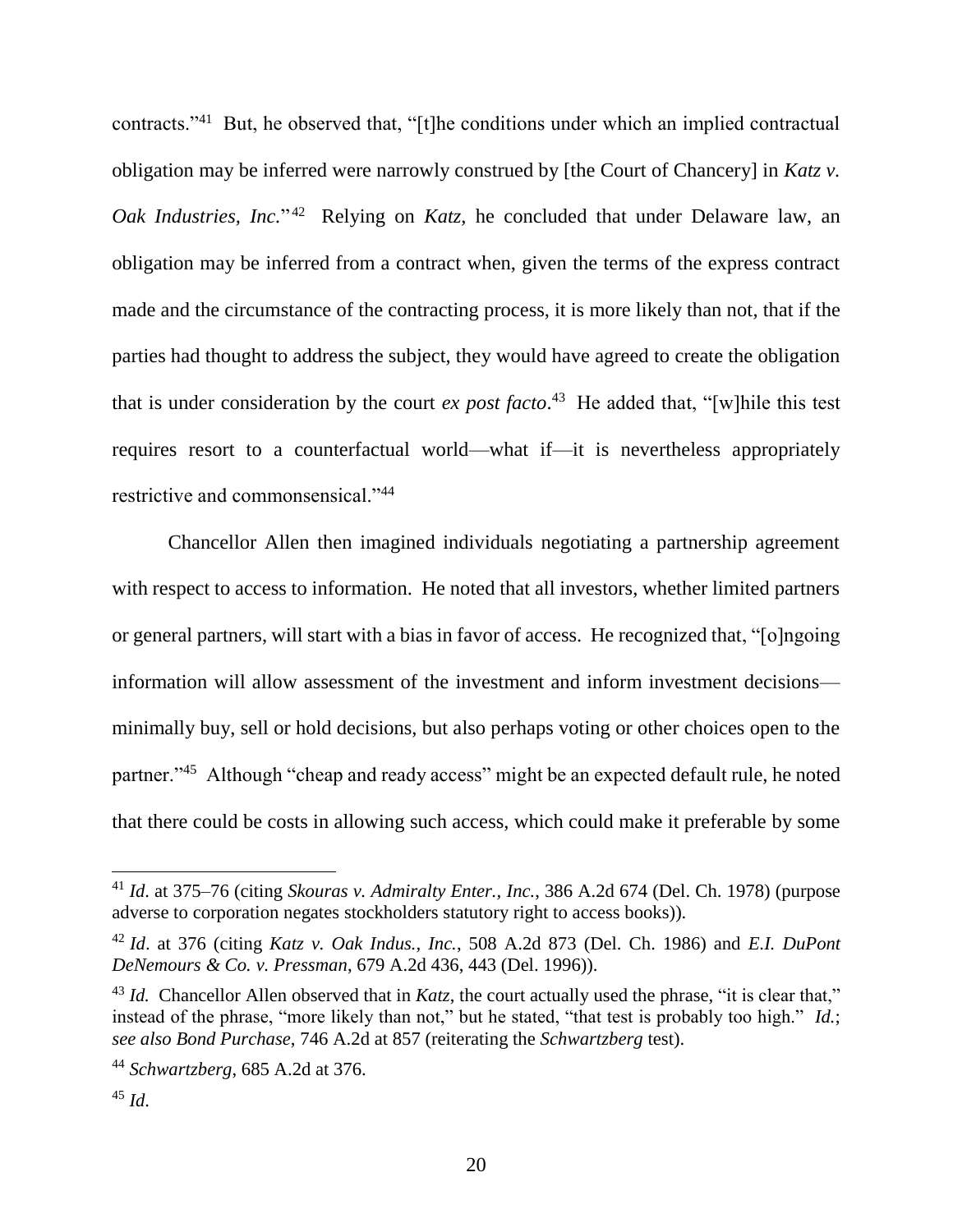to limit access or condition it. He concluded that in one set of circumstances, however, it seemed "rather clear that all rational investors (looking at the matter *ex ante*) would elect to restrict access," namely, "when it is clearly established (by some reliable process) that the access will actually hurt the value of the joint investment."<sup>46</sup> He then concluded that, "there is little reason to suppose that they would not agree that access for an improper purpose should be restricted."<sup>47</sup> In so ruling, Chancellor Allen articulated the "improper purpose defense" by applying general contract principles regarding a court's ability to infer implicit obligations into a contract.

In re Paine Webber Qualified Plan Property Fund Three, L.P. Litigation<sup>48</sup> followed *Schwartzberg*. There, the Court of Chancery held that because plaintiff limited partners lacked a proper purpose, they had no statutory right under 6 *Del. C.* § 17-305 to the lists of limited partners they were seeking. However, four of the partnership agreements at issue did not explicitly condition plaintiffs' rights to the lists on the existence of a proper purpose. Applying Chancellor Allen's reasoning in *Schwartzberg*, then-Vice Chancellor Chandler began "with the recognition that plaintiffs are not required to demonstrate a proper purpose to enforce their contractual rights to the partnership lists because the partnership agreements of these four partnerships do not contain an express requirement concerning purpose."<sup>49</sup> The court then rejected defendants' contention that the proper purpose

<sup>46</sup> *Id*.

<sup>47</sup> *Id*.

<sup>48</sup> 698 A.2d 389 (Del. Ch. 1997).

<sup>49</sup> *Id.* at 392; *see also* Folk, *supra* note 19 at LP-3-75-76 (noting that, "[i]t has been held that the 'proper purpose' requirement of Section 17-305 does not 'trump' a partnership agreement that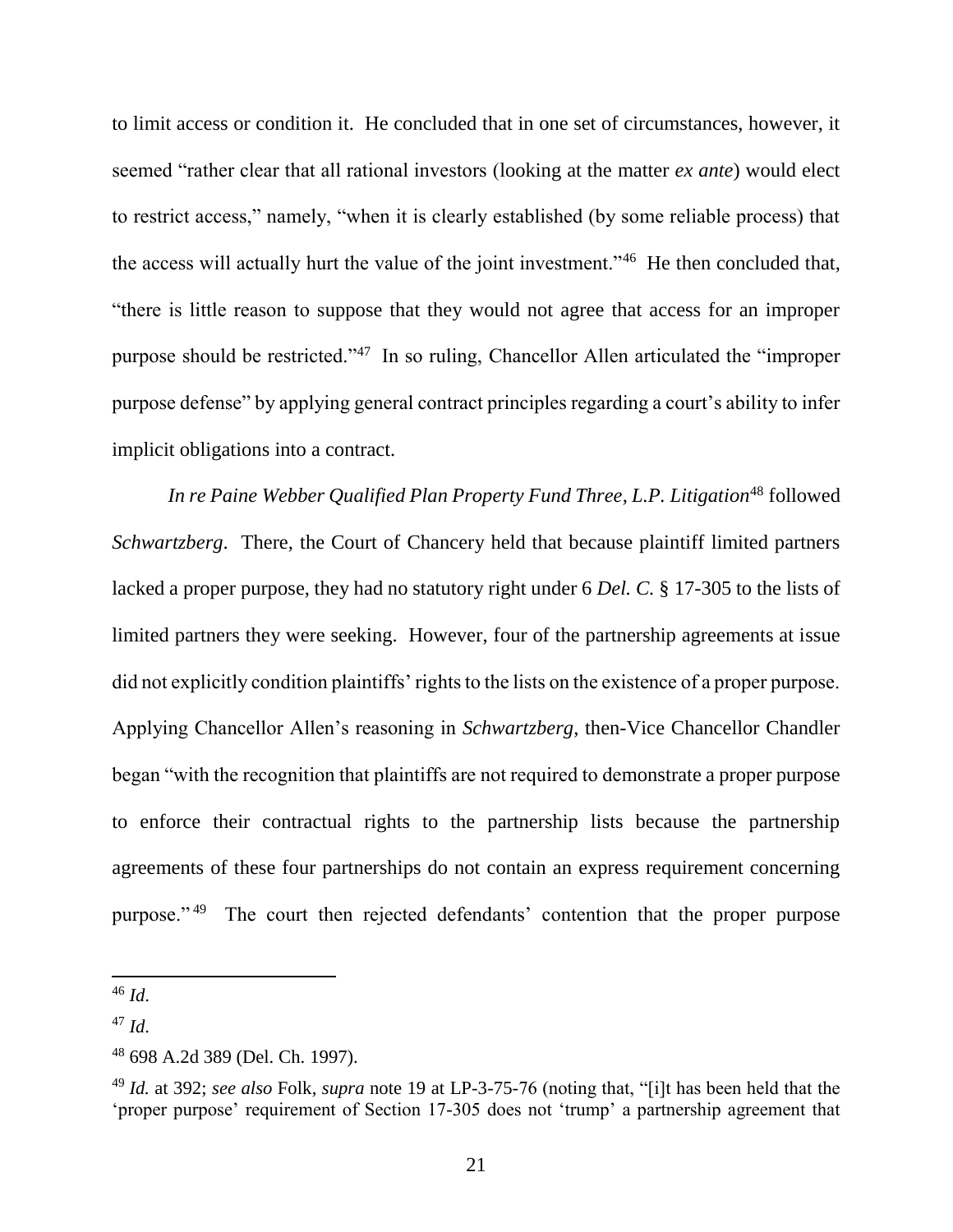requirement of Section 17-305 should be "read into" the partnership agreements, and it held that plaintiffs were entitled to limited partner lists for those partnerships.

Other more recent cases in the alternative entity context have followed that same logic. In *Grand Acquisition, LLC v. Passco Indian Springs DST*,<sup>50</sup> the Court of Chancery held that a beneficial owner of a statutory trust had a contractual right to inspect the trust's books and records independent of statutory preconditions and defenses, and that the owner's contractual right to inspect books and records included the right to inspect ownership records identifying other beneficial owners.

In that case, plaintiff, a beneficial owner of the Delaware statutory trust, Passco Indian Springs DST, made a demand on the trust for inspection and copies of the current list of the trust's beneficial owners, their contact information, and their respective ownership interests in the trust. The plaintiff contended that it was entitled to this information under both Section 5.3(c) of the trust's governing agreement and 12 *Del. C.* § 3819, the books and records provision of the Delaware Statutory Trust Act. The parties disputed whether the trust agreement incorporates the statutory requirements of 12 *Del. C.* § 3819, and if so, whether the beneficial owner had satisfied those requirements.

The Court of Chancery, in granting the beneficial owner's motion for summary judgment, first focused on "whether the Trust Agreement grants the Owners an

l

does not contain such a requirement," and that, "[a]s a result, a limited partner will not be required to demonstrate a proper purpose to enforce contractual rights to partnership information when the partnership agreement in question does not contain an express requirement concerning purpose"). <sup>50</sup> 145 A.3d 990.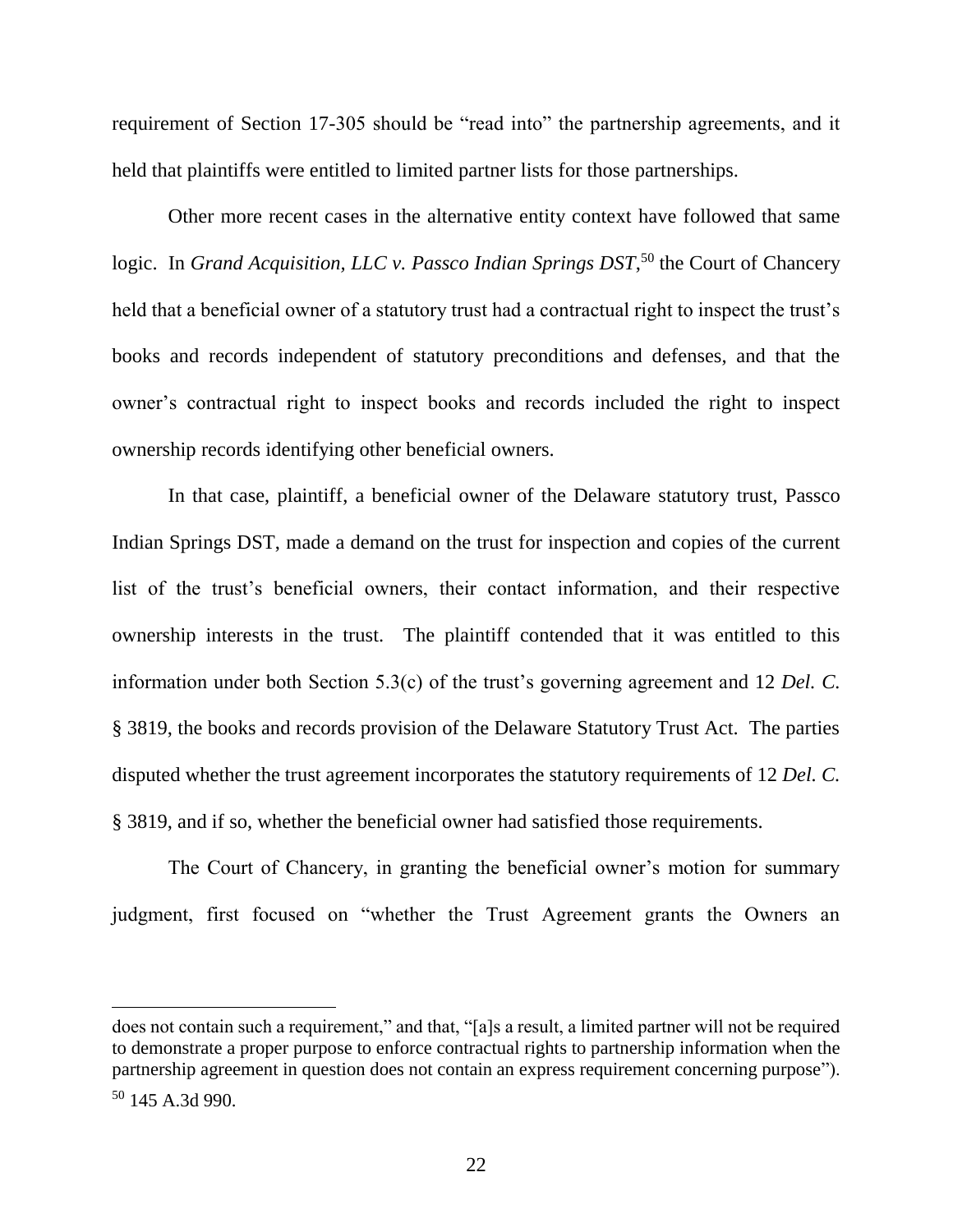independent books and records inspection right that does not incorporate any of the preconditions or defenses in Section 3819."<sup>51</sup> The court observed that Section 5.3(c) of the trust agreement expressly entitles the owners to "inspect, examine and copy the Trust's books and records," subject only to the condition that such inspection, examination, and copying be done "during normal business hours."<sup>52</sup> It then reasoned that, "[b]ecause Section 5.3(c) does not expressly include Section 3819's preconditions and defenses, the LLC- and LP- related case law suggests that the Trust Agreement grants the Owners an unconditional right to inspect [that trust's] books and records."<sup>53</sup>

The court then determined that the owners' right to books and records under the trust agreement included the requested information. Though the trust agreement did not define "books and records," it defined the term "Ownership Record" in Section 5.3(i) to include "the name, mailing address and Percentage Share of each Owner," which was the

<sup>&</sup>lt;sup>51</sup> *Id*. at 996. The court also denied the trust's motion for summary judgment. The court expressly rejected the trust's contention that the governing trust instrument must expressly disclaim Section 3819's preconditions and defenses in order for them to be rendered inapplicable.

<sup>52</sup> *Id*.

<sup>53</sup> *Id*. (citing *Arbor Place, L.P. v. Encore Opportunity Fund, L.L.C.*, 2002 WL 205681, at \*4 n.9 (Del. Ch. Jan. 29, 2002) ("Although the statute provides for a good faith defense to a statutory claim for production of books and records . . . this does not appear to be the proper standard to apply in response to a contractual claim to inspect books and records." (citation omitted)); *Bond Purchase*, 746 A.2d at 850–64 (applying the Delaware LP Act's proper purpose requirement and good faith defense to the statutory books and records right, but not to the contractual books and records right); *In re Paine Webber*, 698 A.2d at 392 ("[P]laintiffs are not required to demonstrate a proper purpose to enforce their contractual rights to the partnership lists because the partnership agreements of these four partnerships do not contain an express requirement concerning purpose."); and *In re Paine Webber Ltd. P'ships*, 1996 WL 535403, at \*5–6 (Del. Ch. Sept. 17, 1996) ("*Schwartzberg* supports the proposition that this Court should *not* read § 17-305 into a partnership agreement that grants a limited partner access to partnership information without requiring a demonstration of proper purpose.")).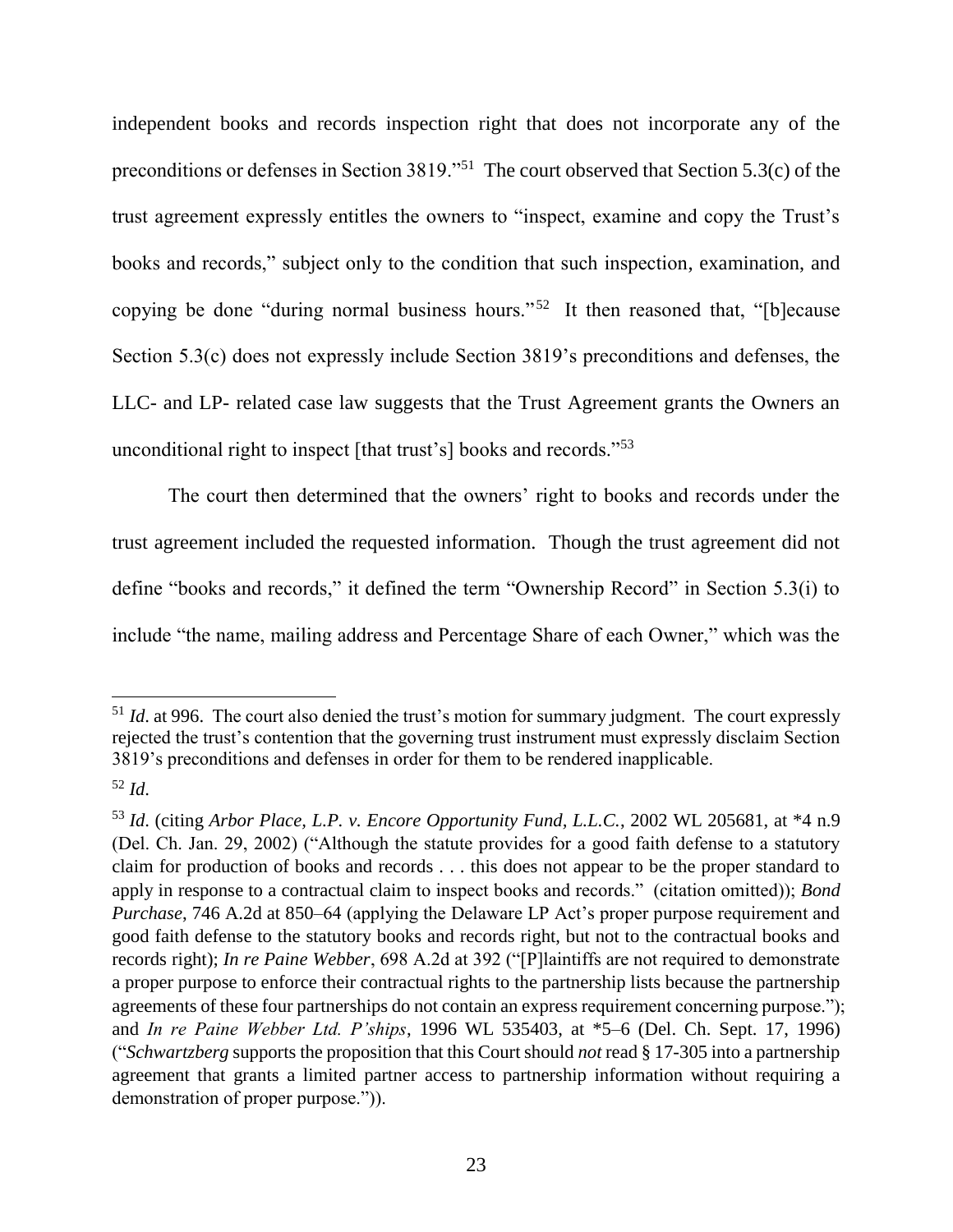information sought.<sup>54</sup> Under Section 5.3(i), the trust manager was obligated to provide the trustee a copy of the Ownership Records promptly after each revision. The trust contended that because the defined term, Ownership Record, encompassed the requested information, and Section 5.3(c) did not list Ownership Records among the books and records the owners are entitled to inspect, the trust agreement intentionally excluded the requested information from the scope of the owners' contractual inspection right. The court disagreed and granted access. It observed that a Delaware statutory trust's customary "books and records" included the requested ownership information, as Section 3819 expressly includes a "current list of the name and last known business, residence or mailing address of each beneficial owner and trustee."<sup>55</sup> It further reasoned that, "[i]f [the trust] wished to bar access to the names and addresses of [Owners], it could have done so explicitly" in the trust agreement.<sup>56</sup>

Turning to the case at hand, and using Chancellor Allen's sound reasoning in *Schwartzberg* in this context, we consider whether it is more likely than not, that the parties, had they thought to address the subject, would have agreed to create the obligation of establishing that the specific tax return information sought must be "necessary and essential" to their stated purpose of valuing their investment (which all agree is a proper purpose).

Implying terms into a written contract should be a cautious enterprise. As this Court has repeatedly observed, parties in the alternative entity context have great freedom of

<sup>54</sup> *Id.* at 999.

<sup>55</sup> *Id.* at 1000 (quoting 12 *Del. C.* § 3819(a)(2)) (internal quotation marks omitted).

<sup>56</sup> *Id.* at 1000–01.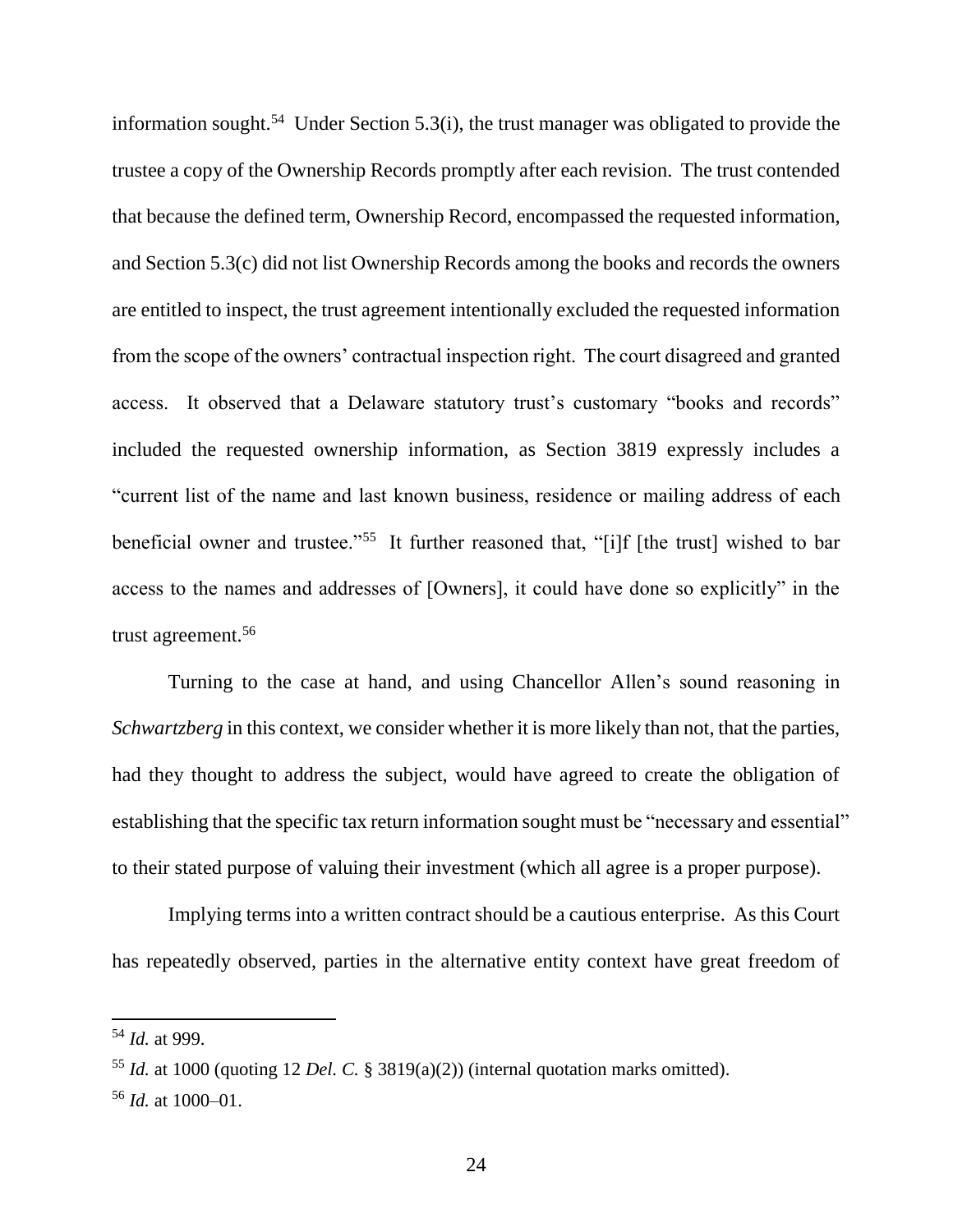contract.<sup>57</sup> As we recently said in *United States v. Sanofi-Aventis U.S. LLC*,<sup>58</sup> partnership agreements are a type of contract. "We, therefore, construe them in accordance with their terms to give effect to the parties' intent."<sup>59</sup> Further, "[t]he parties' intentions as reflected in the four corners of the agreement are given priority."<sup>60</sup> Implying terms that the parties did not expressly include risks upsetting the economic balance of rights and obligations that the contracting parties bargained for in their agreement.<sup>61</sup> Instead, as then Vice

Chancellor Steele held in *Bond Purchase, L.L.C. v. Patriot Tax Credit Properties, L.P.*:

it is not necessary for . . . partnership provisions to include explicit language that they are creating contractual rights separate and independent of statutory rights in order for those provisions to in fact create a separate and independent contractual right. Rather, where a provision in a partnership agreement appears on its face to create a right separate and independent from a statutory right or a right granted in another section of the partnership

<sup>58</sup> 226 A.3d 1117.

<sup>59</sup> *Id.* at 1129.

<sup>60</sup> *Id.* (quoting *GMG Capital Inv., LLC v. Athenian Venture P'rs I, L.P.*, 36 A.3d 776, 779 (Del. 2012)) (internal quotation marks omitted).

<sup>61</sup> In *Oxbow Carbon & Minerals Hldgs., Inc. v. Crestview-Oxbow Acq., LLC*, for example, we noted that Delaware's implied covenant of good faith and fair dealing—best understood as a way of implying terms in the agreement when there are unanticipated developments or gaps to fill in the contract's provisions—is not a remedy for "rebalancing economic interests after events that could have been anticipated, but were not, that later adversely affected one party to a contract." 202 A.3d 482, 507 (Del. 2019) (quoting *Nemec v. Shrader*, 991 A.2d 1120, 1128 (Del. 2010)) (internal quotation marks omitted). Moreover, "where the contract is silent, an interpreting court cannot use an implied covenant to re-write the agreement between the parties, and should be most chary about implying a contractual protection when the contract could easily have been drafted to expressly provide for it." *Id.* (quoting *Nationwide Emerging Managers, LLC v. Northpointe Hldgs., LLC*, 112 A.3d 878, 897 (Del. 2015)) (internal quotation marks omitted). Though the parties do not invoke the implied covenant, the concerns regarding implying terms into a contract similarly apply.

 $\overline{\phantom{a}}$ <sup>57</sup> *See Elf Atochem N. Am., Inc. v. Jaffari*, 727 A.2d 286, 290 (Del. 1999) ("The policy of freedom of contract underlies both the [LLC] Act and the LP Act."); *U.S. v. Sanofi-Aventis U.S. LLC*, 226 A.3d 1117, 1128 (Del. 2020) (noting the Delaware Revised Uniform Partnership Act's policy "to give maximum effect to the principle of freedom of contract and to the enforceability of partnership agreements" (quoting 6 *Del. C.* § 15-103(d))).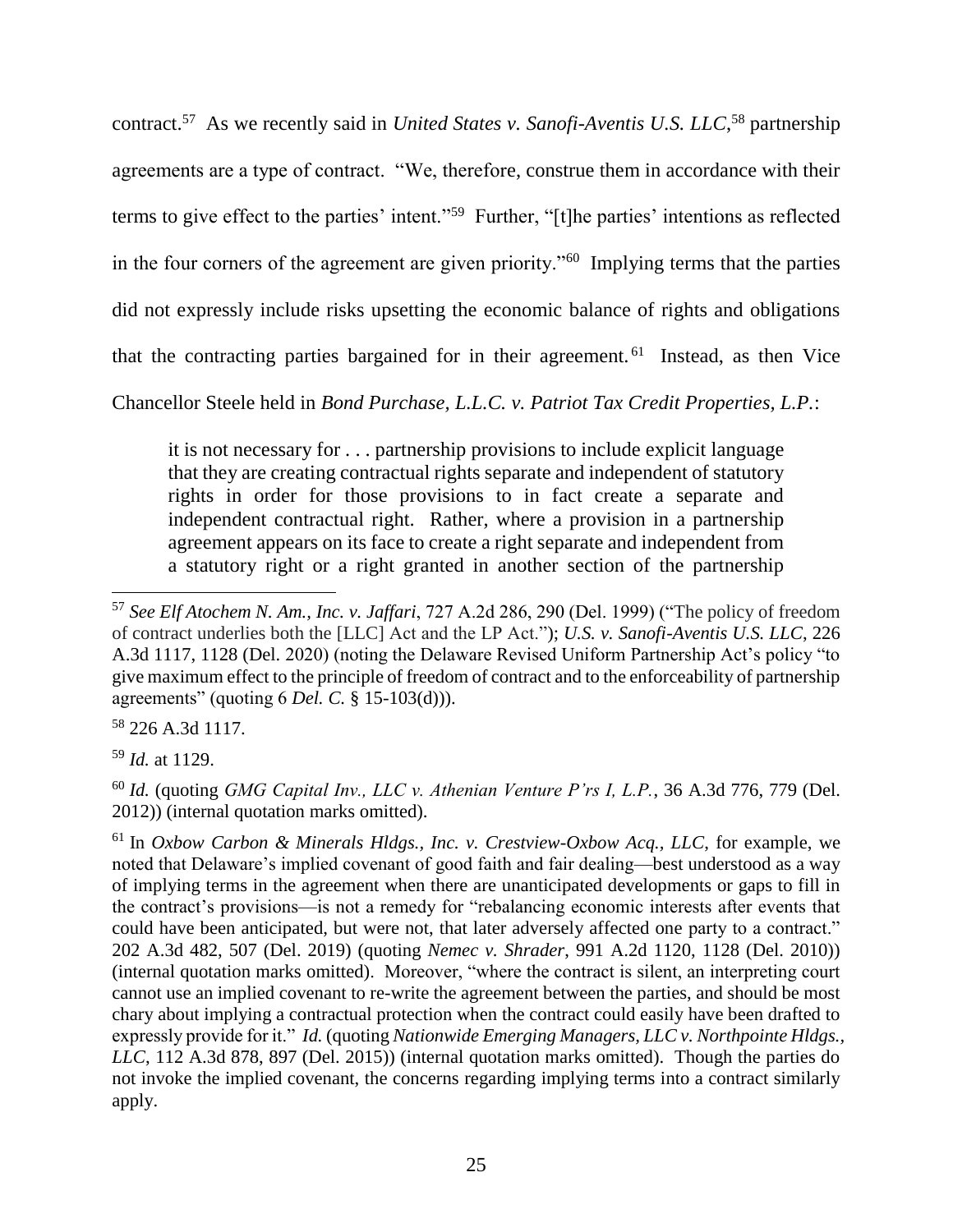agreement, the partnership agreement must explicitly state that the provision is merely clarifying or placing additional conditions on the other statutory or contractual right if in fact that is the provision's intended purpose. Otherwise, this Court will conclude that the parties intended the provision to create the separate and independent contractual right that the provision on its face purports to create. $62$ 

Where the parties here have disputed the inspection rights under separate statutory and agreement-based grounds, we cannot conclude, for several reasons, that such a condition should be implied in the agreements so as to preclude Plaintiffs' access to the K-1s. First, Section 12.2.1 of the Partnership Agreements entitles limited partners "to obtain from the General Partner for purposes reasonably related to the Limited Partner's Interest as a Limited Partner" the information set forth in Section 12.1.<sup>63</sup> The court correctly determined that valuing one's interest in the partnership is a purpose reasonably related to the Limited Partner's interest as a limited partner. Section 12.1 lists, as information limited partners are entitled to, "[a] current list of the full name and last known business or residence address of each Partner, together with the Capital Contributions and Partnership Percentage of each of those Partners" under subsection 12.1.1, and "[c]opies of the Partnership's federal, state and local income tax or information returns and reports, if any, for the six most recent taxable years" under subsection 12.1.3.<sup>64</sup> The specific identification of this tax return and capital contribution information highlights the importance of that particular information to investors, and the Partnerships' recognition of that importance.

<sup>62</sup> *Bond Purchase*, 746 A.2d at 855.

 $63$  App. to Opening Br. at A58, A473–A474, A625 (Partnership Agreements § 12.2.1).

<sup>64</sup> *Id.* at A58, A473, A624–A625 (Partnership Agreements §§ 12.1.1, 12.1.3).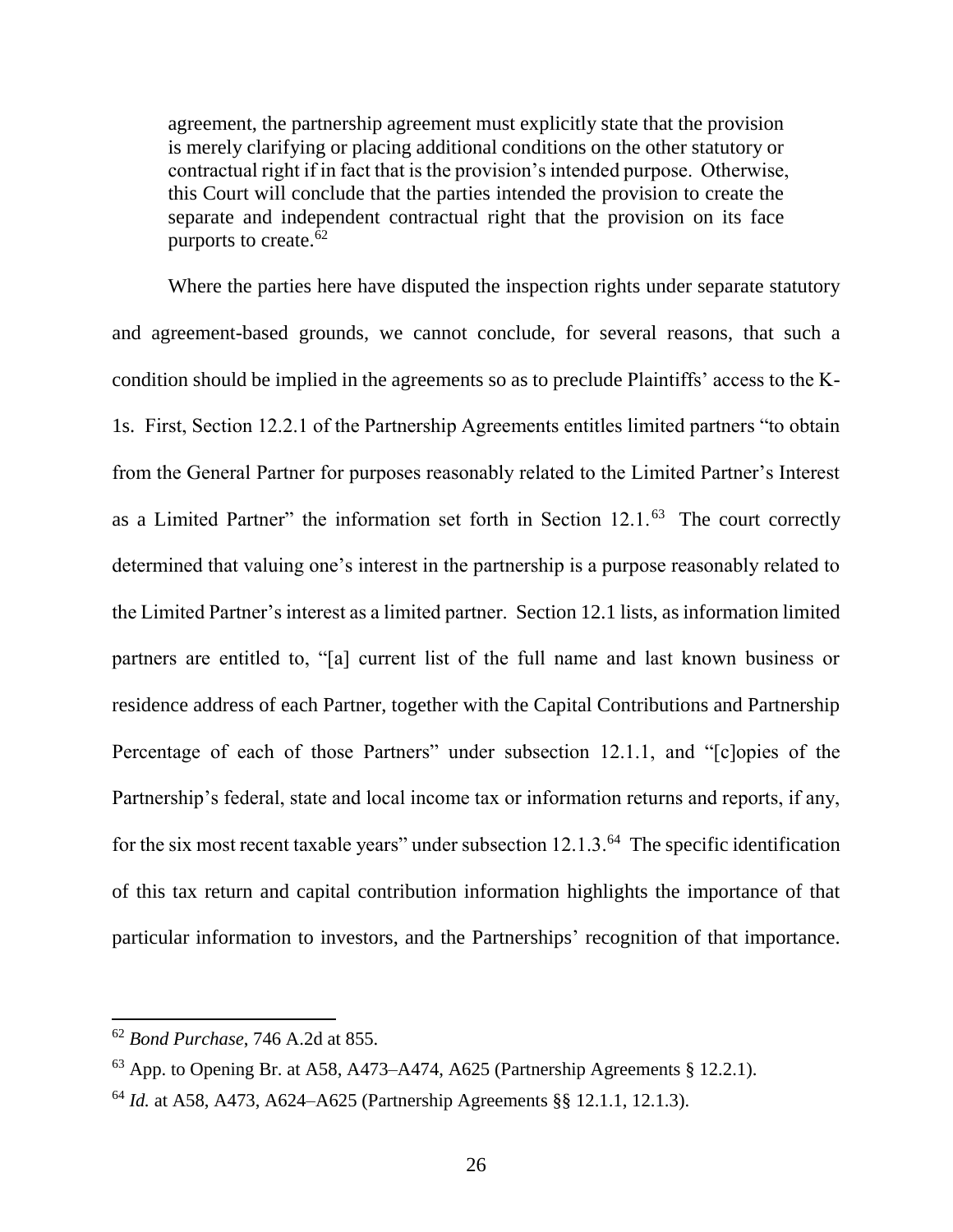The requested K-1s fall within the scope of Section 12.1.1 because they contain the name, address, capital contributions, and partnership percentages as listed in 12.1.1. They also fall within Section 12.1.3 since they are part of the Partnerships' tax returns,<sup>65</sup> which can provide important information for Plaintiffs' valuation purpose.<sup>66</sup>

 $\overline{\phantom{a}}$  $65$  According to the 2018 Partner's Instructions for Schedule K-1 (Form 1065), "[t]he partnership files a copy of Schedule K-1 (Form 1065) with the IRS." *Id.* at A853 (2018 IRS, Dept. of the Treasury Partner's Instructions for Schedule K-1 (Form 1065)). Schedule K-1 is one of several forms and schedules that comprise the return, and thus, the K-1s should be viewed as a part of the Partnerships' tax returns under Section 12.1.3 of the Partnership Agreements. Appellees point to the IRS manual and note that it provides that although a limited partner is entitled to receive the partnership's tax returns, a limited partner is only entitled to obtain his or her own K-1, and not the K-1s of other limited partners. Internal Revenue Manuals § 11.3.2.4.2, *http:/www.irs.gov/irm/part11/irm\_11-003-002* (updated May 13, 2020). The Partnership Agreements could have, but did not make this distinction. The legitimate concerns regarding sensitive personal identifying information (such as Social Security and EIN numbers) are addressed in subsection B of this Opinion.

<sup>66</sup> Tax returns can provide important information needed for valuation. *See The Marilyn Abrams Living Trust v. Pope Inv. LLC,* 2017 WL 1064647, at \*5 (Del. Ch. March 21, 2017) (ruling that, "because the funds contain a high concentration of Level 3 assets, [*i.e.*, assets that can only be valued on unobservable inputs,] the Manager's internal valuation documents and income tax returns are plainly essential to value" the ownership interest (citing *Ravenswood Inv. Co., L.P. v. Winmill & Co. Inc.*, 2014 WL 2445776, at \*3 (Del. Ch. May 30, 2014) (inspection of non-public financial statements reasonably necessary to value an investment in an entity) and *Madison Ave. Inv. P'rs, LLC*, 806 A.2d at 178–79 (same))), *aff'd*, 177 A.3d 69 (Del. 2017) (Table); *Bizzari v. Suburban Waste Servs., Inc.*, 2016 WL 4540292, at \*7 (Del. Ch. Aug. 30, 2016) (finding that plaintiff's valuation purpose was proper, and holding that "tax returns and schedules thereto" were necessary and essential to valuing his interests); *Quantum Tech. P'rs IV, L.P. v. Ploom, Inc.*, 2014 WL 2156622, at \*11 (Del. Ch. May 14, 2014) (finding that "the absence of certain key information from the financial statements makes the tax returns necessary to valuation and sale of the stock"); *Dobler v. Montgomery Cellular Hldg. Co., Inc.*, 2001 WL 1334182, at \*8 (Del. Ch. Oct. 19, 2001) (stating that "[t]ax returns, and the information that they contain, can provide valuable insight into the corporation's affairs and, hence, can prove to be both useful and necessary in effectively valuing the minority shares," and that "inspection of these documents, filed with Federal and state authorities, is not burdensome"); *Thomas & Betts Corp. v. Leviton Mfg. Co., Inc.*, 685 A.2d 702, 714 (Del. Ch. 1995) (finding that the defendant company's federal tax returns for the prior three fiscal years are essential for its stockholder's valuation purpose), *aff'd*, 681 A.2d 1026 (Del. 1996).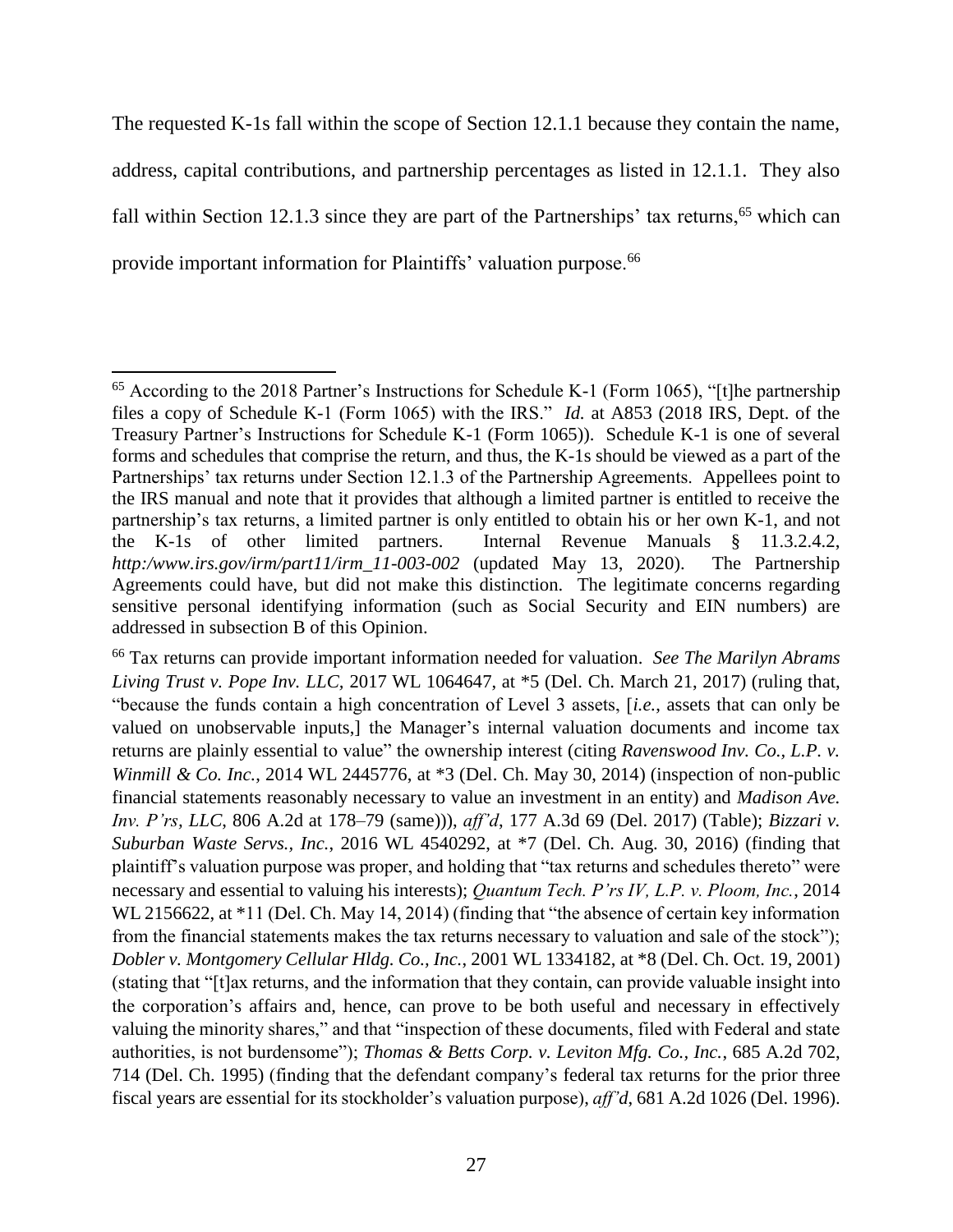Since the Partnership Agreements do not expressly condition the limited partner's inspection rights on satisfying a "necessary and essential" condition, and given the obvious importance of tax return and partnership capital contribution information to the Partnerships' investors, as evidenced by the agreements, we are not persuaded that such a condition should be implied. Further, the Partnerships should not be able to cull from the tax returns only that information which they deem "necessary and essential" to the Plaintiffs' valuation purpose when they have not set forth any standards that pertain to such inspection requests.<sup>67</sup>

Further, as a practical matter, Plaintiffs' expert, Mr. Szekelyi, has viewed the K-1s, and in Amendment No. 1 to the Confidentiality Agreement, Appellees agreed to allow Plaintiffs' counsel and Mr. Szekelyi to have copies of the K-1s. Plaintiffs' advisers should be able to discuss this information with them in order to properly advise them.

Moreover, we reject the Appellees' contention that this Court could affirm on the alternative ground that Section 12.2.1(c) provides a basis for the GP to prevent Plaintiffs from having access to the K-1s. In the proceedings below, the GP relied upon Section 12.2.1(c) to justify denying Plaintiffs access to the K-1s.<sup>68</sup> Section 12.2.1(c) provides that: "Despite anything to the contrary in this Agreement or in the Act, Limited Partners will

 $67$  Plaintiffs inspection right to items listed under Section 12.1 is not without limitation. Aside from stating a proper purpose, the right is "subject to whatever reasonable standards as the General Partner may from time to time establish." App. to Opening Br. at A58, A473–A474, A625 (Partnership Agreements § 12.2.1). As noted above, this limitation, however, is not relevant to the issues in this appeal because, as the Court of Chancery found, "the parties provided no standards established by the general partner that pertain to the analysis here." *Tr. Ruling* at 13.

 $68$  App. to Opening Br. at A1041–A1042 (Trial Tr.). Appellees also contended that the K-1s were not part of the Partnerships' tax returns. *Id.* at A1041. We disagree. *See supra* note 65.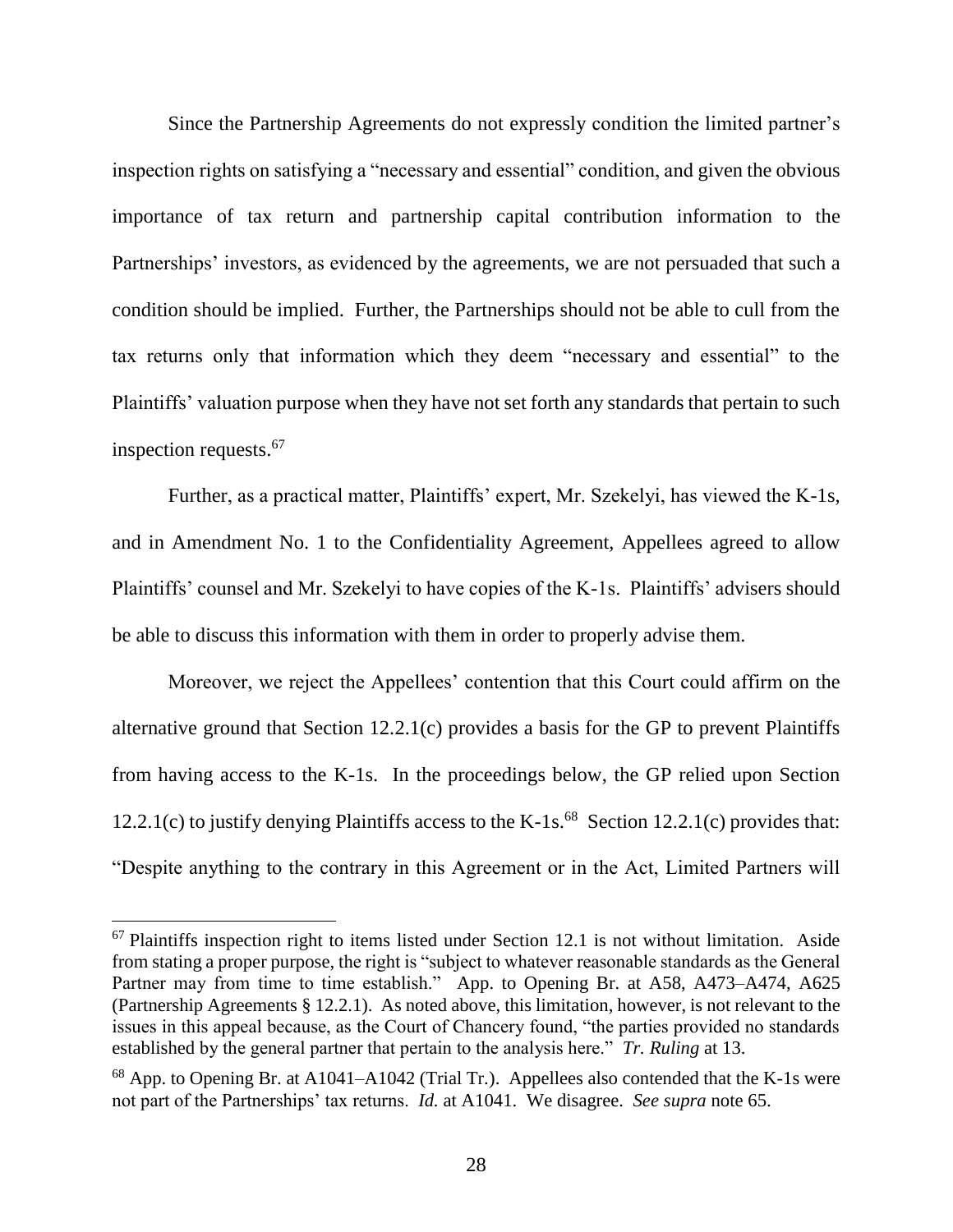not be entitled to inspect or receive copies of the following . . . (c) trade secrets of the Partnership or the General Partner, *investor information, financial statements of Limited Partners or similar materials, documents and correspondence*."<sup>69</sup>

However, we think, reading the relevant sections of the Partnership Agreements together, that the K-1s are not the type of investor information that Section 12.2.1(c) captures. This is, in part, because Section 12.1.3 entitles a limited partner to tax returns, which include the K-1s. Further, Section 12.1.1 entitles a limited partner to "[a] current list of the full name and last known business or residence address of each Partner, together with the Capital Contributions and Partnership Percentage of each of those Partners."<sup>70</sup> It makes little sense to interpret Section 12.2.1(c) as restricting limited partners from inspecting or receiving copies of the very same information they are expressly allowed to examine under Sections 12.1.1 and 12.1.3. Instead, Section 12.2.1(c) is more fairly read to preclude limited partners from having access to the internal financial documents of another limited partner, *e.g.*, the "financial statements *of* Limited Partners or similar materials, documents and correspondence." K-1 forms are filed with the Partnerships' tax returns. Thus, we agree with Plaintiffs that Section 12.2.1(c) does not provide a reasonable basis for Appellees to deny access to the K-1s.

 $^{69}$  App. to Opening Br. at A58, A474, A625 (Partnership Agreements § 12.2.1(c)) (emphasis added).

<sup>70</sup> *Id.* at A58, A473, A624 (Partnership Agreements § 12.1.1).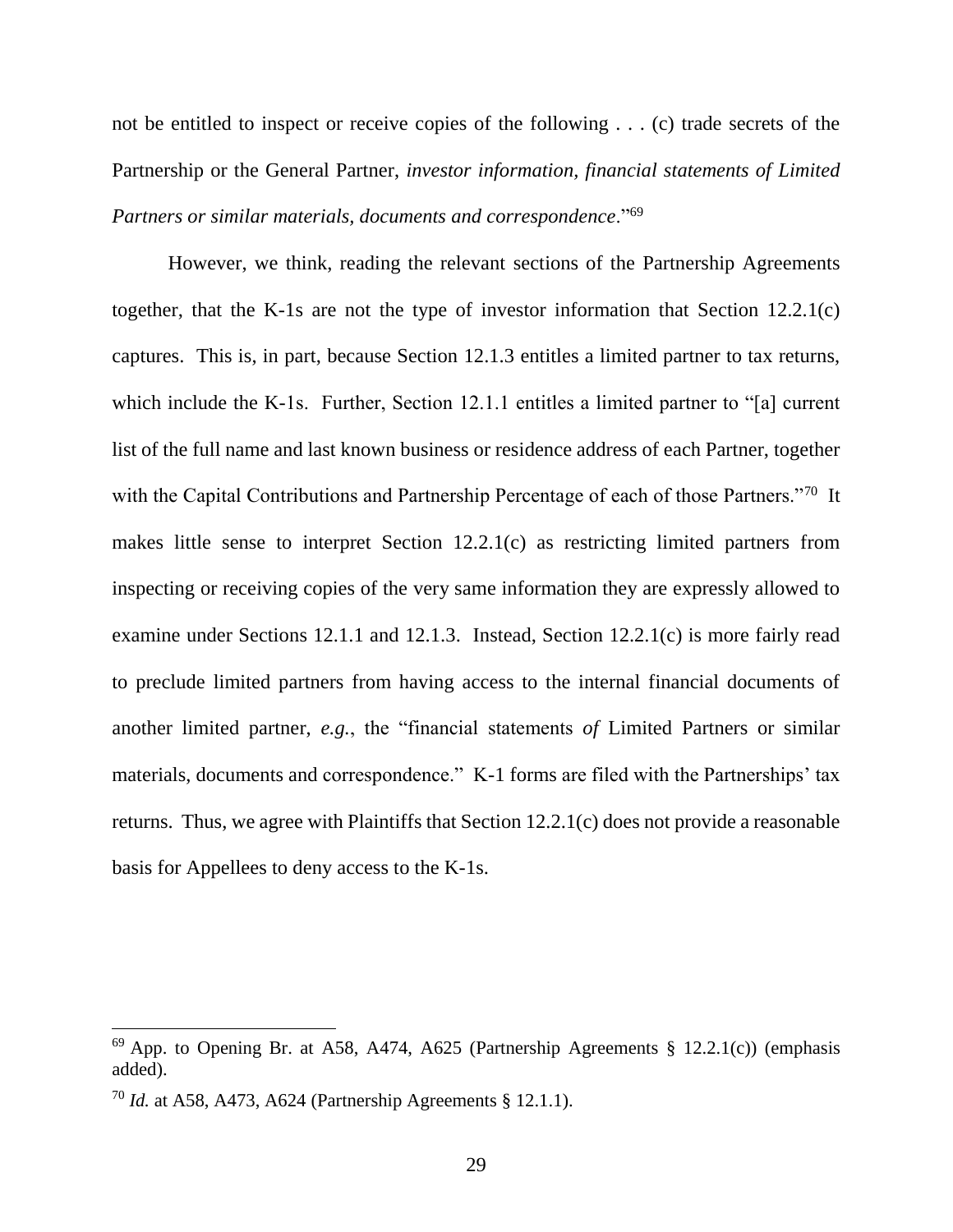### *B. Confidential Treatment of the K-1s*

Plaintiffs next contend that the Court of Chancery erred in determining that the K-1s and information derived therefrom were entitled to continued confidential treatment under Court of Chancery Rule 5.1. The Court of Chancery ruled that the K-1s would remain confidential pending a final ruling by this Court because allowing public access to the documents would essentially grant Plaintiffs the final relief they requested. Specifically, during the proceedings below, Appellees twice sought orders maintaining confidential treatment of certain information. In an April 24, 2019 order, the Court of Chancery denied the motions as to two categories, and granted the motion with respect to the K-1s. That order provided that:

Defendants' Motion on the third category of information, including the identities and investment amounts of non-parties, is GRANTED, subject to a final ruling on Plaintiffs' request for books and records. The Schedule K-1s and the information they contain are at the heart of the parties' books and records dispute. Just as a party "cannot use the discovery process in a books and records case to gain access to the books and records ultimately at issue," it cannot use the fact that the documents at issue were considered in the books and records proceeding to effectively obtain those documents for their own use. Allowing public access to the K-1s would allow Plaintiffs access to those same documents, and would thereby moot the parties' dispute over whether Plaintiffs are entitled to the documents.<sup>71</sup>

Plaintiffs now request that this Court "enter an order lifting the confidentiality of

the K-1s and information derived therefrom, except for social security numbers."<sup>72</sup>

<sup>&</sup>lt;sup>71</sup> Opening Br. Ex. C at 5 (Order Regarding Confidential Treatment  $\P$  4).

 $72$  Opening Br. at 37.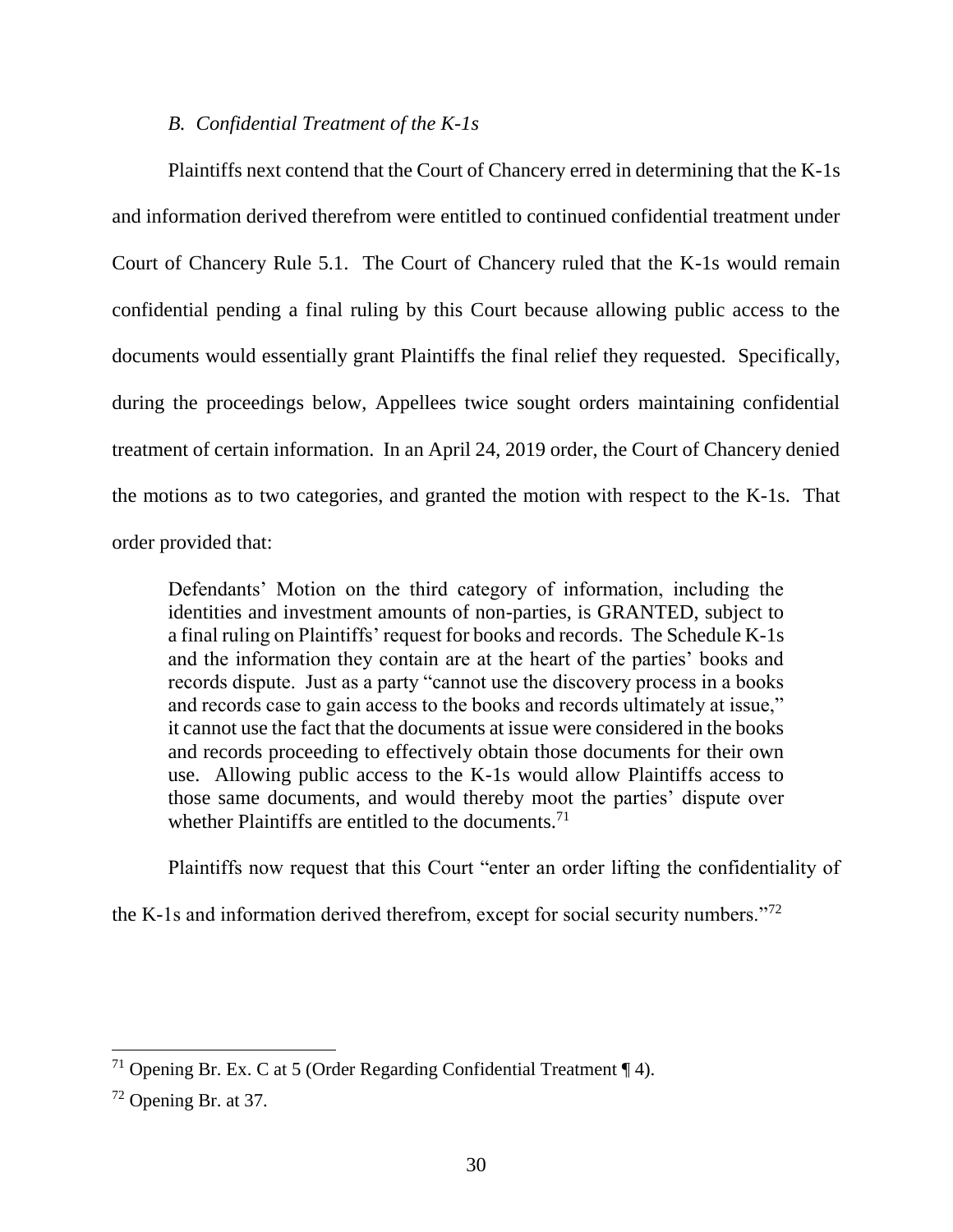Court of Chancery Rule 5.1 identifies "[e]xamples of categories of information that may qualify as Confidential Information:" "trade secrets; sensitive proprietary information; sensitive financial, business, or personnel information; sensitive personal information such as medical records; and personally identifying information such as social security numbers, financial account numbers, and the names of minor children."<sup>73</sup> Consistent with this Opinion, Plaintiffs should be able to examine the K-1s, and because Appellees have already agreed to give copies of the K-1s to Plaintiffs' advisers, Plaintiffs are entitled to have copies as well. To the extent that the K-1s contain social security numbers (or partial social security numbers, *e.g.*, the last four digits) or tax identification numbers, the Partnerships may redact those numbers. Given that the K-1s contain sensitive personal information of the other limited partners, they should continue to be treated as "Confidential Information" within the meaning of Court of Chancery Rule 5.1.<sup>74</sup>

#### *C. Admissibility of Email Evidence*

Finally, Plaintiffs contend that certain emails entered into evidence by the Partnerships were inadmissible hearsay. The emails, sent to Nordell from Homer Chisholm, reference a discussion between Maria Muth and Chisholm, the trustees of Plaintiffs at the time of the second investment opportunity, about whether to participate in that opportunity

 $73$  Ct. Ch. R. 5.1(b)(2).

 $74$  We note that in their Reply Brief, Plaintiffs state that, as they represented at trial, "they will accept a table reflecting the names and partnership percentages of each limited partner in lieu of the K-1s." Reply Br. at 10. This obviously would reduce the risk that any sensitive personal identifying information might be mishandled. We direct the parties to undertake measures, in any event, to reduce the risk of any personal sensitive identifying information (such as Social Security or tax EIN numbers) from inadvertently or otherwise being mishandled.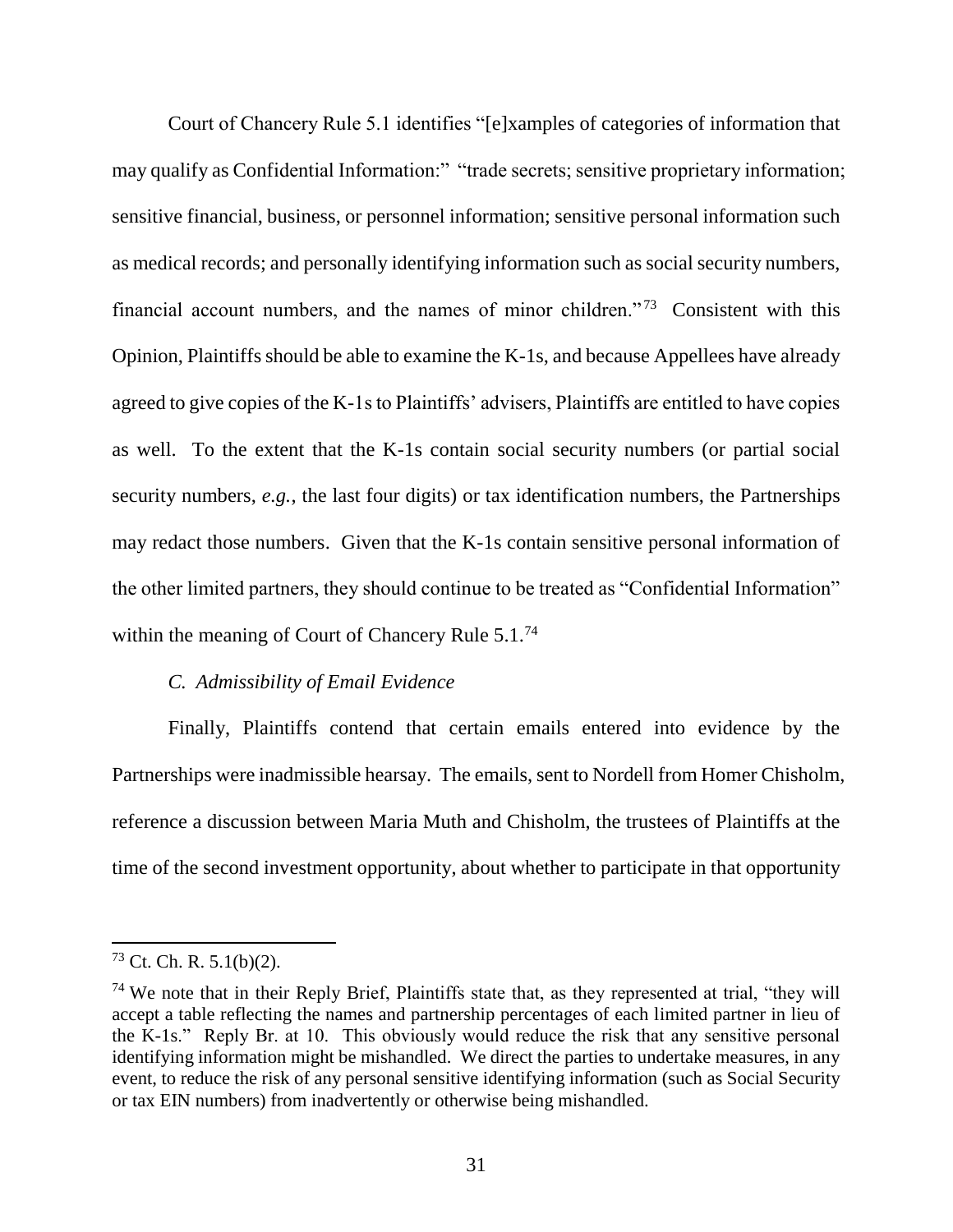for the Trusts. As the Court of Chancery noted, these emails were relevant because "they relate to the supposed credible basis for suspecting wrongdoing."<sup>75</sup> But because we have concluded that Plaintiffs are entitled to the K-1s for the reasons stated above, the issues relating to the alternate proper purpose (*i.e.*, suspecting wrongdoing) are now moot for purposes of this books and records appeal.

\* \* \*

Finally, we respond to our dissenting colleagues. Much of their dissent focuses on the first issue raised by Plaintiffs in this appeal, namely, whether a "necessary and essential" condition should be implied in Section 17-305(a)(1)–(5). This is a question we did not address because, among other reasons, we focused on the separate, independent contractual right of access in the partnership agreement.<sup>76</sup> The dissent assumes the answer to this question is "yes," even though this Court has not specifically addressed the circumstances under which it may be appropriate to import conditions applied in the Section 220 statutory scheme into the alternative entity statutory scheme, and, in particular, into subsections (1) through (5) of Section 17-305(a). Relying on a significant number of Court of Chancery cases that generally apply Section 220 in the alternative entity context, the dissenters then conclude that a partnership agreement that uses language similar to Section 17-305(a) must also "import" any such conditions into the partnership agreement.

l

<sup>75</sup> *Tr. Ruling* at 19.

<sup>&</sup>lt;sup>76</sup> Indeed, their conclusion emphasizes that "Section  $17-305(a)$ ... does not provide for such access," and they oddly chide us by saying that "[a]ny change to this statutory inspection regime is . . . within the legislature's province, not ours." Dissent at 13.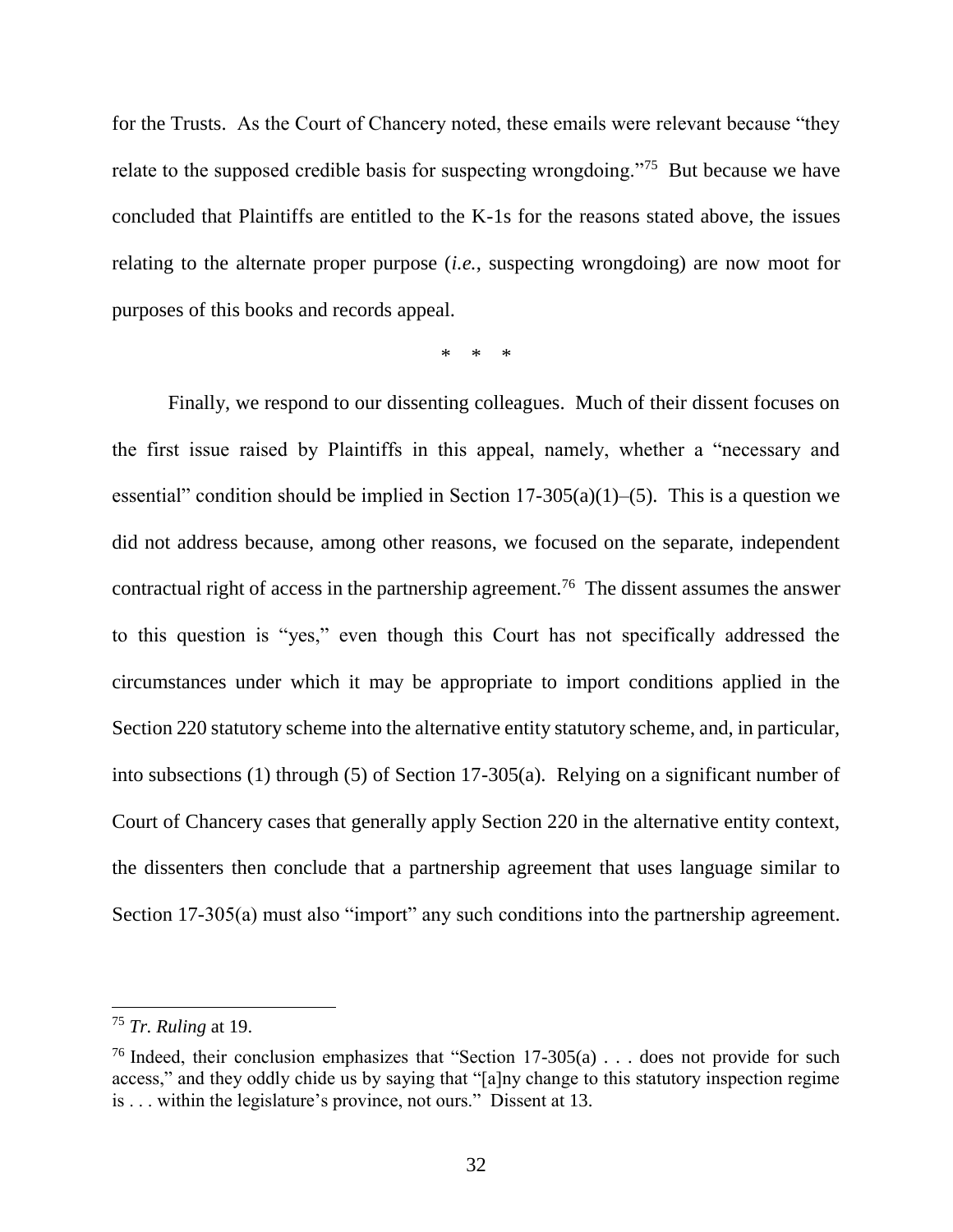They concede that "parties are free to contract around these limitations," but they say that parties must expressly disavow the "necessary and essential" condition they have assumed exists in Section 17-305(a)(1)–(5). Thus, their conclusion to the contract question depends upon a double set of assumptions, namely, that corporate law Section 220 conditions should be applied to subsections (1) through (5) of Section 17-305(a), and that use of any language in the contracts similar to that appearing in the Section 220 statutory scheme means that Section 220's judicially created conditions must be also imported into the contracts, even if it means adding new terms restricting expressly specified categories of information contained in the contracts. 77

Leaving aside the interesting issue of incorporating Section 220 conditions into Section 17-305(a)(1)–(5), and even acknowledging a number of Court of Chancery cases have applied Section 220 case law in the Section 17-305 context, we think the dissent gets off-track by basing its analysis of the contract issue almost entirely on cases construing the statute, instead of focusing on the language of the agreements. They criticize the Majority for finding an "independent" right to inspection and for "interpret[ing] the agreement in isolation."<sup>78</sup> But it is well-established that "[a] contract's express terms provide the starting

<sup>&</sup>lt;sup>77</sup> The first assumption in the dissent is: "Thus, according to our  $\S 220$  precedent, which, as noted, informs our interpretation of Section 17-305, the enumerated documents in Sections 17-305(a)(1)– (5) should also be subject to a 'necessary and essential' requirement." Dissent at 5–6. The second assumption is: "When parties draft contract language that tracks statutory language, their intent is almost certainly for the contractual provision to have the same effect as the statutory provision does." *Id.* at 7.

<sup>78</sup> *Id.* at 6.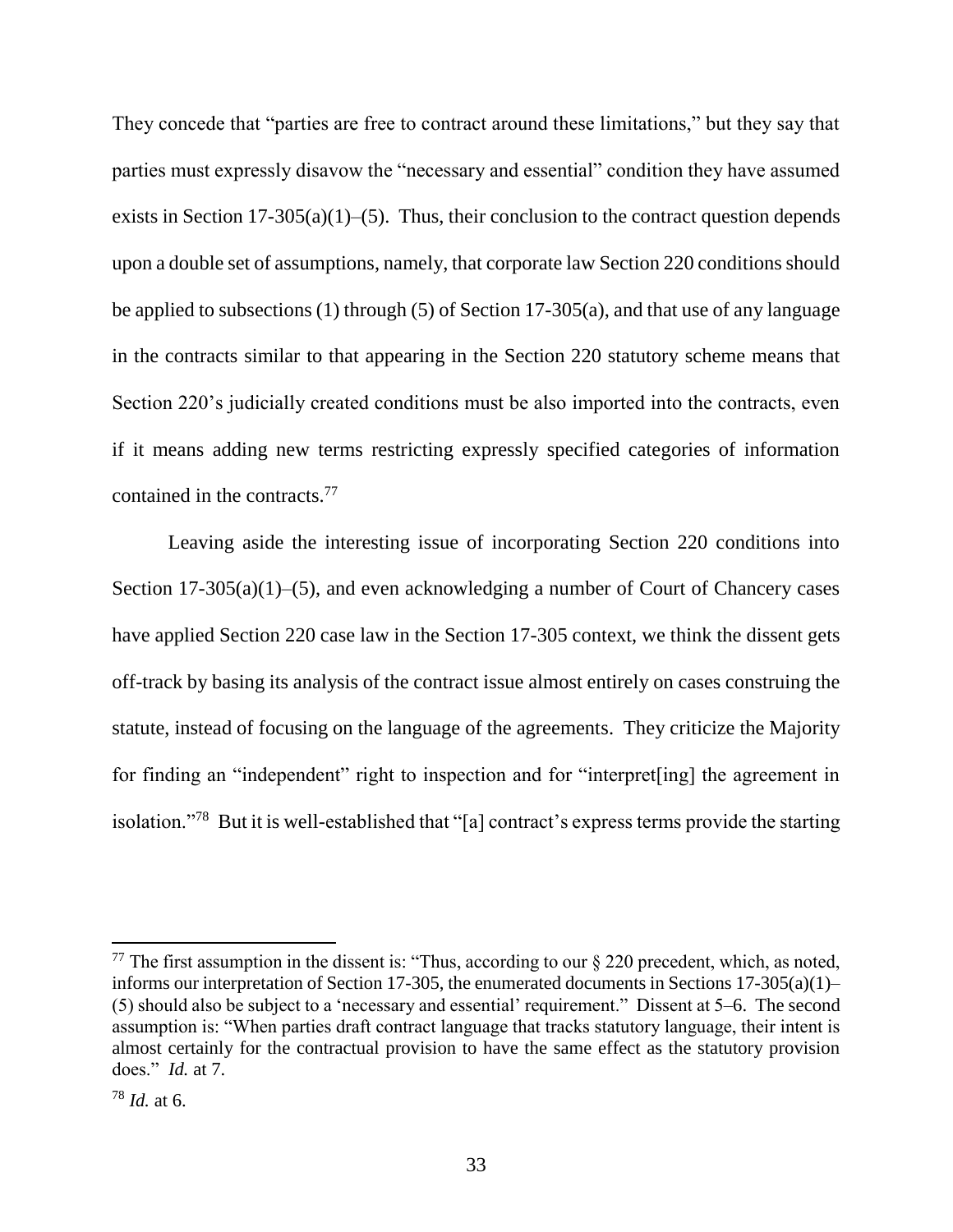point in approaching a contract dispute."<sup>79</sup> And there is a long history of cases that hold that limited partners' rights of access under a partnership agreement and under the statutory scheme are distinct. There is also a long-standing policy of respecting freedom of contract in the alternative entity context.<sup>80</sup> Notwithstanding these principles, the dissent infers that the parties intended to adopt a term limiting the limited partners' access to the expressly enumerated categories of information in Section 12.1 based solely upon the similarity of certain phrases used in Section 12.1.2 to Section 17-305(a). We see several problems with this inference.

First, it is axiomatic that courts cannot rewrite contracts or supply omitted provisions.<sup>81</sup> Doing so does not respect the parties' freedom of contract.

Second, we do not think it is fair, or consistent with *Schwartzberg*, to infer that the parties intended to incorporate this condition based solely on the similarity in certain phraseology in the contract and Section 17-305(a) since the question of whether Section 220's conditions should be imported into Section  $17-305(a)(1)-(5)$  is one of the very questions before us and is an issue of first impression. Although the dissent believes the

<sup>79</sup> *inTeam Assoc., LLC v. Heartland Payment Sys., Inc.*, 2016 WL 5660282, at \*14 (Del. Ch. Sept. 30, 2016), *aff'd in part, rev'd in part,* 171 A.3d 544 (Del. 2017); *see also Mrs. Fields Brand, Inc. v. Interbake Foods LLC,* 2017 WL 2729860, at \*16 (Del. Ch. June 26, 2017) ("Under Delaware law, a 'contract's express terms provide the starting point in approaching a contract dispute.'") (citations omitted); *Sunline Commercial Carriers, Inc. v. CITGO Petroleum Corp.*, 206 A.3d 836, 846 (Del. 2019) ("To determine what contractual parties intended, Delaware courts start with the text."); 1 Bradley V. Voss, *Voss on Delaware Contract Law*, § 3.04[2], at 3-23 to -24 (Lexis 2020).

<sup>80</sup> *Sanofi-Aventis U.S. LLC*, 226 A.3d at 1128; *Elf Atochem N. Am., Inc.*, 727 A.2d at 290; *see also Corwin v. KKR Fin. Hldgs. LLC*, 125 A.3d 304, 306 n.3 (Del. 2015).

<sup>81</sup> *Conner v. Phoenix Steel Corp.*, 249 A.2d 866, 868 (Del. 1969) ("It is . . . axiomatic that a court may not, in the guise of construing a contract, in effect rewrite it to supply an omission in its provisions.").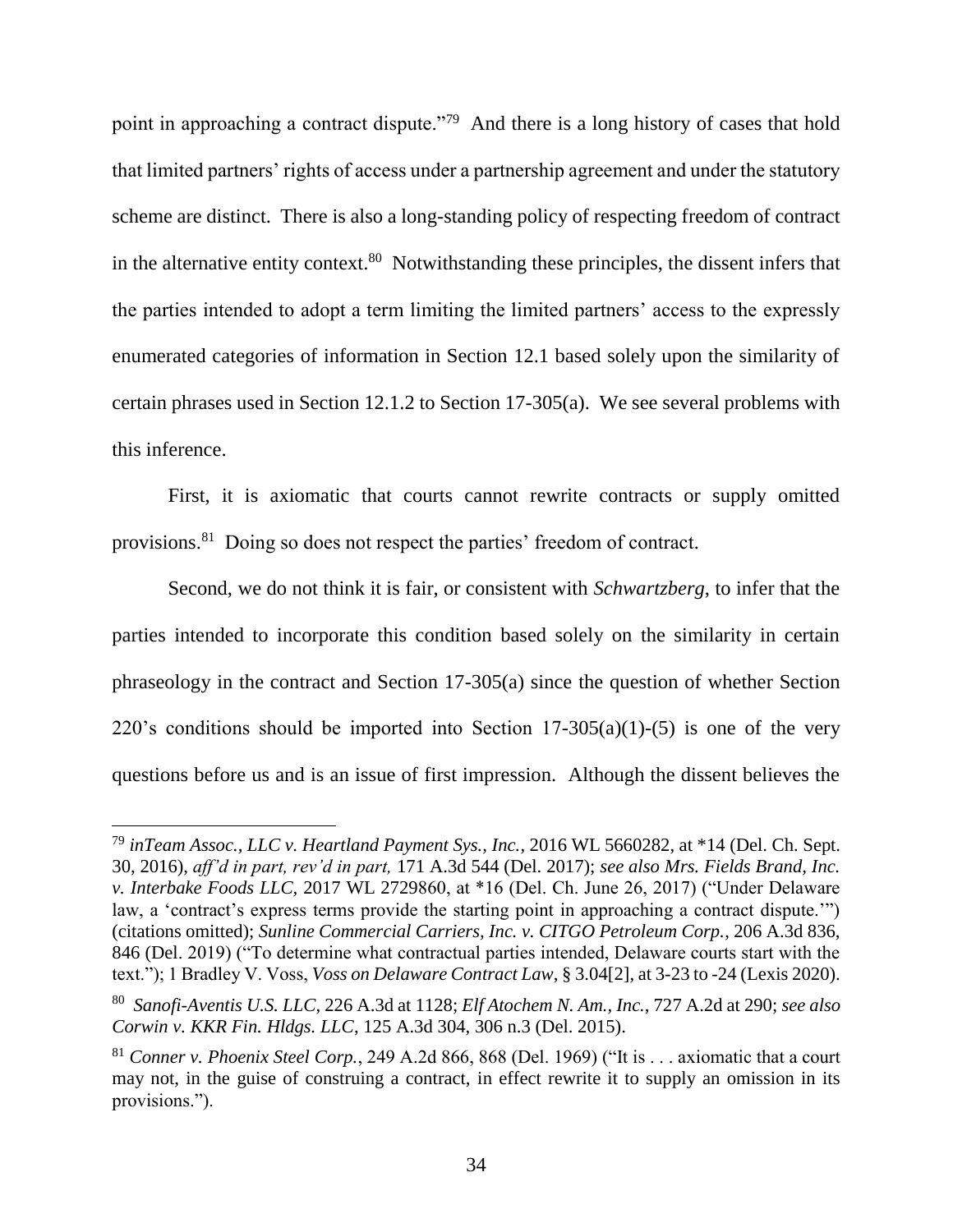answer to this is clear, and they implicitly resolve it to reach their conclusion, the Majority does not agree that it is so clear. $82$ 

Aside from the fact that the assumptions upon which their conclusion is based are at best, uncertain, even the Delaware case they cite for this proposition recognizes that, "the court looks to the most objective indicia of [the parties'] intent: the words found in the written instrument."<sup>83</sup> The words "necessary and essential" indisputably do not appear in the written agreements. The lead case relied upon by the dissenters is a federal case from the United States Court of Appeals for the Fifth Circuit.<sup>84</sup> In that case, the federal court did not add a term to the partnership agreement like the dissenters wish to do here. Rather, that court relied upon the legislative history of the Texas Uniform Limited Partnership Act to reconcile conflicting clauses in the agreement.

 $82$  Nor do we agree with the dissenters that the Plaintiffs have conceded anything by saying that their partnership agreements "track Delaware law." Indeed, their heading on the page following that quote is, "Section 17-305 Does Not Contain a Necessary and Essential Standard." Opening Br. at 18.

<sup>83</sup> *Freeman Family LLC v. Park Ave. Landing LLC*, 2019 WL 1966808, \*4 (Del. Ch. Apr. 30, 2019); *see also id.* ("Standing in the shoes of an objectively reasonable third-party observer, if the court finds that the terms and language of the agreement are unmistakably clear, then the court should look only to the words of the contract to determine its meaning and the parties' intent.") (citation and internal quotation marks omitted). In *Freeman*, the Court of Chancery looked to Section 145 case law construing the phrase, "by reason of," in determining whether a party was entitled to advancement under a limited liability company operating agreement. Here the dissenters would add a term to undercut other express provisions of the Partnership Agreements.

<sup>&</sup>lt;sup>84</sup> Dissent at 7 (stating that, "when the contract lifts language from a statute, arguments relevant to interpretation of the statute are relevant to interpretation of the contract." (citing *Cunningham & Co. v. Consol. Realty Mgmt., Inc.*, 803 F.2d 840, 843 (5th Cir. 1986) (stating that, "[s]uch statutory arguments can be considered to fill in gaps in contracts")). Here, there are no "gaps." *See*, *e.g.*, *Oxbow*, 202 A.3d at 507 (declining to apply the implied covenant because "no gap exists," and stating that, "[e]ven where the contract is silent, an interpreting court cannot use an implied covenant to re-write the agreement between the parties" (citation, internal formatting and quotation marks omitted).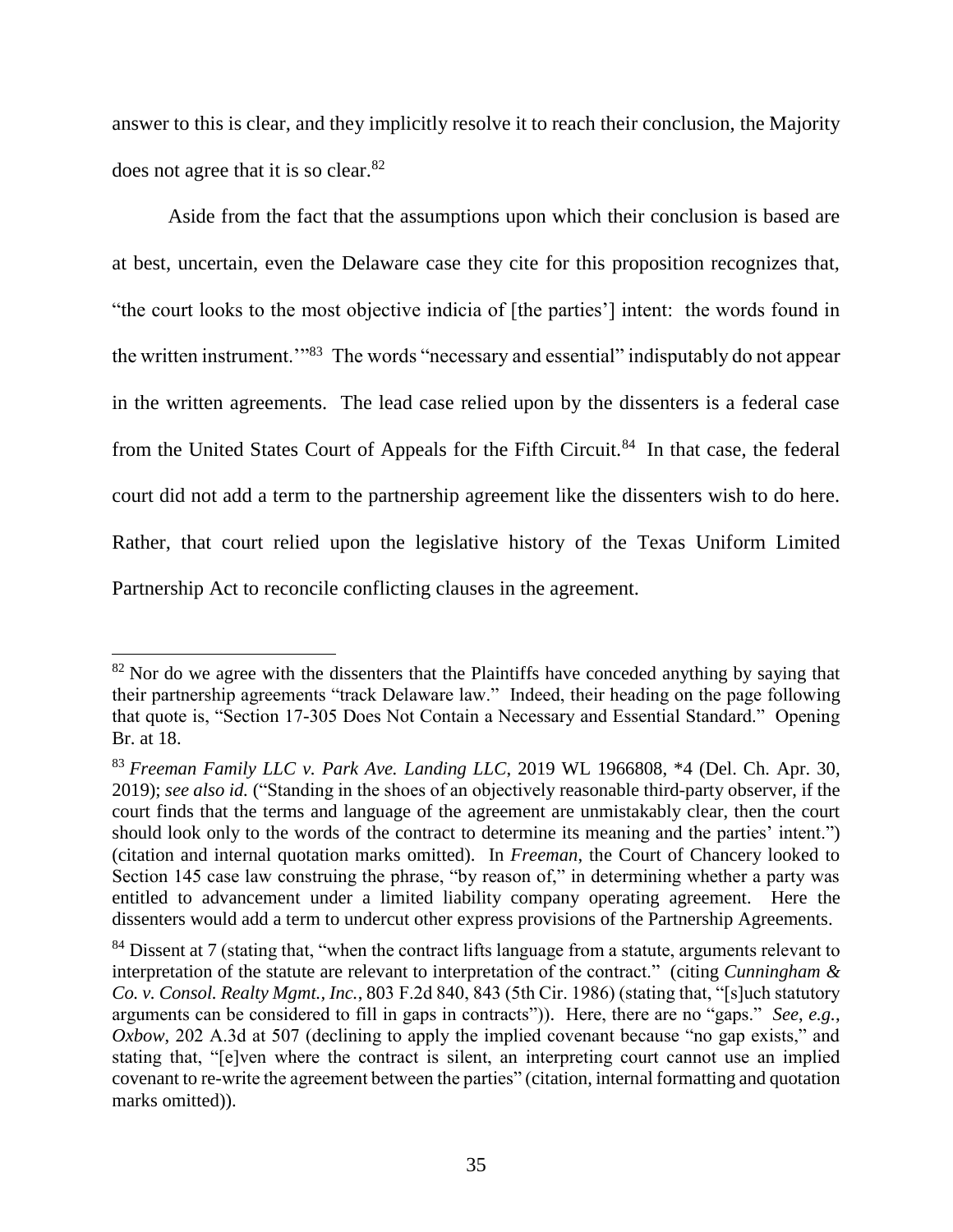Although drafters of partnership agreements and operating agreements may adopt concepts from the laws of other entities, any similarity in language used in those contracts to the corresponding statutory scheme does not suggest that courts should add new terms and conditions to the contract that simply do not exist within the four corners of the agreement, particularly where the parties could have easily drafted such terms and conditions. This is especially the case here where there is a dispute as to whether "Delaware law" requires such condition to be read into Section  $17-305(a)(1)$ –(5), and where such an implied condition would limit the express right of access to the narrow, specified categories of documents that the parties identified in Section 12.1, namely, the names, addresses and capital contributions of the limited partners; the certificate of limited partnership; the partnership agreement; and tax returns. This already narrow and obviously carefully crafted list, more likely than not, represents what the parties, deemed to be the most basic and fundamental information an investor should have access to in order to value his or her investment or in connection with some other proper purpose. Thus, the dissent's position is neither supported by *Schwartzberg*, nor this court's general admonition in *Oxbow* where we cautioned that an interpreting court should be most chary about implying contractual terms when the contract could easily have been drafted to expressly provide for such terms, limitations or conditions.  $85$  Here, the plain words, given their ordinary

<sup>&</sup>lt;sup>85</sup> It follows that we also do not agree that the parties to a limited partnership agreement have to expressly disclaim any conditions applied in the Section 220 context (or the Section 17-305 context, as the dissent assumes). *See Grand Acq., LLC*, 145 A.3d at 996–99 (expressly rejecting the trust's contention that the governing trust instrument must expressly disclaim Section 3819's preconditions and defense in order for them to be rendered inapplicable.).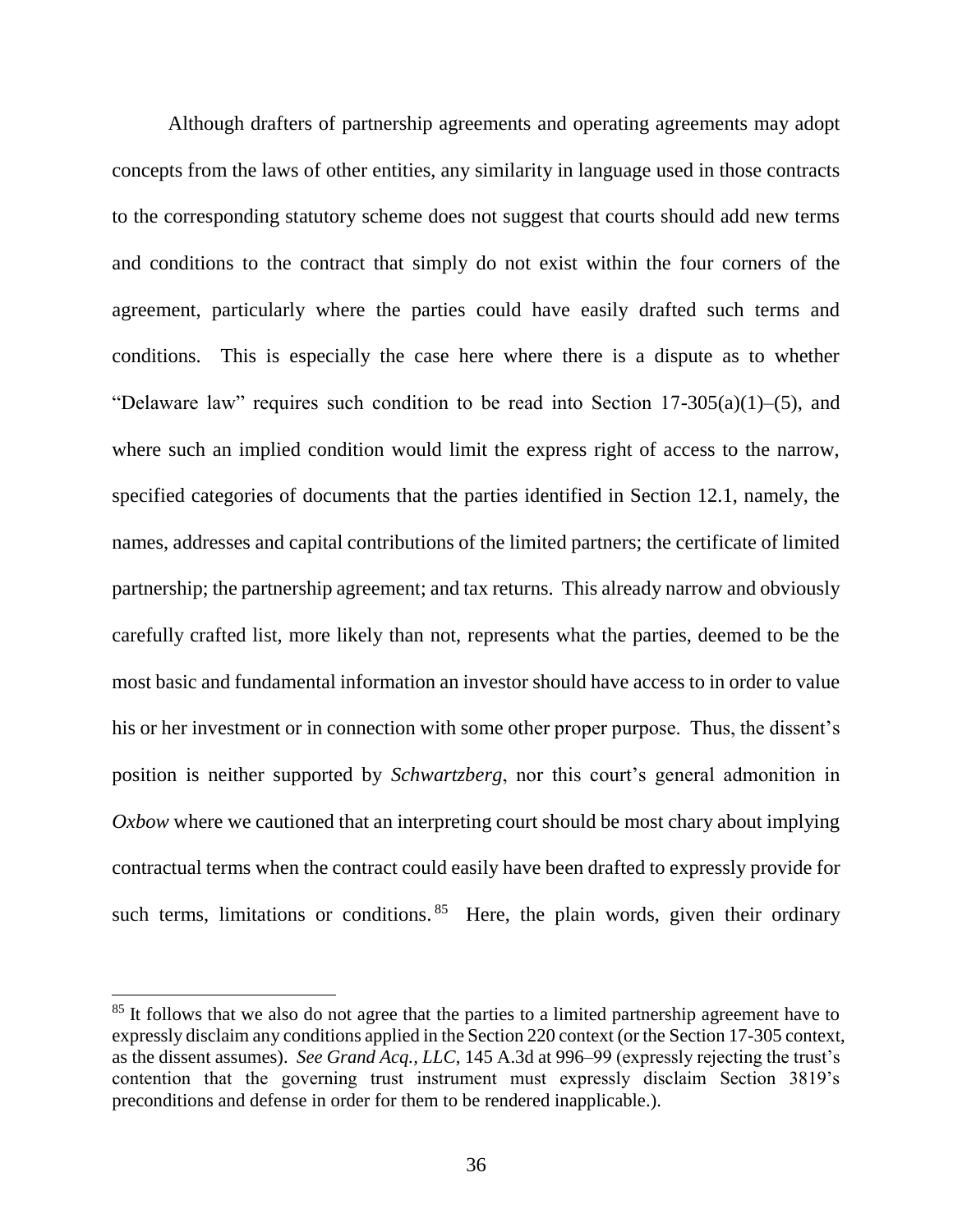meaning, of the contract control—not unwritten, implied conditions that could have, but were not included.<sup>86</sup>

# *III. Conclusion*

For the foregoing reasons, we **REVERSE** the Court of Chancery's decision below and **REMAND** for proceedings consistent with this Opinion.

<sup>86</sup> *See Rhone-Poulenc Basic Chems. Co. v. Am. Motorists Ins. Co.*, 616 A.2d 1192, 1195 (Del. 1992) ("Clear and unambiguous language . . . should be given its ordinary and usual meaning." (citation omitted)).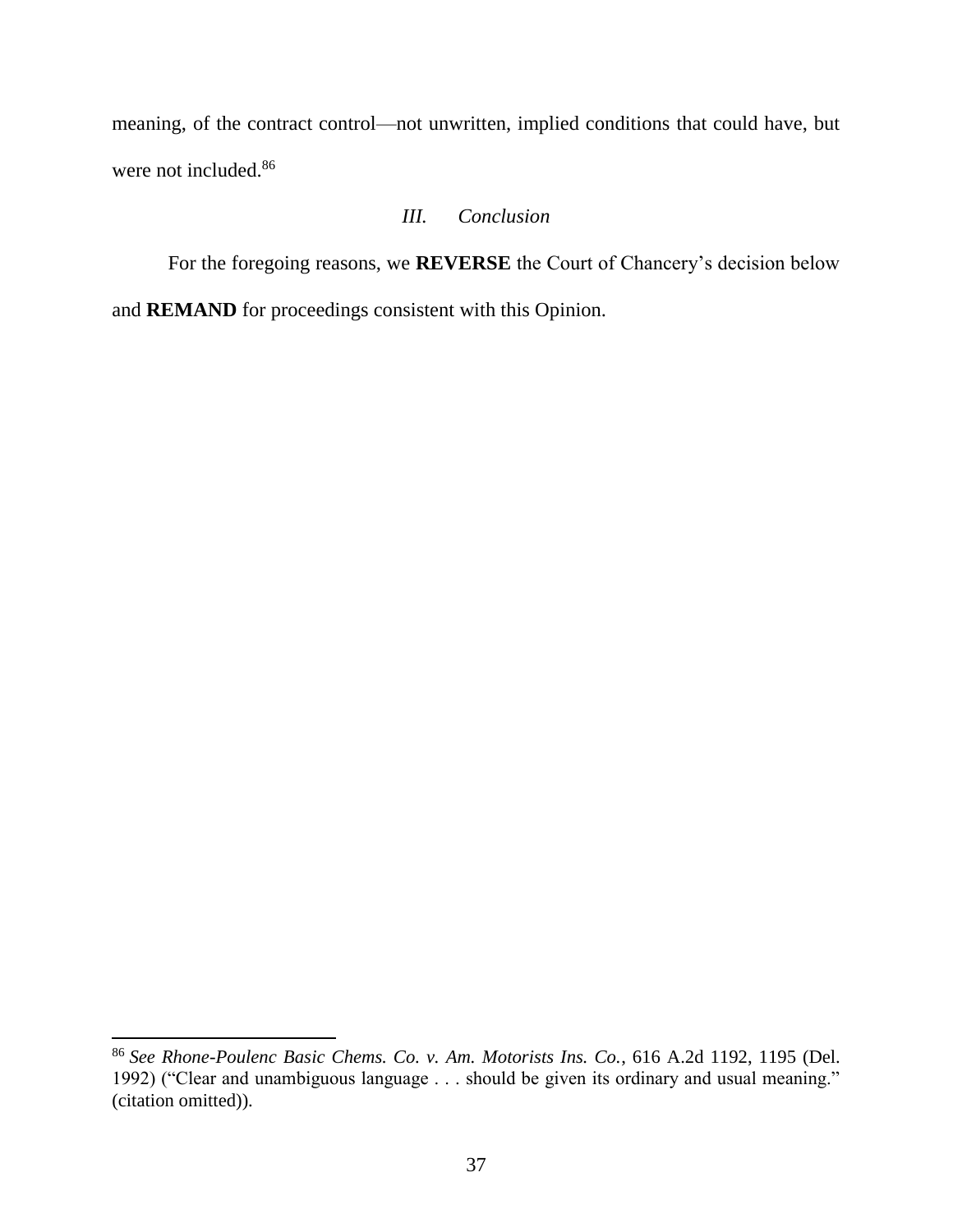#### **TRAYNOR, Justice**, dissenting, with **MONTGOMERY-REEVES, Justice**, joining:

The Majority interprets the Partnership Agreements to have expanded the scope of limited partners' books-and-records inspections beyond what is permitted under Section 17-305(a). Instead of an inspection right limited to "necessary and essential" documents, the Majority's Opinion finds an independent and largely unconditional right to inspection in the Partnership Agreements. But the effect of this interpretation is to recognize a broader reach in the contractual language than we would permit under the statute from which that language was lifted. That, it seems to us, is contrary to the intentions of the parties as well as Plaintiffs' contentions on appeal. We therefore respectfully dissent.

### *I. Analysis*

# *A. The text of Section 12.2.1 of the 2009 WHC Partnership Agreement tracks Section 17-305 and thus provides for an inspection right of the same scope as the statutory right.*

Section 12.2.1 of WHC 2009's partnership agreement <sup>87</sup> provides that "[each Limited Partner has the right, . . . subject to whatever reasonable standards as the General Partner may from time to time establish . . ., to obtain from the General Partner *for the purposes reasonably related to the Limited Partner's Interest as a Limited Partner*," an enumerated list of documents set forth in Section 12.1.<sup>88</sup> The books-and-records statute for limited partnerships, 6 *Del. C.* § 17-305, provides that "[e]ach limited partner . . . has

 $87$  Although there are several agreements in play, the parties agree that the language is, for all intents and purposes, similar enough that the 2009 WHC partnership agreement serves as an adequate model.

<sup>88</sup> Emphasis added.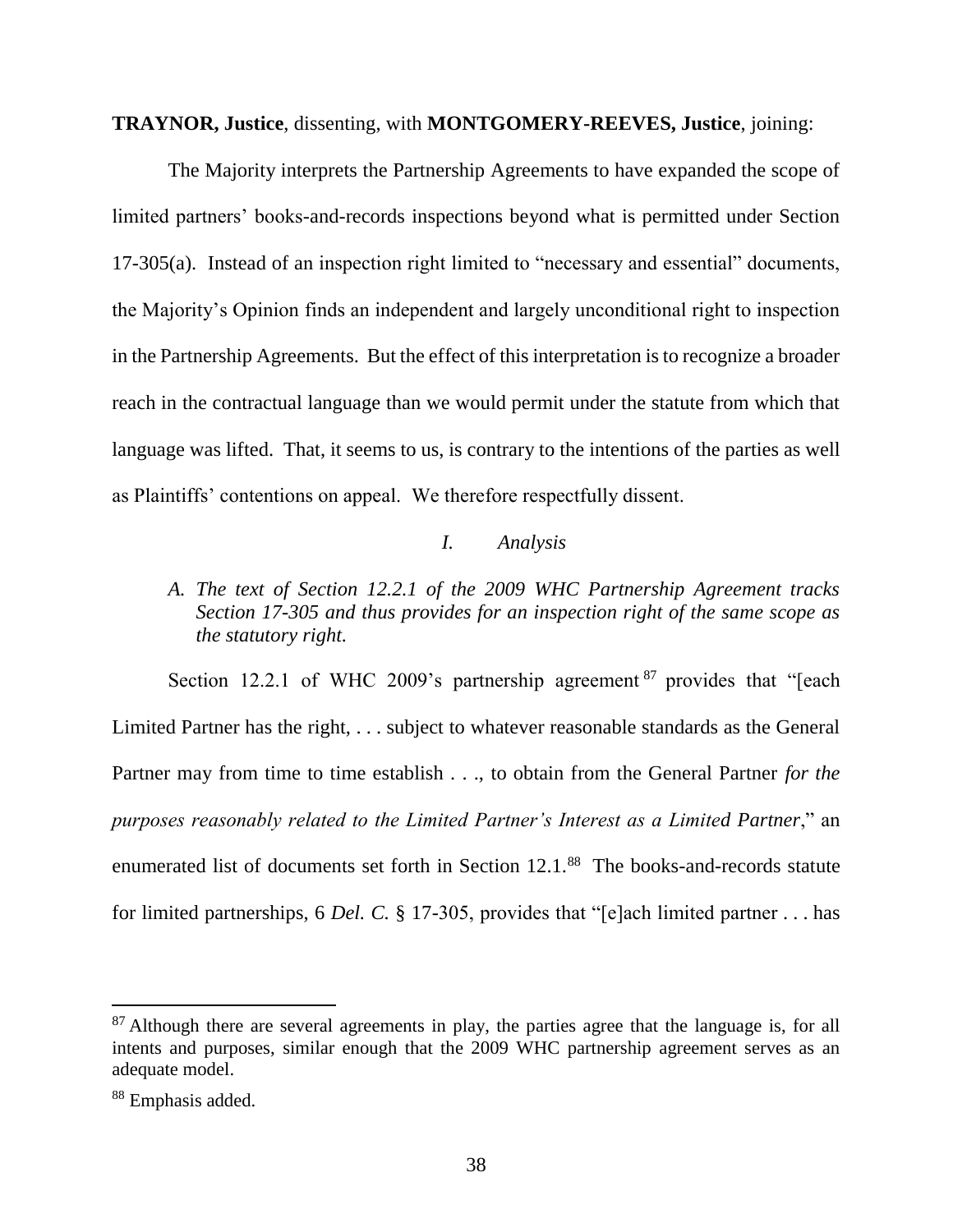the right, subject to such reasonable standards . . . as may be . . . established by the general partners, to obtain from time to time upon reasonable demand *for any purpose reasonably related to the limited partner's interest as a limited partner*,"<sup>89</sup> an enumerated list of documents.

It is readily apparent, and conceded by Plaintiffs, that the emphasized text of the partnership agreement "tracks Section 17-305, hence the discussion about the particular statute."<sup>90</sup> Plaintiffs do not argue that Section 17-305 does not include a "necessary and essential" component. Nor do they argue that Section 12.2.1 of the partnership agreement should be construed differently than Section 17-305. Rather, they argue—more by assertion than demonstration<sup>91</sup>—that the "necessary and essential" requirement of Section 17-305 is cabined to the open-ended category of "other information" provided for in Section 17-305(a)(6) and does not apply to the documents enumerated in Sections 17-

<sup>&</sup>lt;sup>89</sup> Emphasis added.

 $90$  Oral Argument Video at 5:11–5:22,

https://livestream.com/accounts/5969852/events/8915743/videos/199550105; Opening Br. at 17.

<sup>&</sup>lt;sup>91</sup> Plaintiffs make two arguments regarding Section 17-305. First, they argue that Section 220 and Section 17-305 are structurally different, such that the "necessary and essential" requirement of Section 220 cases is unnecessary for Section 17-305. They point out that Section 17-305(a) includes a list of five specific categories of documents as well as a catch-all that includes the qualifier "other information . . . *as is just and reasonable*." 6 *Del. C.* § 17-305(a)(6) (emphasis added). In contrast, Plaintiffs argue, Section 220(b)(1) contains a list of only 2 specific categories of documents, as well as a catch all with no qualifier. Plaintiffs do not explain, however, why the length of the list or the existence of the qualifier on the catch-all, should affect whether the documents sought must be related to the purpose for which those documents are sought. Second, Plaintiffs asserted at oral argument that, even if Section 17-305 is construed like Section 220, the "necessary and essential" requirement of Section 220 applies only to the catch all "other books and records"—and not to the two other items listed in Section 220(b)(1). For reasons explained below, we find this argument unpersuasive.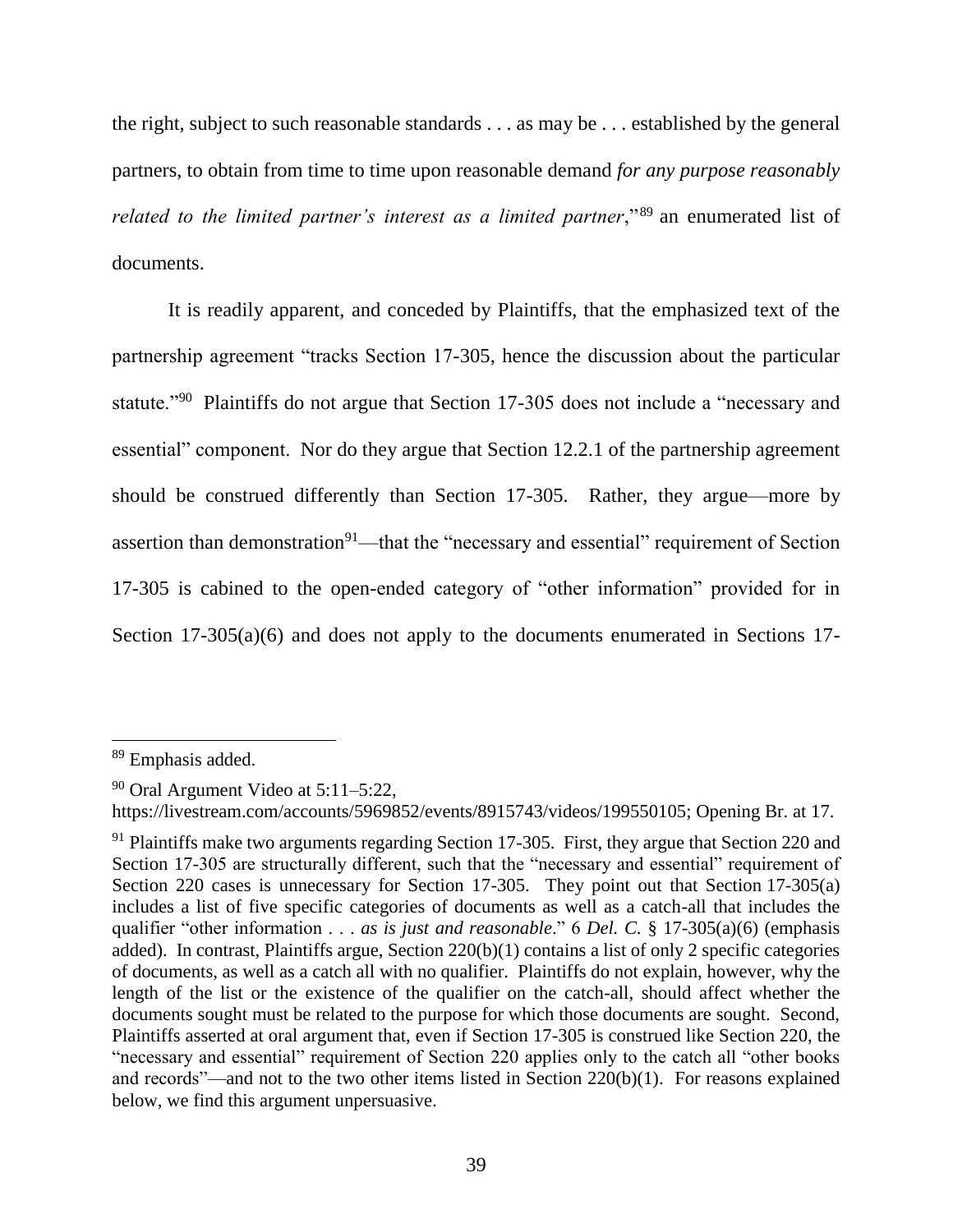$305(a)(1)$ –(5).<sup>92</sup> Thus, according to Plaintiffs, because Section 12.2.1 tracks the language of Section 17-305, and because the K-1s fall within an enumerated category of documents in Section 12.1 and are not "other information," the "necessary and essential" requirement also does not apply. We find this argument unpersuasive.

First, Section 17-305 does not provide for Plaintiffs' proposed disparate treatment of the subsections of Section 17-305(a). To the contrary, Section 17-305(e) provides that "When a limited partner seeks to obtain the information *described in subsection (a)* of this section, the limited partner *shall* first establish: . . . that the information the limited partner seeks is reasonably related to the limited partner's interest as a limited partner."<sup>93</sup> The statute does not refer to subsection (a)(6); rather, it subjects the entirety of the subsection (a) to the requirement that sought documents have some relationship to the proposed purpose.

As to the nature of that relationship, we agree with the Vice Chancellor—and Plaintiffs do not contest—that it is appropriate to interpret Section 17-305 with reference to 8 *Del.* C. § 220.<sup>94</sup> This conclusion is supported by both the language of Section 17-

<sup>92</sup> *See* Majority's Opinion at 14 n.24.

<sup>93</sup> Emphasis added.

<sup>&</sup>lt;sup>94</sup> Indeed, the Court of Chancery has used case law interpreting Section 220 as a guide for interpreting Section 17-305 for over two decades. *E.g.*, *In re Paine Webber Ltd. Partnerships*, 1996 WL 535403, at \*4 (Del. Ch. Sept. 17, 1996). Accordingly, of the twenty Court of Chancery cases interpreting Section 17-305, half also cite Section 220, starting from 1996, with the most recent being within a month's time from the publication of this opinion. *See Martinez v. GPB Capital Holdings, LLC*, 2020 WL 3054001 (Del. Ch. June 9, 2020). Twenty-seven Court of Chancery cases cite to Section 17-305, but only twenty of those cases interpret Section 17-305 itself (the remaining cases tend to use Section 17-305 to interpret other statutes or to resolve booksand-records disputes for other alternative entities, such as LLCs or statutory trusts). Of these twenty cases, ten cite Section 220 and refer to its case law to interpret how to apply Section 17-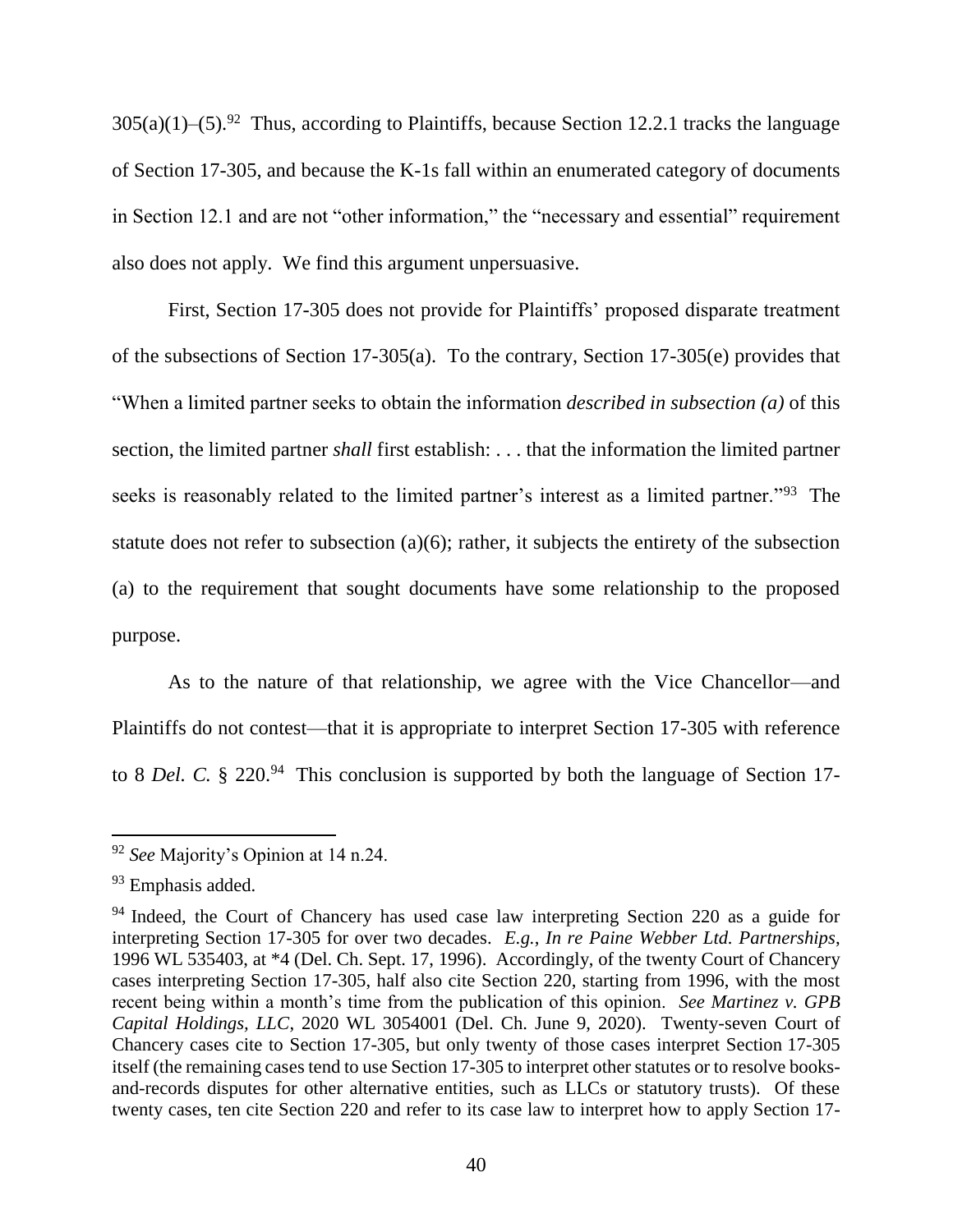305—which tracks the language of Section 220 regarding the requirements for books-andrecords demands<sup>95</sup>—and from the Court of Chancery's existing Section 17-305 case law.<sup>96</sup> Section 220 contains a longstanding "necessary and essential" requirement that applies, contrary to Plaintiffs' representations,  $97$  to both the enumerated documents—"the corporations stock ledger [and] a list of its stockholders"<sup>98</sup>—and to the "other books and

 $97$  Oral Argument Video at 6:10 – 6:34,

 $\overline{\phantom{a}}$ 

https://courts.delaware.gov/supreme/oralarguments/download.aspx?id=3304.

<sup>305.</sup> In fact, of the cases interpreting Section 17-305 and also citing Section 220, none fail to mention that Section 220 is used to interpret Section 17-305. Notably, this count does not include the opinion below here, which would bring the tally up to more than half: eleven of twenty-one. The practice of using Section 220 jurisprudence to interpret Section17-305 has become so widely accepted that limited partnership treatises treat the "necessary and essential" case law from Section 220 as applicable to Section 17-305. ROBERT S. SAUNDERS, ET AL., FOLK ON THE DELAWARE GENERAL CORPORATION LAW Section 17-305.02 at LP-3-71–LP-3-72 (6th ed. 2019) ("[E]ven where a limited partner's purpose is proper, the scope of an inspection provided by the statute will typically be limited to the inspection of those books and records that are necessary and essential to the satisfaction of the stated purpose") (internal quotation marks omitted).

 $95$  Section 17-305 allows limited partners to obtain certain books and records "for any purpose" reasonably related" to such person's interest as a limited partner. While "any purpose reasonably related" is a very broad and vague term, it is the same language used to define the purpose requirement to obtain books and records under Section 220. Specifically, Section 220 provides stockholders "the right . . . to inspect for any proper purpose," where "proper purpose" is defined as "a purpose reasonably related" to such person's interest as a stockholder. Thus, the statutory language of Sections 17-305 and 220 provide for the *same* requirement in order to demand books and records.

<sup>96</sup> *E.g. Gotham P'rs, L.P. v. Hallwood Realty P'rs, L.P*., 714 A.2d 96, 100–102 (Del. Ch. 1998); *see id.* at 102 ("I can conclude from [Section 17-305 and Section 220's] overlap that Section 220 case law embodies the most logical and meaningful source from which to seek precedent relevant to this dispute.").

<sup>98</sup> *E.g. Cutlip v. CBA Intern., Inc. I*, 1995 WL 694422 (Del. Ch. Oct. 27, 1995) (holding that a stockholder who had been cashed out, and who argued that stockholders were *selectively* cashed out, was only entitled to a list of stockholders who had affirmatively consented to the merger and not to a comprehensive list of stockholders); *Bosse v. WorldWebDex Corp.*, 2009 WL 2425718 at \*1 (Del. Ch. July 31, 2009) ("A list of stockholders, however, would not appear to be necessary or essential to making a valuation determination, so I can discern no basis at this point for ordering the company to produce a stockholder list.").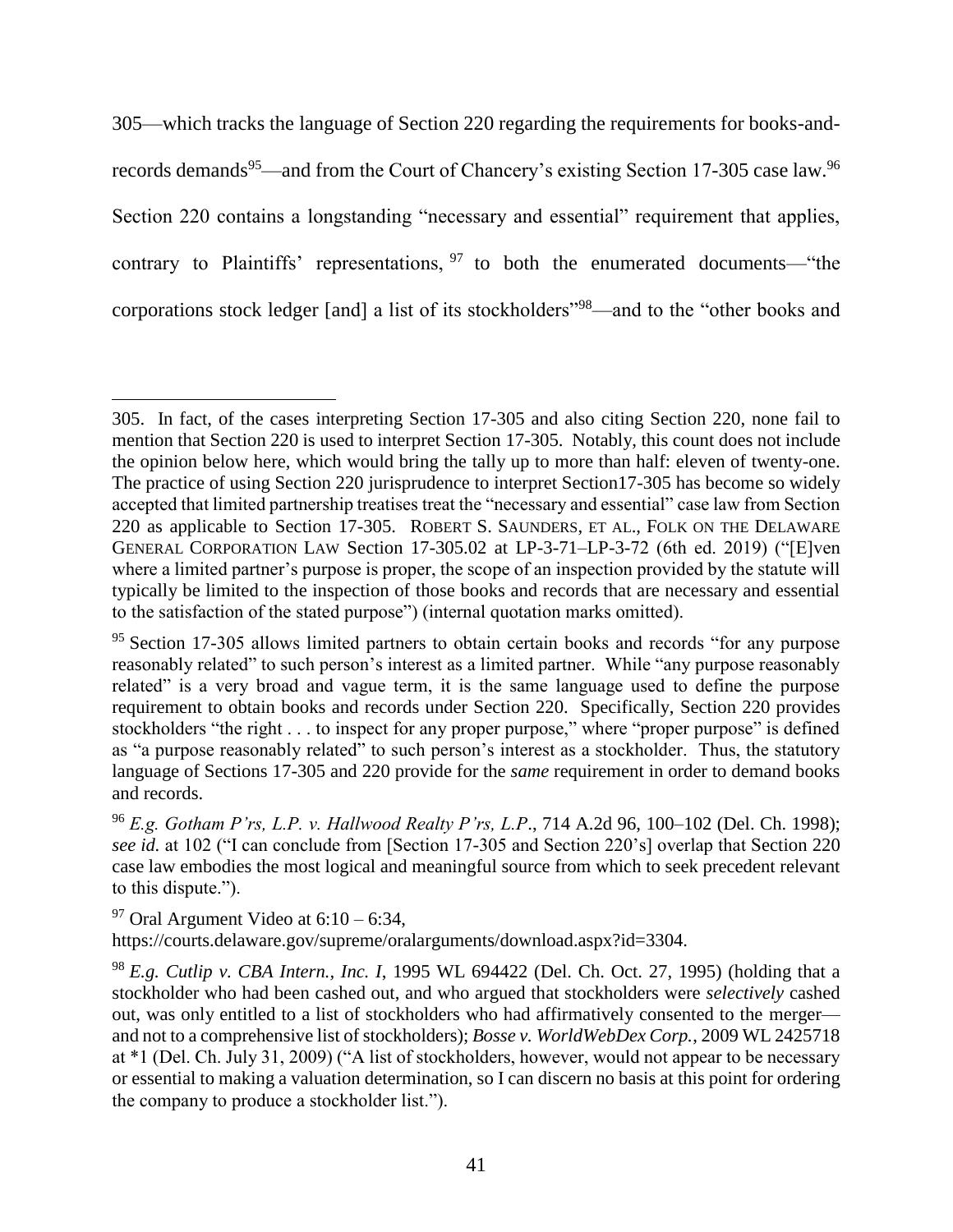records." And that "necessary and essential" requirement has been applied in the Section 17-305 context by the Court of Chancery on multiple occasions.<sup>99</sup> Thus, according to our Section 220 precedent, which, as noted, informs our interpretation of Section 17-305, the enumerated documents in Sections  $17-305(a)(1)$ –(5) should also be subject to a "necessary

<sup>99</sup> *In re Plains All Am. Pipeline, L.P.*, 2017 WL 6016570, at \*4 (Del. Ch. Aug. 8, 2017) ("In determining the proper scope of a books and records demand on a limited partnership, the Delaware Court of Chancery has relied on case law applying 8 *Del. C.* § 220, the corporate analog to Section 17–305. As such, Plaintiffs' [i]nspection rights are limited to those documents that are necessary, essential and sufficient for the shareholder's purpose." (internal quotation marks omitted)); *Holman v. Nw. Broad., L.P.*, 2007 WL 1074770, at \*2 (Del. Ch. Mar. 29, 2007) ("In determining whether a specific purpose is "reasonably related to the limited partner's interest" under 6 *Del. C.* § 17-305, this Court has sought guidance from the case law considering a 'proper purpose' under 8 *Del. C.* § 220, the Delaware General Corporation Law's analogue to Section 17- 305. Even if the applicable technical requirements are met and Holman's purpose is proper, '[t]he scope of such relief will typically be limited only to the inspection of those books and records that are necessary and essential to the satisfaction of the stated purpose.'" (quoting *Highland Select Equity Fund, L.P. v. Motient Corp.*, 906 A.2d 156, 164 (Del. Ch.2006))); *Madison Ave. Inv. Partners, LLC v. Am. First Real Estate Inv. Partners, L.P.*, 806 A.2d 165, 176 (Del. Ch. 2002) ("Inspection rights [in Section 17-305 cases] are 'limited to those documents that are necessary, essential and sufficient for the shareholder's purpose.'" (quoting *Magid v. Acceptance Ins. Companies, Inc.*, 2001 WL 1497177, at \*3 (Del. Ch. Nov. 15, 2001), a case involving Section 220))).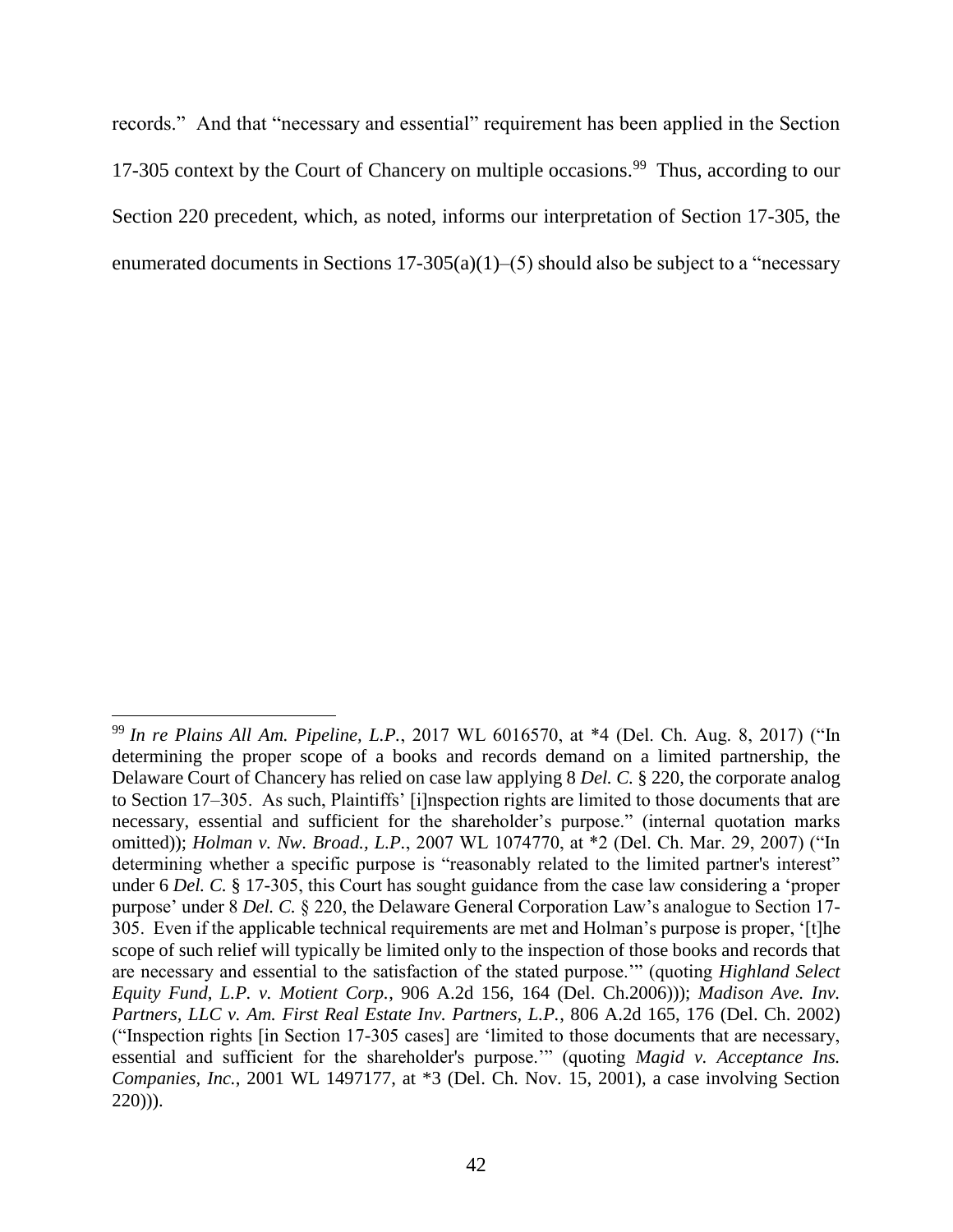and essential" requirement.<sup>100</sup> Plaintiffs would therefore have to demonstrate that the K-1s are necessary and essential<sup>101</sup> to their stated purpose—valuing their stake.<sup>102</sup>

Instead of addressing the statute, the Majority interprets the agreement in isolation, concluding that the language of the agreement does not explicitly require a "necessary and essential" finding and that the Court of Chancery erred in inferring the existence of that requirement in the contract. We disagree with this interpretation because it ignores the acknowledgement of both Plaintiffs and Defendants that the partnership agreement's text "tracks Section 17-305  $\dots$  ."<sup>103</sup> and treats the near identical text of the contract and the statutes differently. "Where the relevant contractual language is identical, [this] Court and sound public policy instruct trial courts to interpret such language consistently from case

 $100$  We note also that Delaware's Revised Uniform Limited Partnership Act ("DRULPA") was adopted from the Revised Uniform Limited Partnership Act ("RULPA"). RULPA originally contained an absolute and unqualified right to inspect books and records. But that absolute right became a conditional one in 1985, "when Delaware broke ranks with its sister RULPA states and expressly qualified the limited partner's right to inspection by requiring that the limited partner's demand be 'reasonably related' to the limited partner's interest in the limited partnership." *Gotham Partners*, 714 A.2d at 101.

 $101$  We agree with the Court of Chancery's finding that Plaintiffs failed to demonstrate that the K-1s are necessary and essential to their stated purpose. As the court pointed out, there is "no type of information on the K-1s that would help the plaintiffs value their investments. [We] do not see how the percentages [owned by] the other limited partners, with identifiers, are necessary and essential to value [P]laintiffs' investments." Trial Transcript, Ex. A to Opening Br. at 21.

<sup>&</sup>lt;sup>102</sup> Plaintiffs appealed the Court of Chancery's finding that their purpose of investigating wrongdoing was not supported by a credible basis. Even though the credible-basis standard is "incredibly low," as the Court of Chancery recognized, we agree with the court's finding that there was no credible basis to investigate wrongdoing because "the record contains an unrebutted admission by [P]laintiffs' then-trustees that they knew about the offer and decided against it. The record does not establish any basis for suspecting wrongdoing within the partnership in the form of improper admission of new partners, not maintaining equal participation, or in not being informed of the opportunity to invest." *Id.* at 20.

 $103$  Oral Argument Video at 5:11–5:22, https://livestream.com/accounts/5969852/events/8915743/videos/199550105.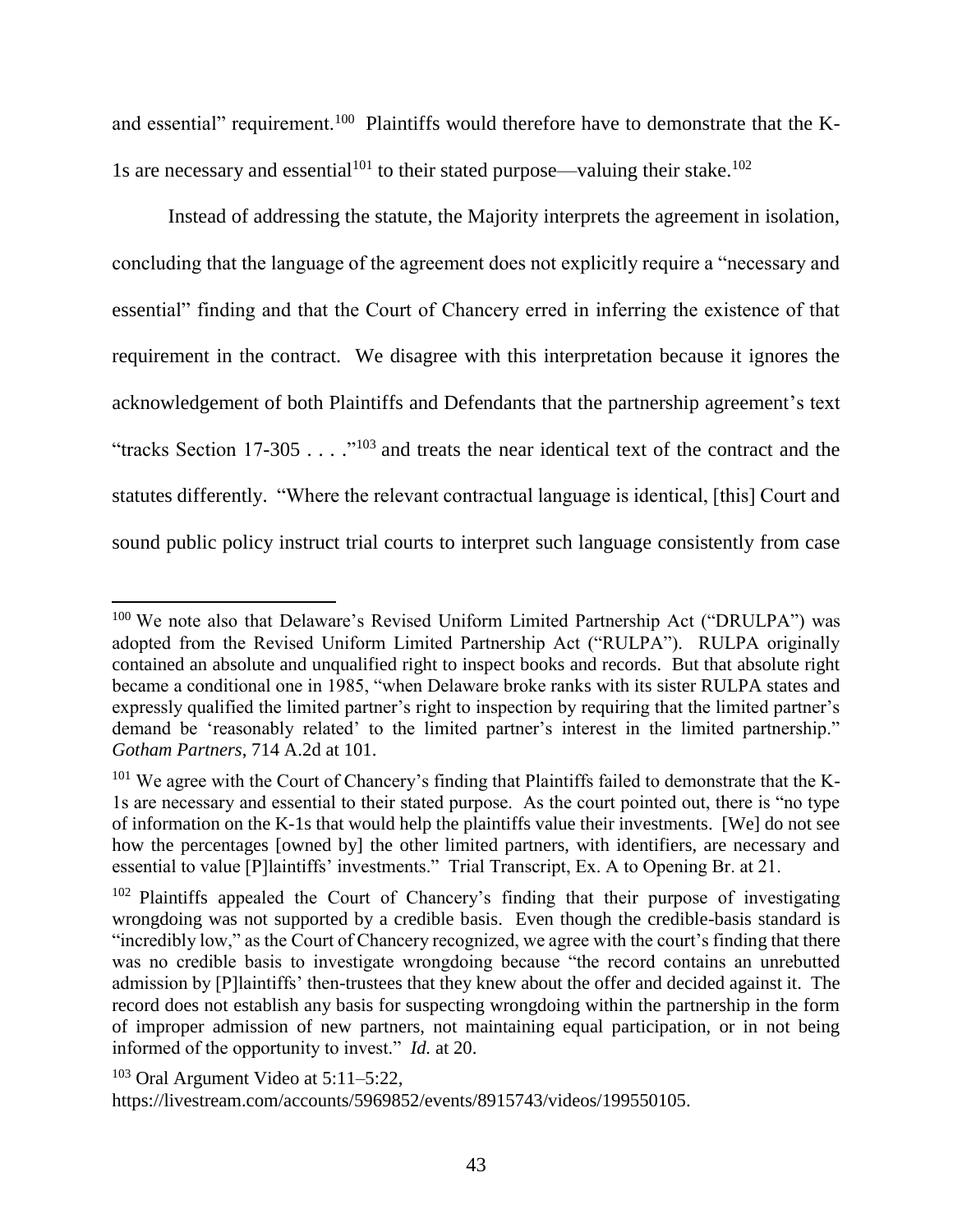to case."<sup>104</sup> And when the contract lifts language from a statute, arguments relevant to interpretation of the statute are relevant to interpretation of the contract.<sup>105</sup>

Nor does the Majority's disparate treatment of nearly identical language, in our opinion, give effect to the parties' intentions. When parties draft contract language that tracks statutory language, their intent is almost certainly for the contractual provision to have the same effect as the statutory provision does.<sup>106</sup> This is true not only because imitating statutory language is a clear signal to the courts that a guideline for interpretation of the contract already exists—the statute—but also because contracts and statutes are interpreted in the same way.<sup>107</sup> Having already interpreted statutory language according to the same canons of construction that apply to contracts, it follows that identical contractual language should be interpreted to have the same meaning.<sup>108</sup>

<sup>104</sup> *In re Encore Energy Partners LP Unitholder Litig.*, 2012 WL 3792997, at \*9 (Del. Ch. Aug. 31, 2012) (citing *RAA Mgmt., LLC v. Savage Sports Hldgs., Inc.*, 45 A.3d 107, 119 (Del.2012) ("The efficient operation of capital markets is dependent upon the uniform interpretation and application of the same language in contracts or other documents.").

<sup>105</sup> *See, e.g.*, *Cunningham & Co. v. Consol. Realty Mgmt., Inc.*, 803 F.2d 840, 843 (5th Cir. 1986) (allowing "arguments based on the legislative history," and noting that "[s]uch statutory arguments [could] be considered to fill in gaps in contracts" because "it appear[ed] from the record that the parties lifted language from the statute without discussion.").

<sup>106</sup> *Freeman Family LLC v. Park Avenue Landing LLC*, 2019 WL 1966808, at \*5 ("[T]he parties chose to use language that is nearly identical to the corporate statute. The logical conclusion for why they did that is to import a predictable and well-defined rule from corporate statutory and case law.").

<sup>107</sup> *Calderon v. Atlas S.S. Co.*, 170 U.S. 272, 280 (1898) ("[I]n cases of ambiguity in contracts, *as well as in statutes*, courts will lean towards the presumed intention of the parties or the legislature, and will so construe such contract or statute as to effectuate such intention; but where the language is clear and explicit there is no call for construction, and this principle does not apply." (emphasis added)).

 $108$  Our friends in the Majority take us to task for assuming that a "necessary and essential" condition should be implied in Sections 17-305 (a)(1)–(5) and employing that assumption to rewrite the provision in the Partnership Agreement that tracks the statute. We respectfully disagree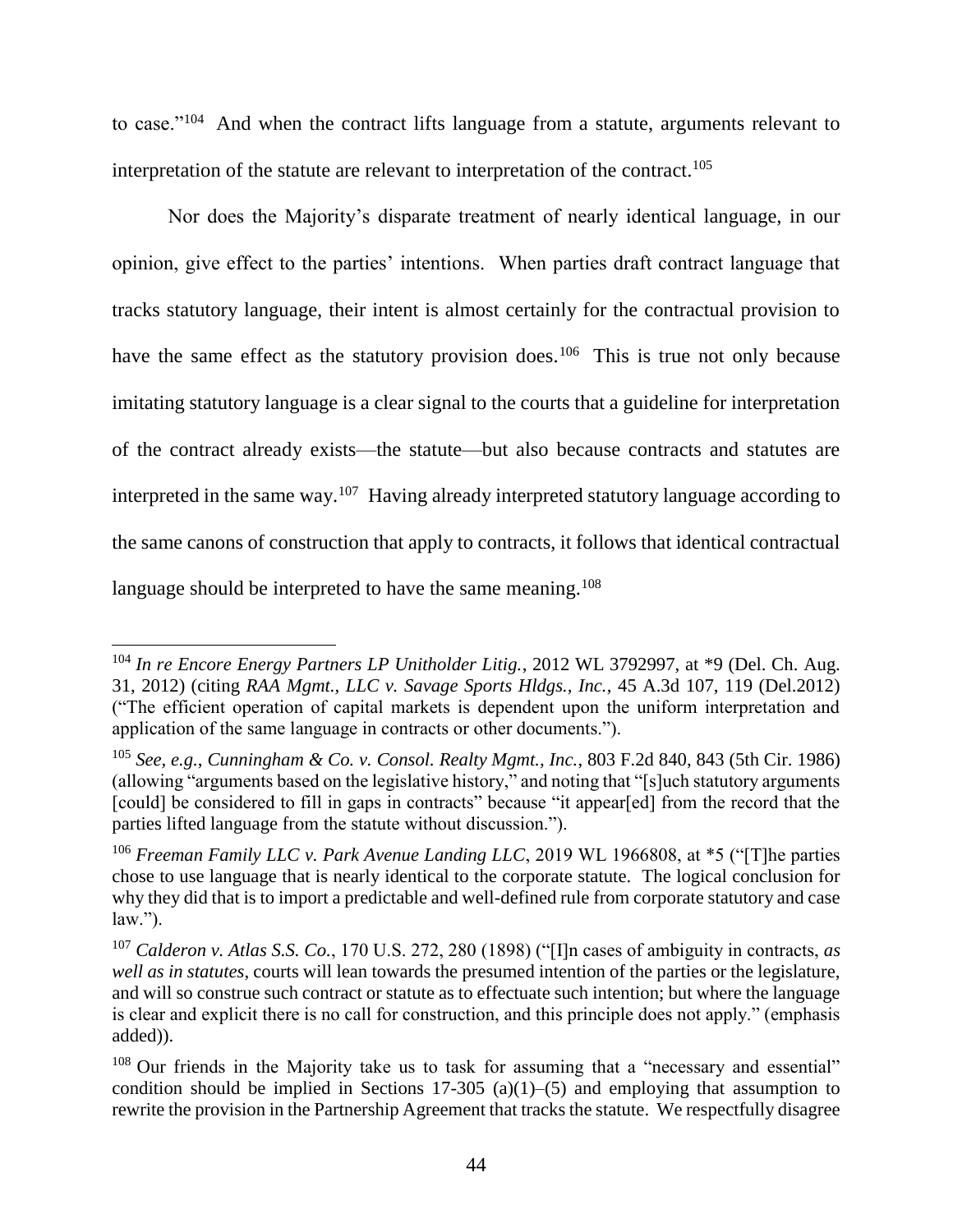We are also not persuaded that the Court of Chancery opinions cited by the Majority support its conclusion. In *Schwartzberg v. CRITEF Assocs. Ltd. P'ship*,<sup>109</sup> Chancellor Allen applied *Katz v. Oak Industries, Inc.*, <sup>110</sup> concluding that "an obligation may be inferred when, given the terms of the express contract . . . and the circumstances of the contracting process, it is more likely than not . . . that if the parties had thought to address the subject, they would have agreed to create the obligation that is under consideration by the court *ex post facto*."<sup>111</sup> Here, given that it is undisputed that the language of the 2009 WHC Partnership Agreement "tracks Section 17-305"<sup>112</sup> and "Delaware law regarding a limited partner's entitlement to books and records,"<sup>113</sup> it follows that the parties expected the Partnership Agreement to have the same effect as Delaware law regarding limited partner books-and-records inspections at the time of contracting. And since the Court of

l

with the characterization of our premise as an "assumption;" we have at least tried to support it by both citing Court of Chancery case law with which we happen to agree and considering DRULPA's legislative history as an adjusted adoption of RULPA. *See* n.99 *supra*. And we stand by our consultation of the extant judicial interpretation of Section 17-305 as of the date that the Partnership Agreement was executed to support our interpretation of the relevant sections of that Agreement. It seems unremarkable to us that when one is interpreting contractual language that is inarguably patterned after a statute covering the same subject matter, one should take into account the prevailing interpretation of that statute. In this instance, the prevailing interpretation of the pertinent statute is found, in our view, in the line of Court of Chancery opinions that use case law interpreting Section 220 as a guide for interpreting Section 17-305. And, as we have noted, the Court of Chancery's reliance on Section 220 jurisprudence has led it to apply the "necessary and essential" requirement to Section 17-305 inspections on multiple occasions. Hence we believe that the parties intended it to apply to inspections under 12.2.1.

<sup>109</sup> 685 A.2d 365 (Del. Ch. 1996).

<sup>110</sup> 508 A.2d 873 (Del. Ch.1986).

<sup>111</sup> *Schwartzberg*, 685 A.2d at 376.

 $112$  Oral Argument Video at  $5:11-5:22$ ,

https://livestream.com/accounts/5969852/events/8915743/videos/199550105.

 $113$  Opening Br. at 17.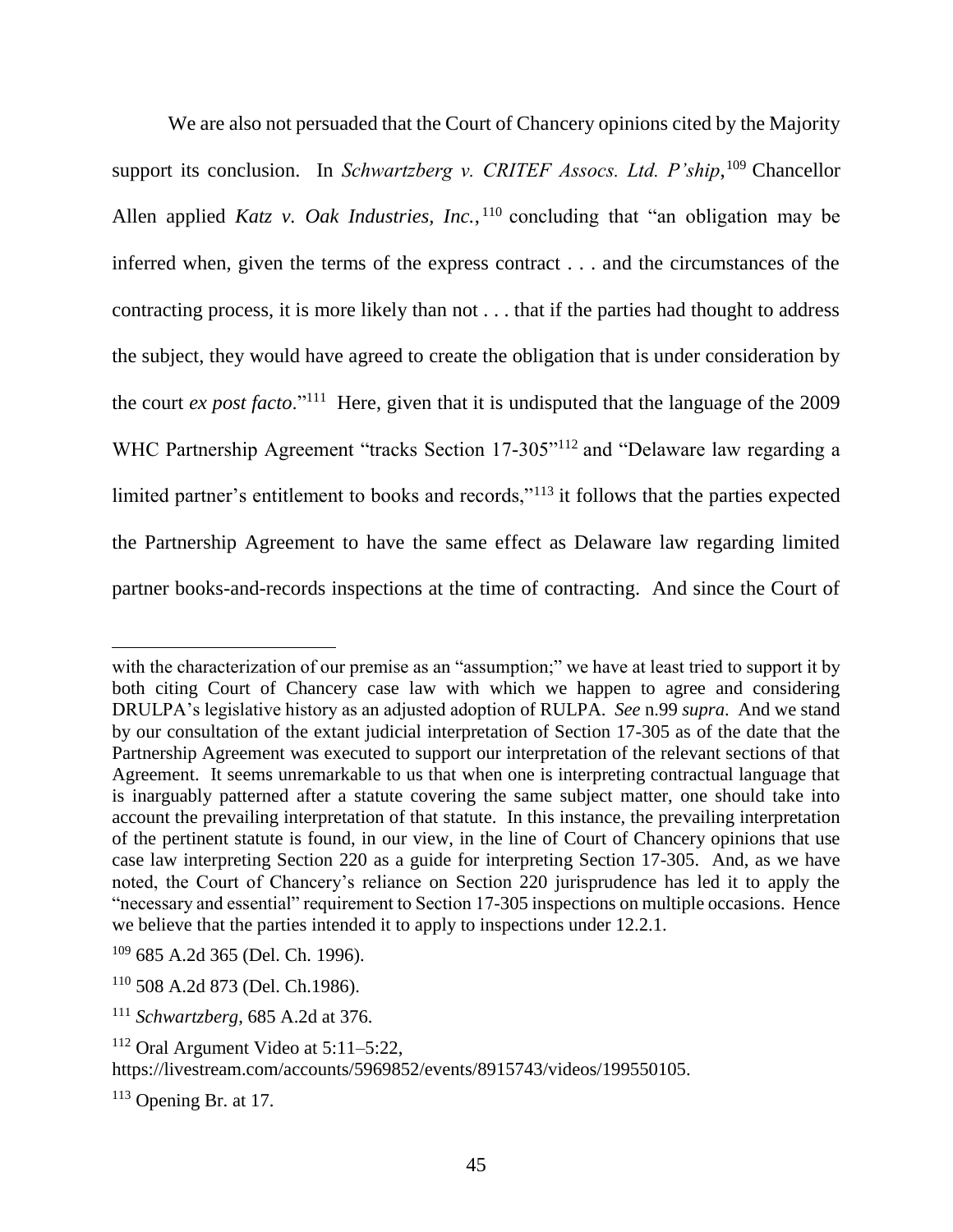Chancery has consistently referred to 8 *Del. C.* § 220 to interpret 6 *Del. C.* § 17-305 for over two decades, and Section 220 inspections include an implicit "necessary and essential" component, it also follows that the parties likely expected the Partnership Agreement to include that component. Had they thought otherwise, it is more likely than not that they would have explicitly disavowed the "necessary and essential" requirement that is implicit in the statute to which they were hewing so closely.

We also find *In re Paine Webber Qualified Plan Property Fund Three, L.P. Litigation*<sup>114</sup> inapplicable. Notably, the partnership agreement in *Paine Webber* did not track the statutory text at all. The agreement provided that "[a]ny partner . . . shall be entitled to a copy of the list of the names and addresses of the Limited Partners"<sup>115</sup>—an unconditional and unqualified inspection right, whereas the statutory right requires a proper purpose. The court contrasted the contractual language with the statutory language and decided that the purposeful omission of the purpose requirement meant that the contract created a separate inspection right from the statutory inspection right. That is not the case here, where neither party disputes that the contractual provision tracks the statutory provision.

We recognize that both *Grand Acquisition, LLC v. Passco Indian Springs DST*<sup>116</sup> and *Bond Purchase, L.L.C. v. Patriot Tax Credit Properties, L.P.*<sup>117</sup> discuss the fact that

l

<sup>114</sup> 698 A.2d 389 (Del. Ch. 1997).

<sup>115</sup> *Id.* at 391.

<sup>116</sup> 145 A.3d 990 (Del. Ch. 2016).

<sup>117</sup> 746 A.2d 842 (Del. Ch. 199).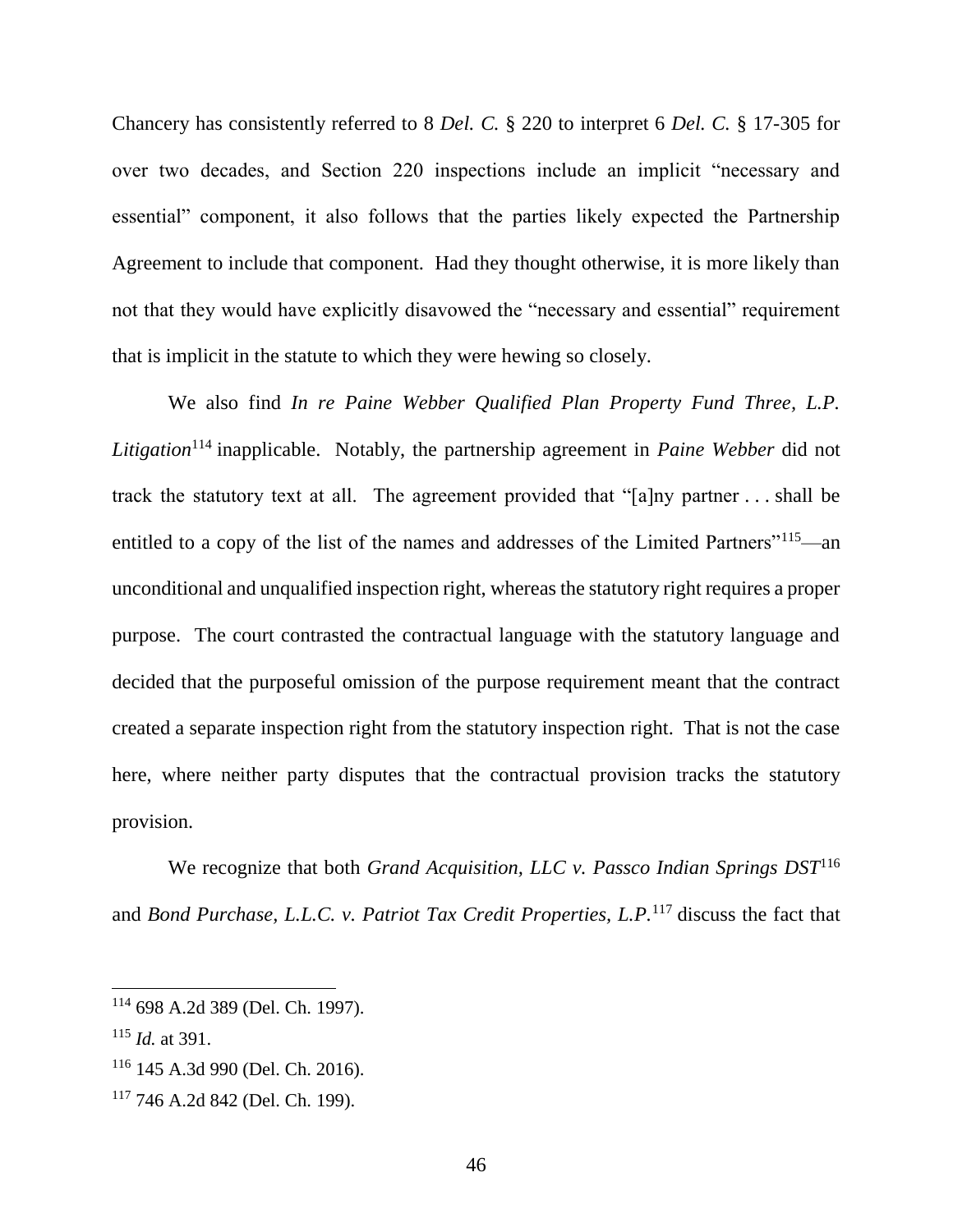partnership agreements can create separate and independent contractual rights for their stakeholders. But we understand "independent" and "separate" to mean that the right does not depend on the statute for its existence—they do not mean that the right necessarily is different than the statutory one in scope and application, especially when, as here, the plaintiffs have conceded that the contractual right "tracks" the statutory right. The Majority also points out that the agreement in *Grand Acquisition* did not expressly include the relevant statute's "preconditions and defenses."<sup>118</sup> But this is subject to the same point that we made above in our discussion about *Paine Webber*—the drafters of the language in that agreement did not track the statute's language and purposefully omitted text and conditions that were explicit in the statute. Here, the contractual language tracks the statute and, according to the Plaintiffs themselves, "Delaware law."<sup>119</sup> Both the similar language and the Plaintiffs' concession lead us to conclude that the contract meant to include the deeply embedded judicial gloss on the statute's language.

*B. Under the 2009 WHC Partnership Agreement, there must be a relationship between the stated purpose and the documents subject to inspection.*

Even when read in isolation, the 2009 WHC partnership agreement does not lend itself to a reading under which the scope of inspection bears no relationship to the stated purpose. Section 12.1 requires the partnership to maintain certain documents so that they

<sup>&</sup>lt;sup>118</sup> Majority Opinion at 23.

<sup>&</sup>lt;sup>119</sup> Opening Br. at 17. The Majority makes light of Plaintiffs' acknowledgement that their partnership agreements "track Delaware law regarding a limited partner's entitlement to books and records." *Id.* But we view this statement, especially when coupled with the separate admission that Section 12.2.1's text "tracks Section 17-305," *see* n.102, *supra*, as lending support to our position that Section 12.2.1 should be interpreted consistently with how we would interpret Section 17-305.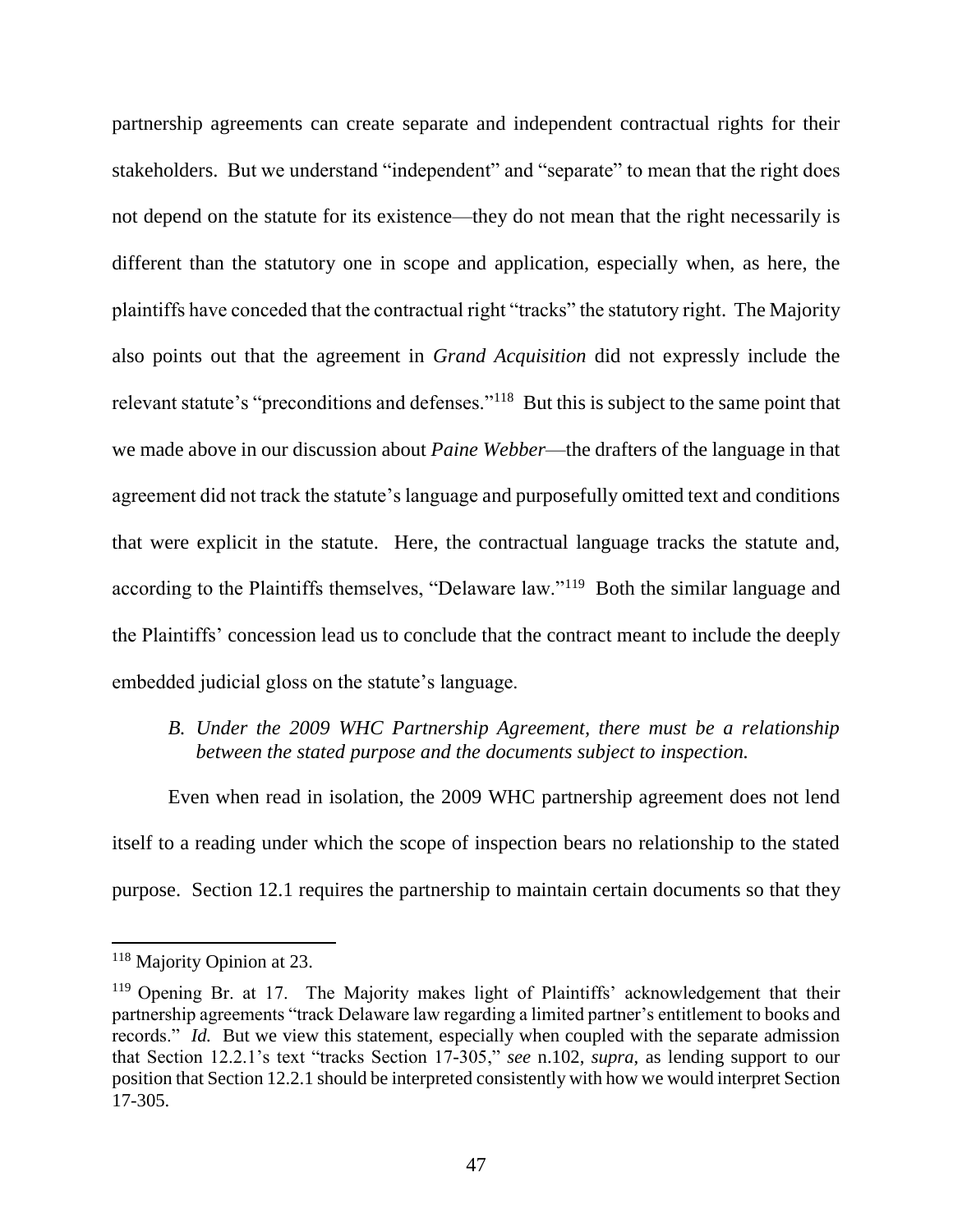"*will be available* for examination . . . at any reasonable time."<sup>120</sup> Section 12.2.1 provides limited partners with an inspection right that allows limited partners "to obtain . . . for the purposes reasonably related to the Limited Partner's Interest as a Limited Partner the information set forth above in Section 12.1."<sup>121</sup>

The Majority notes—and we agree—that the K-1 forms fall squarely within the categories of documents listed in Section 12.1 and that the GP has not established any relevant standard for inspecting those document as permitted under Section 12.2.1. But the GP's failure to establish standards does not, in our view, mean—as Plaintiffs argued and the Majority appears to accept—that the limited partners have an unconditional right to inspect *all* of the documents listed in Section 12.1 upon their identification of *any* proper purpose. That would be inconsistent with Section 12.2.1's requirement that the inspection be "for purposes reasonably related to the LP's Interest as a Limited Partner," which, as we understand Section 12.2.1's syntax, are the same "Interest" and "purposes" justifying the inspection in the first place. Indeed, to eliminate the requirement of a relationship between the purpose and the documents—as the Plaintiffs  $d\rho^{122}$ —would be to read the word "for" out of the provision.

 $120$  App. to Opening Br. at A58 (emphasis added).

 $121$  *Id.* 

<sup>&</sup>lt;sup>122</sup> Opening Br. at 22 ("Under the Partnership Agreement and Section 17-305, once a proper purpose is established, the documents identified in Section 12.1 must be disclosed to a limited partner."). But we do not see why a limited partner seeking, for example, to investigate wrongdoing by a general partner in the form of sexual harassment in the workplace would support a right to see the cash contributions of other partners.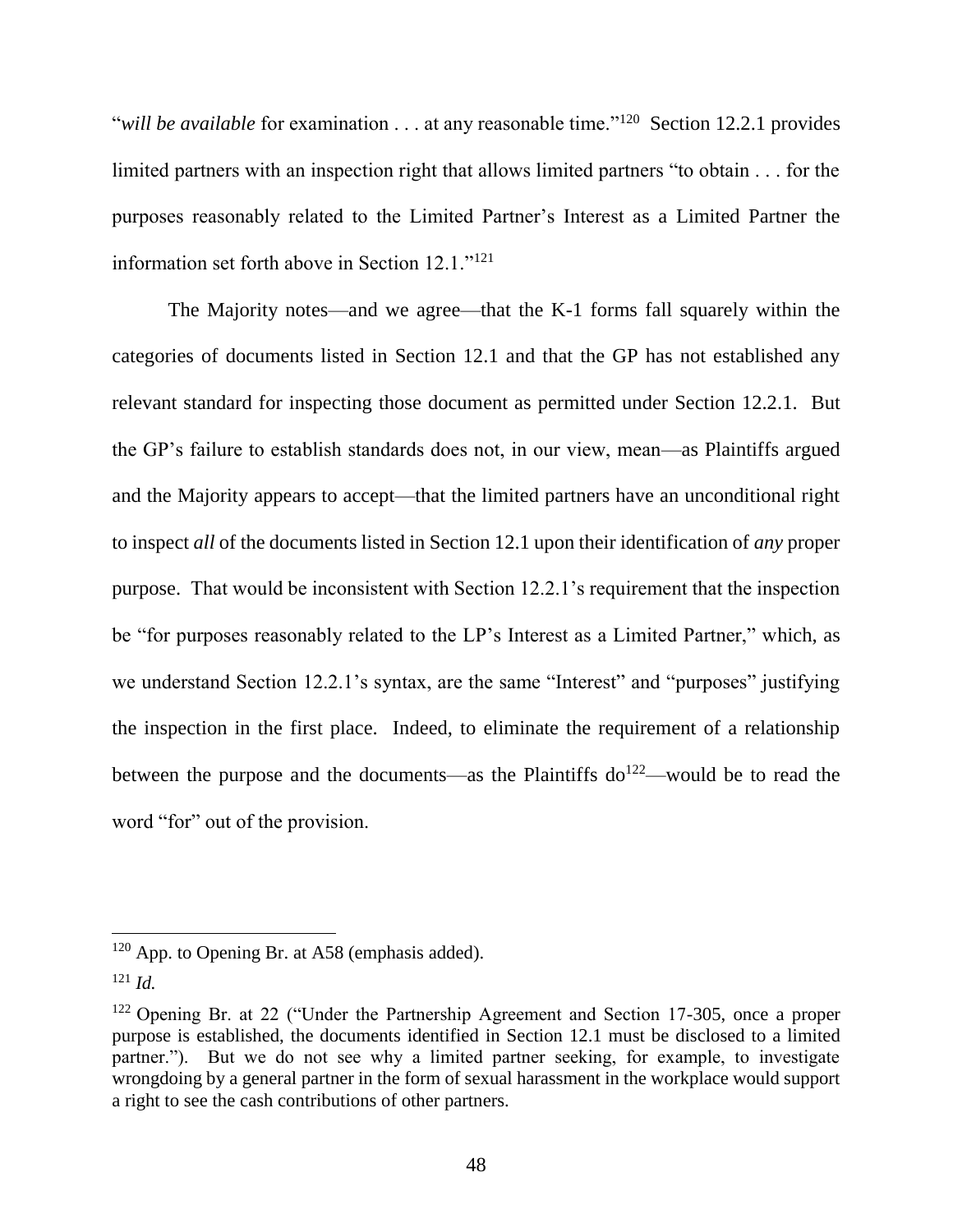Rather than granting an unconditional inspection right, Section 12.2.1, as we read it, explicitly ties inspection rights to the purpose the limited partner has identified as motivating its inspection demand. Not only that, but the linkage of the contractual inspection right to the purpose of the inspection is expressed in terms that are, practically speaking, identical to the relevant portion of Section 17-305(a). Indeed, the Plaintiffs conceded that their contractual inspection right was co-extensive with their statutory inspection right. $123$ 

#### *C. The email evidence was admissible.*

 $\overline{a}$ 

Because we conclude that Plaintiffs are not entitled to the K-1s, we address the admissibility of email evidence—an issue that the Majority, because it reversed on other grounds, did not need to address. The emails were sent to Nordell from Homer Chisholm and reference a discussion between Maria Muth and Chisholm, the trustees of the Trusts at the time of the second investment opportunity, about whether to participate in that opportunity for the Trusts. These emails were not hearsay because they were not offered to prove the truth of the matter asserted—i.e., that the trustees rejected the investment opportunity. Instead, the emails were offered only to show that the trustees received notice of the investment opportunities. And even if the emails were considered hearsay—which they are not—they would be subject to the exception to admissibility provided in D.R.E.

<sup>&</sup>lt;sup>123</sup> Opening Br. at 17 ("The Partnership Agreements track Delaware law regarding a limited partner's entitlement to books and records.").